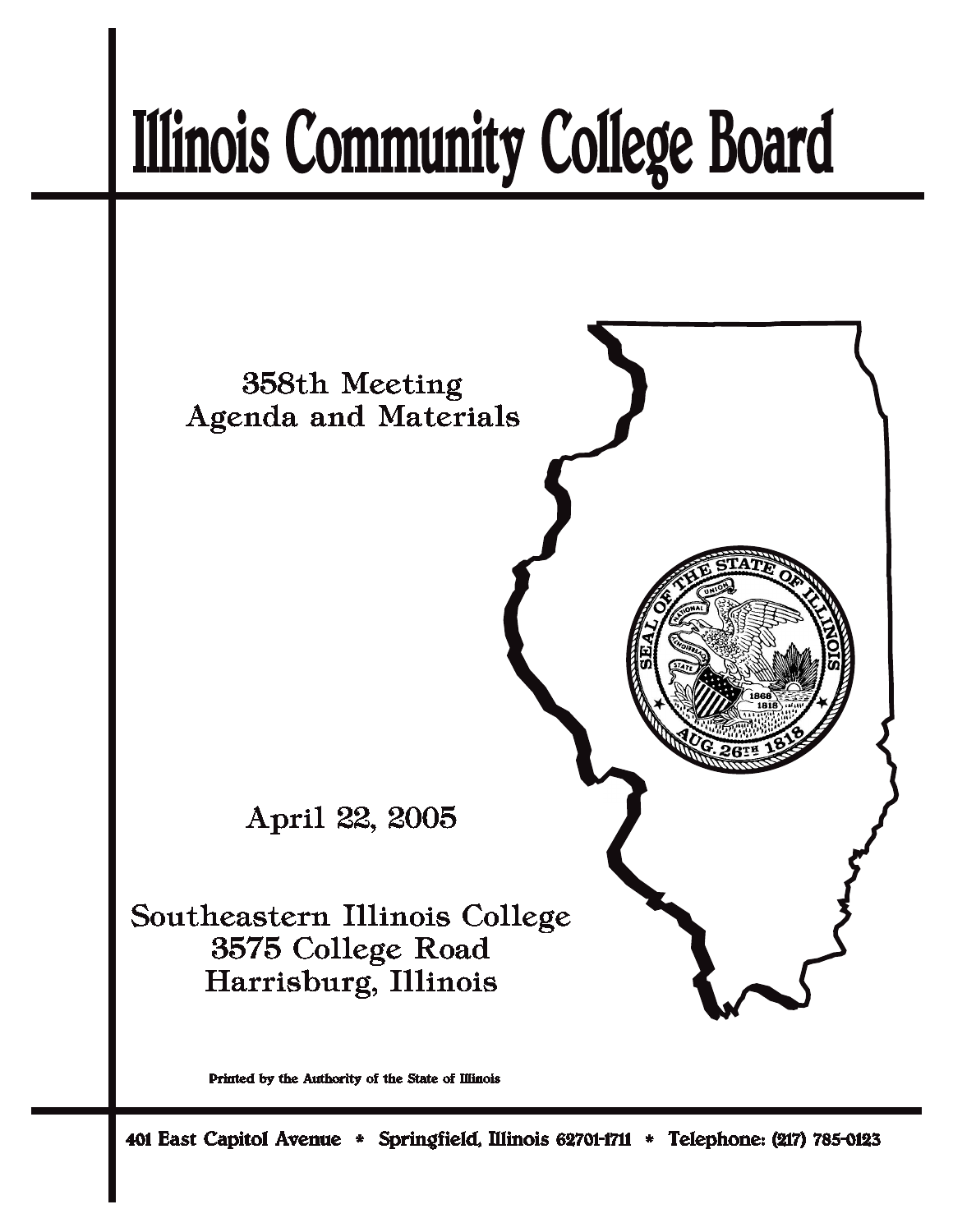Agenda 358th Meeting of the Illinois Community College Board Southeastern Illinois College B Building, 1<sup>st</sup> Floor, B126E 3575 College Road Harrisburg, Illinois 62946

#### April 22, 2005

Page

#### *Committee Meetings*

8:30 a.m. - Adult Education & Family Literacy Committee 8:30 a.m. - Budget and Finance Committee

#### *9:00 - 12:00 noon - Business Meeting - Room B126E*

| 1. | Roll Call and Declaration of Quorum                                                                                                                                                                                                                            |              |  |
|----|----------------------------------------------------------------------------------------------------------------------------------------------------------------------------------------------------------------------------------------------------------------|--------------|--|
| 2. | Announcements and Remarks by Guy H. Alongi, Chair                                                                                                                                                                                                              |              |  |
| 3. | Remarks by Dr. Raymond Cummiskey, President<br>Southeastern Illinois College                                                                                                                                                                                   |              |  |
| 4. | Recognition of Jake Rendleman for his Service to the Illinois<br>Community College Board as President of the Illinois<br><b>Community College Trustees Association</b>                                                                                         |              |  |
| 5. | <b>Committee Reports</b>                                                                                                                                                                                                                                       |              |  |
|    | Adult Education & Family Literacy Committee<br>5.1<br>5.2<br><b>Budget and Finance Committee</b>                                                                                                                                                               |              |  |
| 6. | President/CEO Report                                                                                                                                                                                                                                           |              |  |
| 7. | <b>Advisory Organizations</b>                                                                                                                                                                                                                                  |              |  |
|    | 7.1<br>Illinois Community College Faculty Association<br>7.2<br><b>Student Advisory Committee</b><br>7.3<br>Illinois Community College Trustees Association<br><b>Presidents Council</b><br>7.4<br>7.5<br>Adult Education and Family Literary Advisory Council |              |  |
| 8. | Legislative Report                                                                                                                                                                                                                                             | $\mathbf{1}$ |  |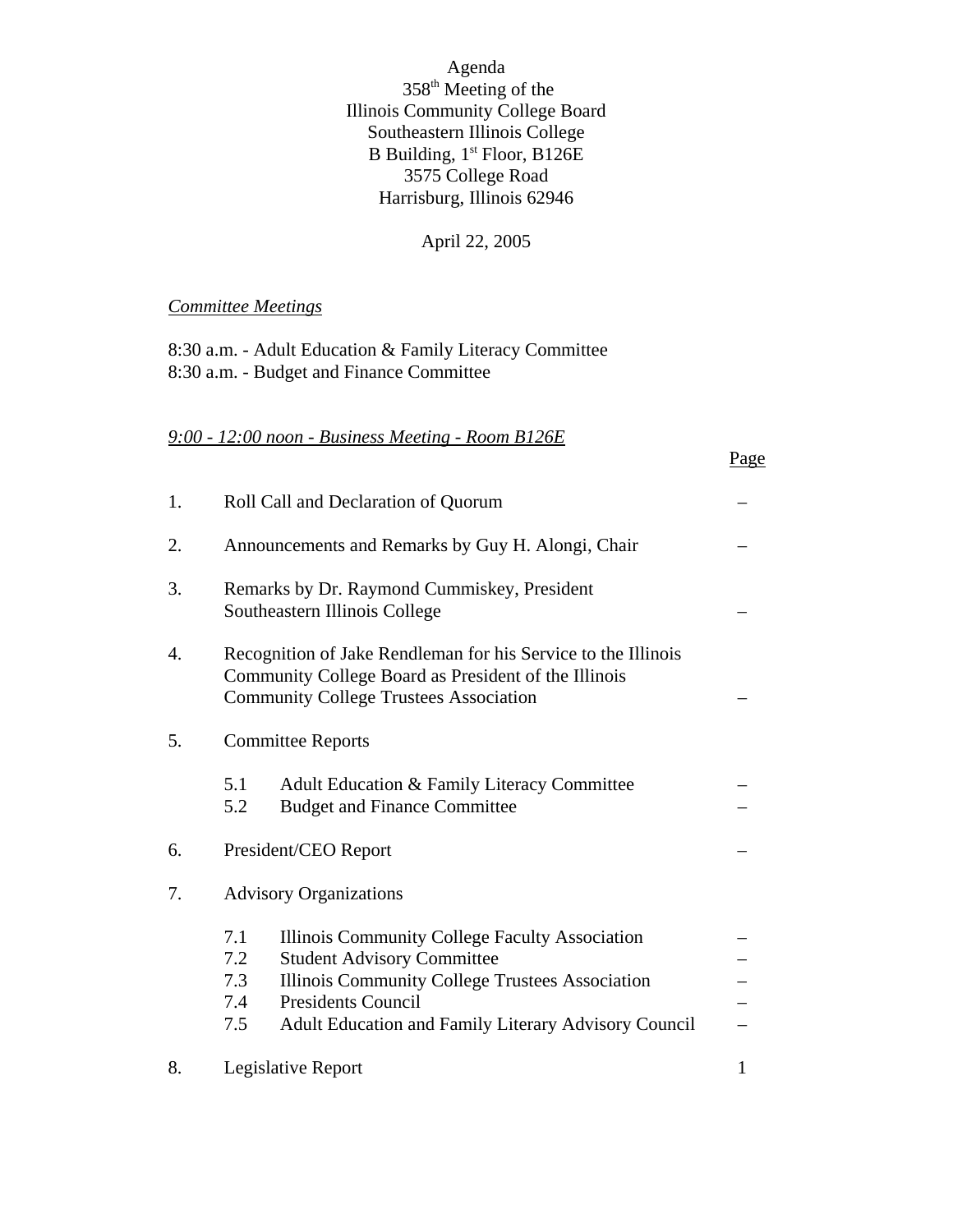#### Agenda 358th Meeting of the Illinois Community College Board

|     |                      |                                                                                                                                                                                                                                     | Page                        |  |
|-----|----------------------|-------------------------------------------------------------------------------------------------------------------------------------------------------------------------------------------------------------------------------------|-----------------------------|--|
| 9.  |                      | Homeland Security Initiatives                                                                                                                                                                                                       | $2 - 3$                     |  |
| 10. |                      | <b>Adult Education and Family Literacy Update</b>                                                                                                                                                                                   |                             |  |
|     | 10.1<br>10.2         | <b>Revised State Plan</b><br>New Data System                                                                                                                                                                                        | 4<br>5                      |  |
| 11. |                      | Status Report on Associate of Arts in Teaching<br>Degrees Initiative                                                                                                                                                                | $6 - 7$                     |  |
| 12  |                      | <b>Baccalaureate Access Committee Status Report</b>                                                                                                                                                                                 | $8 - 15$                    |  |
| 13. |                      | <b>GED Illinois Demonstration</b>                                                                                                                                                                                                   |                             |  |
| 14. |                      | <b>Consent Agenda</b>                                                                                                                                                                                                               |                             |  |
|     | 14.1<br>14.2<br>14.3 | Minutes of the January 31, 2005 Meeting<br>New Units of Instruction<br>Proposed Amendments to Illinois Community College<br>Board Rules Concerning Illinois Community Colleges<br>Online (ILCCO) Program Sharing (Initial Approval) | $17 - 35$<br>36-46<br>47-48 |  |
|     | 14.4                 | Extension of Courses and Curricula Out-of-State                                                                                                                                                                                     | 49                          |  |
| 15. |                      | <b>Information Items</b>                                                                                                                                                                                                            |                             |  |
|     | 15.1<br>15.2         | Reports on Restricted Grants for FY 2004<br>15.1a P-16 Initiative Grant<br>15.1b Workforce Development Grant<br>Summary of Capital Projects Approved by the                                                                         | $50 - 53$<br>54             |  |
|     |                      | President/CEO During Calendar Year 2004                                                                                                                                                                                             | 55-60                       |  |
|     | 15.3<br>15.4         | Fiscal Year 2005 Financial Statements<br>ICCB Recognition Cycle for FY 2006-2010                                                                                                                                                    | 61-63                       |  |
|     | 15.5                 | Fiscal Year 2005 Salary Report                                                                                                                                                                                                      | 64-65                       |  |
| 16. | Other                |                                                                                                                                                                                                                                     |                             |  |
| 17. |                      | <b>Executive Session</b>                                                                                                                                                                                                            |                             |  |
| 18. |                      | Adjournment                                                                                                                                                                                                                         |                             |  |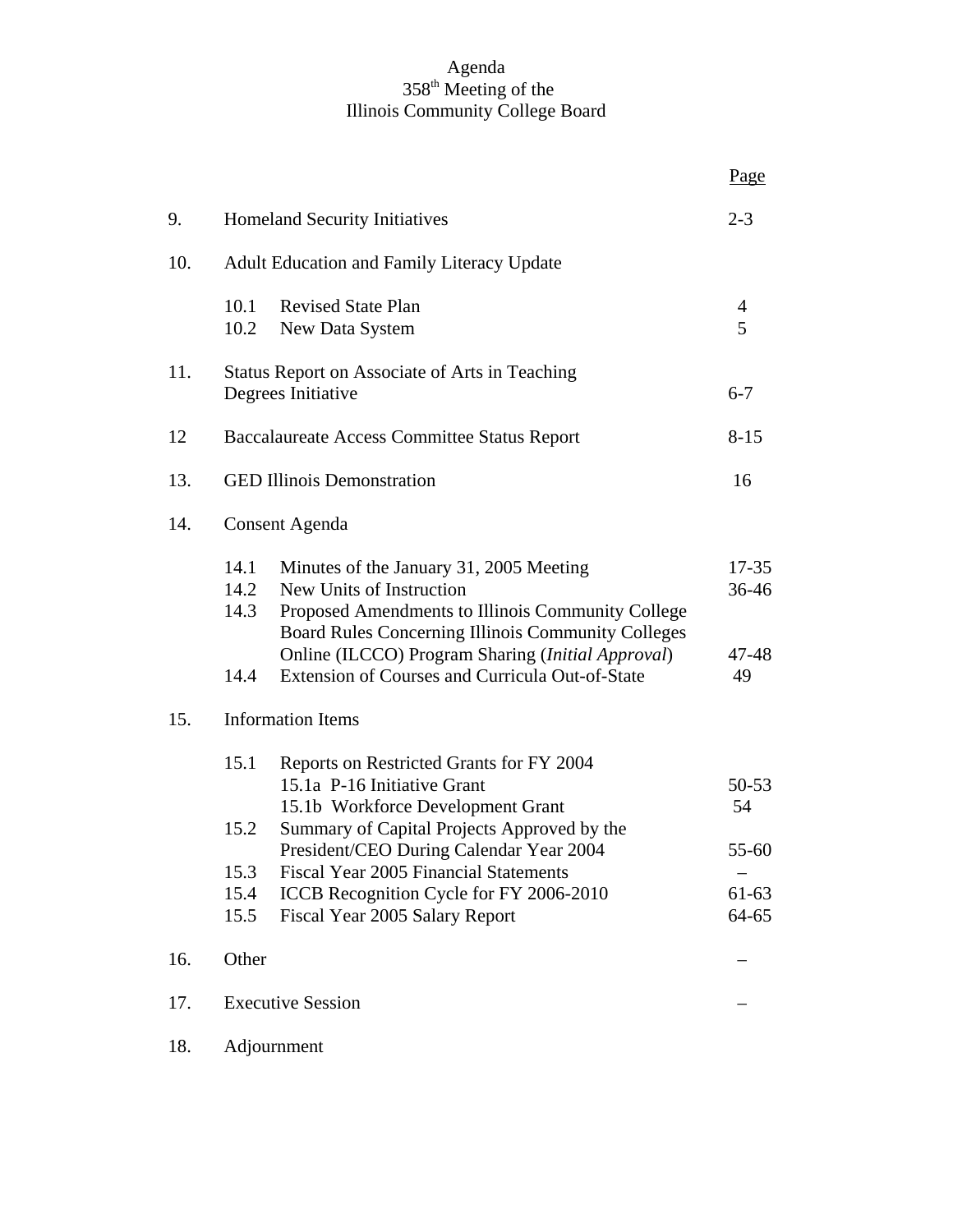Illinois Community College Board

# **LEGISLATIVE REPORT**

An oral report will be presented at the Board meeting on April 22.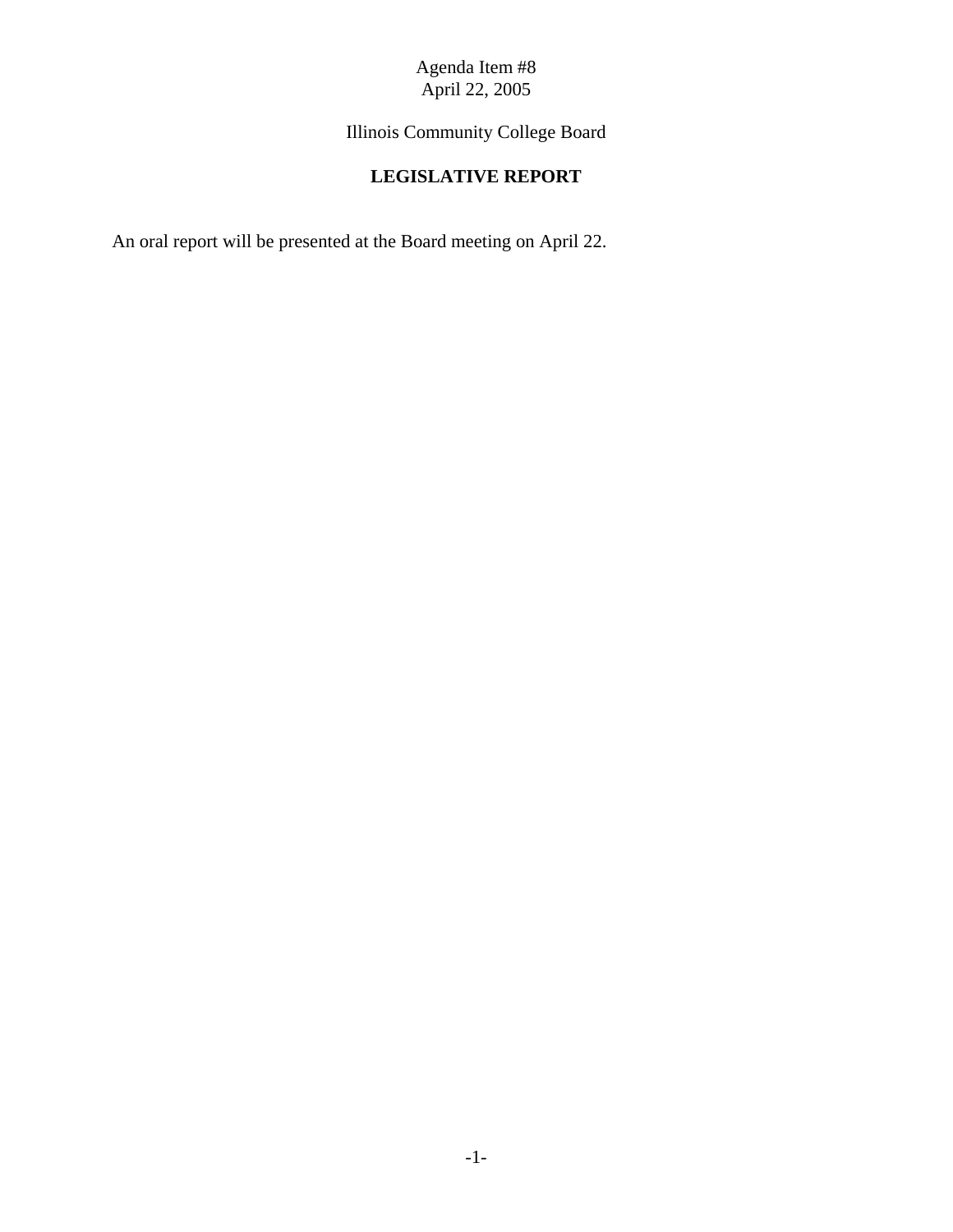# Illinois Community College Board

# **HOMELAND SECURITY INITIATIVES**

In recent years, we have seen vast improvements in the coordination of homeland security and preparedness efforts among federal, state, and local agencies, as well as among private businesses and community-based organizations. Colleges and universities throughout the country are beginning to understand that homeland security needs are much broader than just training for emergency and first responder personnel. In the Illinois State of the State address in February 2005, Governor Rod Blagojevich encouraged the state to work "to bring the growing homeland security industry to Illinois." He further challenged Illinois colleges and universities to develop curricula to implement training programs for the homeland security industries which will address their workforce needs. In an attempt to enhance and support local initiatives and to further improve our national, state, and local security, the Illinois Community College System has developed the following response to homeland security challenges.

**College Programmatic Initiatives**. Labor market information supports interest in, and the need for, more formalized training programs in homeland security and emergency management, especially in policy, planning, assessment, and exercise design. In order to more fully assess the interest and the current development of such training programs in the state, ICCB staff are surveying the community colleges to determine the extent of current and potential offerings and the number and nature of existing partnerships with related industries. In a recent analysis of community college courses and programs that could be organized around areas for a Homeland Security Training Program, we have discovered numerous efforts at our institutions throughout the state to address the need for this training emphasis in Illinois. Some examples of the efforts already underway include the Bio-Tech Corridor initiative at Richland Community College with the University of Illinois and other partners and the Illinois Center for Emergency Services Education (ICESE) at Kankakee Community College. The ICCB has recently approved an Emergency Management Specialist certificate program at Kankakee Community College. The curriculum in the Specialist certificate program is designed for emergency and security systems design and support and is generally based on competencies identified by the Office of Federal Emergency Management Agency (FEMA) for emergency management personnel.

In addition, the ICCB is working with the Governor's Office, the University of Illinois, and the Department of Commerce and Economic Opportunity to identify opportunities for program development for students and businesses. ICCB staff are analyzing all approved community college courses related specifically to homeland security priority areas identified by the Governor's Office: Bio-Technology, Public Health, Manufacturing, Information Technology, and Food Production and Distribution. This analysis should provide us with a selective listing of programs and course offerings already in existence that have the potential to be upgraded to more directly address Homeland Security Industry Training in Illinois.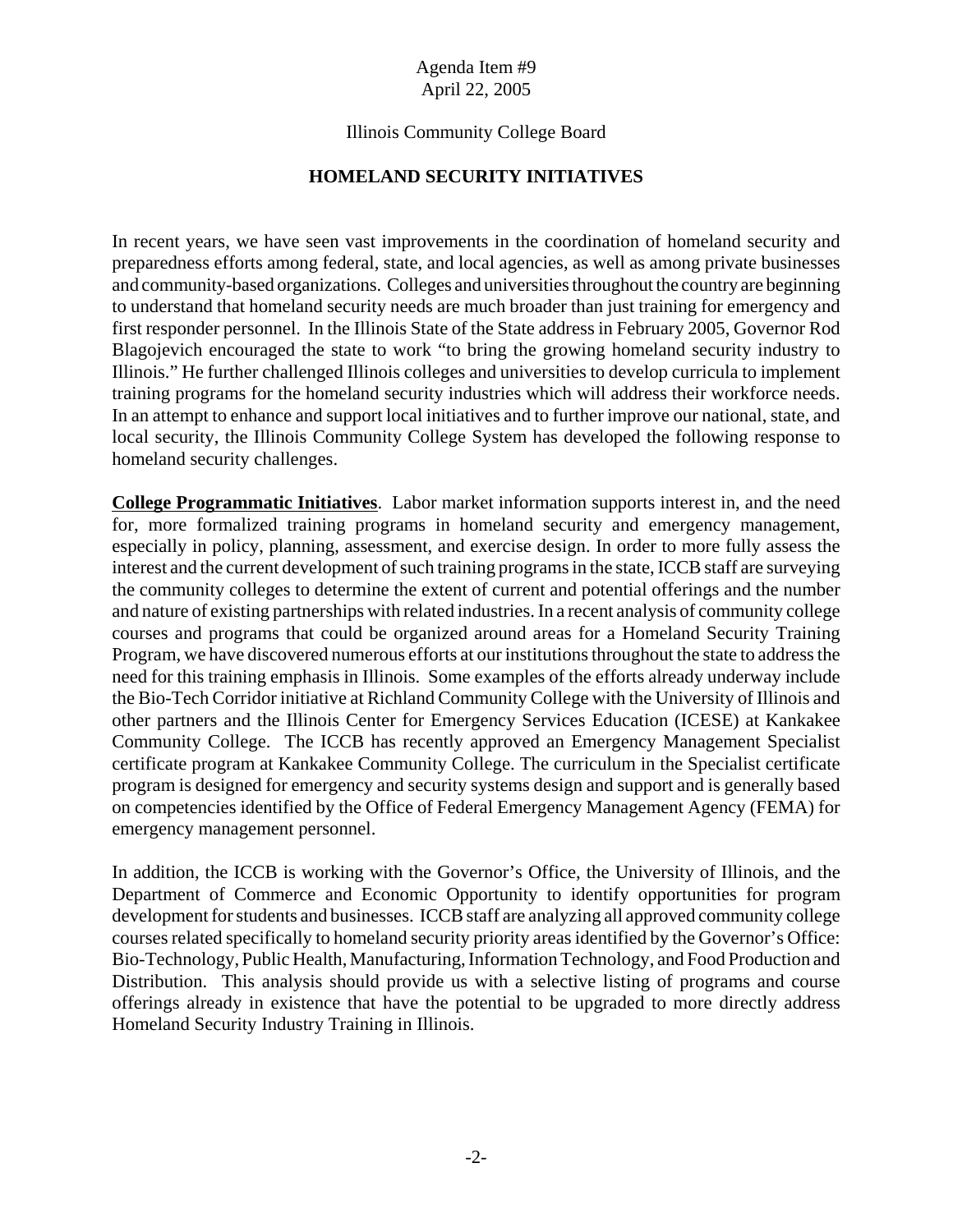**Homeland Security Campus Liaison Initiative**. In a unique collaboration with the Federal Bureau of Investigation (FBI) in Illinois, the Illinois Community College Board is scheduling a series of presentations for community college presidents, trustees, administrators, and staff to heighten awareness regarding counter-intelligence strategies and tactics used by terrorist groups to recruit postsecondary students in Illinois. This initiative focuses on the need for partnership and communication between higher education and law enforcement to achieve a positive balance between protecting national security and maintaining the values of diversity and openness so important in the higher education community.

**Statewide Conference**. ICCB staff are planning a statewide conference on homeland security issues for the benefit of the community college system. Issues to be addressed will include campus security and facilities, cybersecurity, homeland security jobs, recruitment of terrorists on higher education campuses, development of credit and noncredit programs in homeland security, and training programs for local businesses working with homeland security products and services.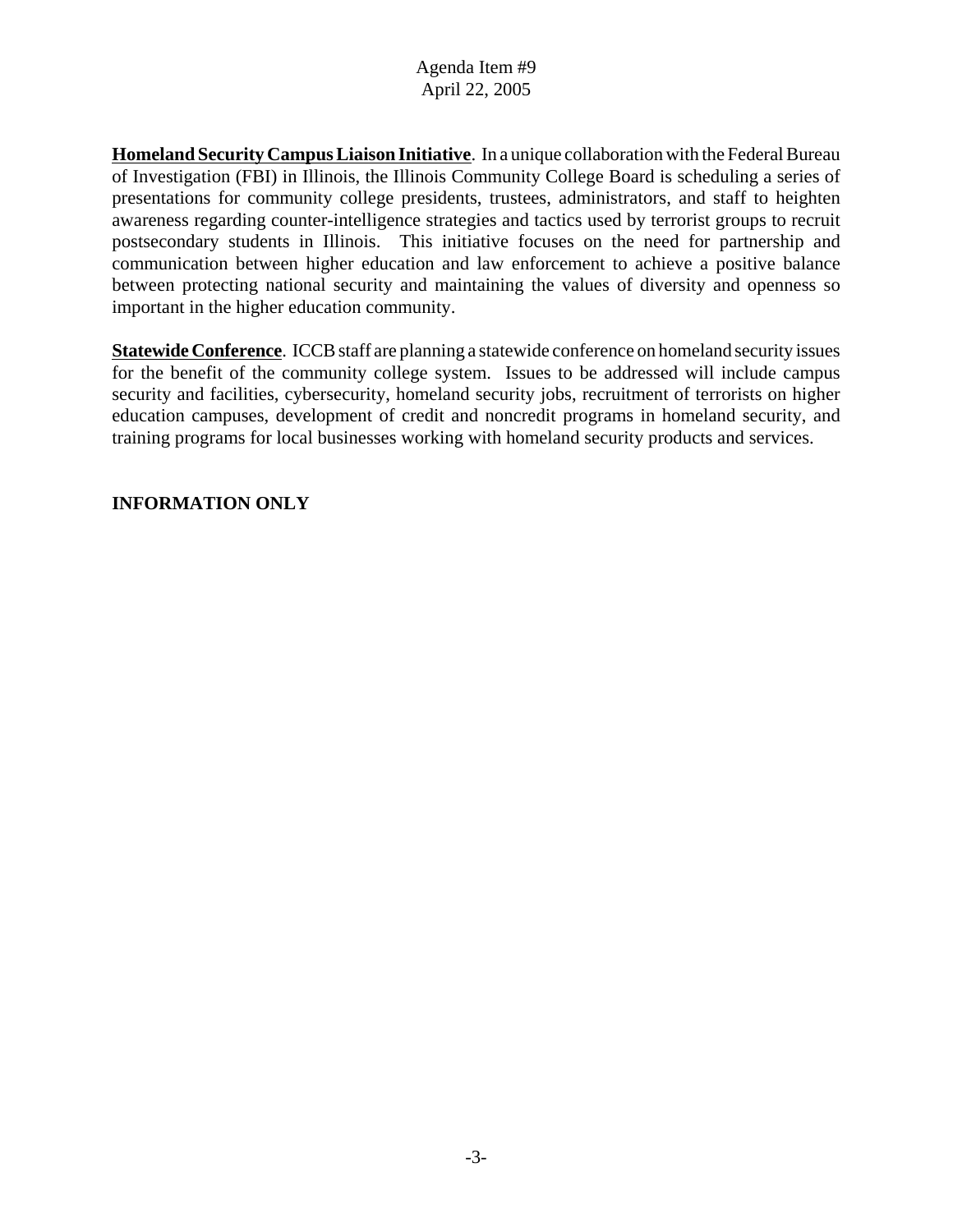#### Illinois Community College Board

# **ADULT EDUCATION AND FAMILY LITERACY REVISED STATE PLAN**

As required in Title II of the Workforce Investment Act, the Adult Education and Family Literacy Act, a State Plan for Adult Education and Family Literacy services supported with federal funds must be submitted to the United States Department of Education, Office of Vocational and Adult Education (OVAE) on April 1 of each year prior to the release of the next fiscal year's funding. Because the Workforce Investment Act has not been reauthorized, the current State Plan has been extended to FY 2006. On March 31, 2005, the Illinois Community College Board submitted a revised State Plan for Illinois Adult Education and Family Literacy to the OVAE.

The Illinois State Plan provides a description of planned activities for Adult Education during the above period of time. The Plan describes:

- the need for Adult Education in Illinois,
- the eligible population and those most in need of services,
- how equitable access to funding is achieved,
- allowable Adult Education activities.
- procedures for funding providers,
- an annual evaluation of literacy activities,
- provision of services to persons in correctional facilities,
- integrated activities with the one-stop career centers (Illinois Employment and Training Centers), and
- proposed leadership and professional development activities.

Each year the State Plan is revised to reflect changes in the above activities for the next fiscal year. Also included in the revisions are the yearly negotiated performance targets for Adult Education, including educational gains, GED/secondary completions, retained employment, obtained employment, and transition to postsecondary education or vocational training. As required, a copy of the revised State Plan was provided to the Governor's Office.

Upon approval by the U.S.Department of Education, Office of Adult and Vocational Education, the Illinois State Plan will be posted to the ICCB website.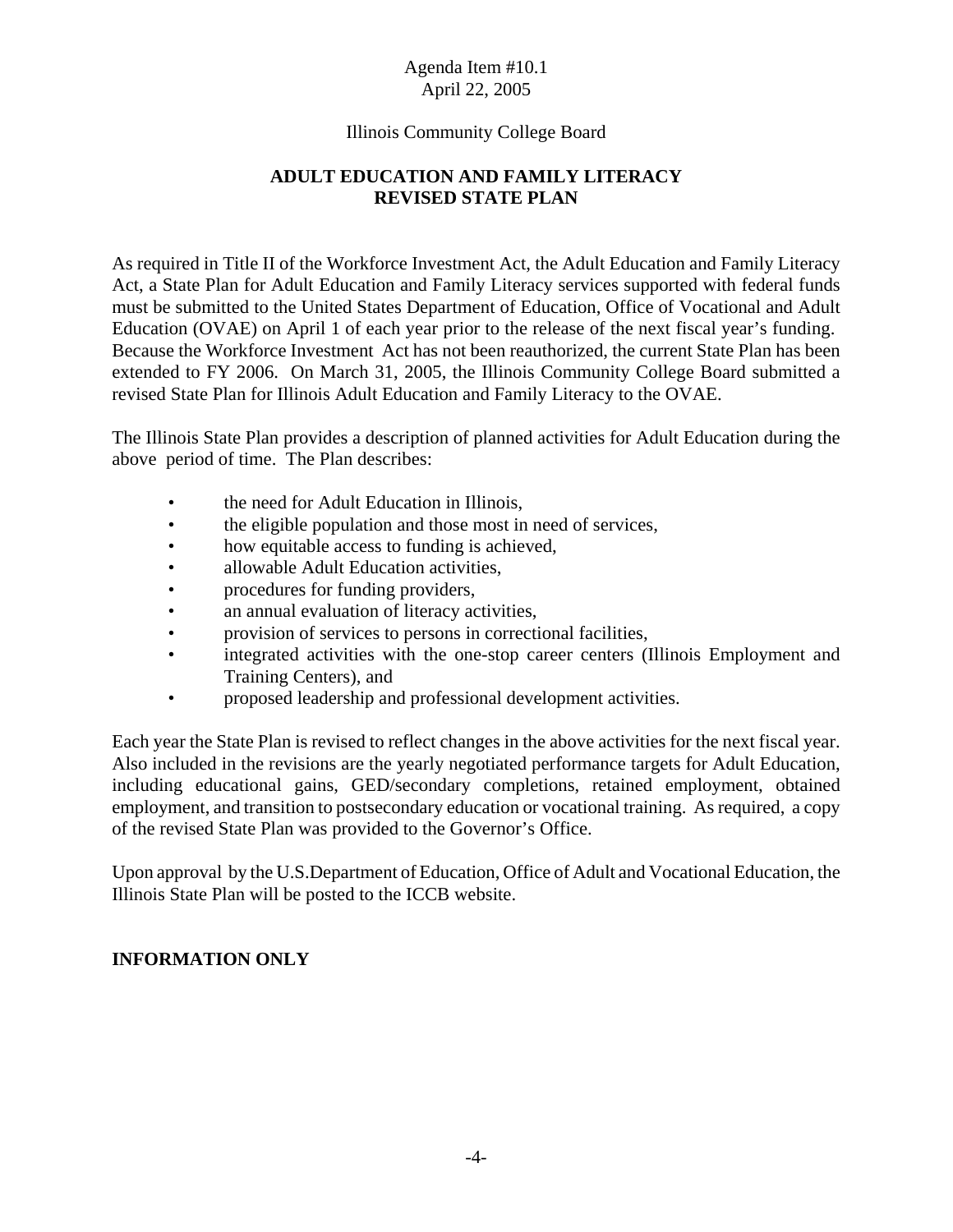#### Illinois Community College Board

# **ADULT EDUCATION AND FAMILY LITERACY NEW DATA SYSTEM**

On September 18, 2004, the Illinois Community College Board (ICCB) approved the recommendations of the Adult Education Funding Task Force which included the development of a new data collection system for Adult Education. This data collection system will replace the STAIRS system which was inherited with the administration authority for the program and is currently being used by adult education programs. The process has begun, and staff are working to define the elements of the new data collection system based on the recommendations of the Adult Education Advisory Council Data Committee and the Data Subcommittee of the Funding Task Force.

As the first step in this process, staff identified and reviewed commercial products and vendors of systems that met minimum criteria. These were reviewed by the System Development Team, a group of ICCB staff from the Adult Education, Information Technology and Policy Studies divisions. The conclusion of the Team was that Illinois would have to develop its own Adult Education data system. While other systems had noteworthy features, none met the criteria needed in Illinois.

The next step in the project was to begin the planning phase by defining the elements of the new system. The ICCB has contracted with Western Illinois University-Center for Applied Instructional Technology (CAIT) to assist in the planning phase of the project. Several meetings have taken place in order to discuss and gather information that will assist in defining the features of the new data collection system, as well as establishing specific time lines.

The planning phase is expected to be completed in May 2005. ICCB has recently released an application to current Adult Education providers asking for their participation in the project by being pilot sites for the testing of the new data system. These providers will test the new system and provide feedback to the ICCB. Because this will require duplicate entry into both the new data system and the existing system, a financial incentive will be provided to sites that are chosen to participate in the pilot test. A cross section of programs will be selected to participate as a part of this process.

The development of the new data collection system is expected to begin in late spring 2005, and pilot testing is expected to begin in fall 2005. It is anticipated that full implementation of the new data collection system by all funded adult education providers will begin July 1, 2006. Training will be conducted prior to implementation.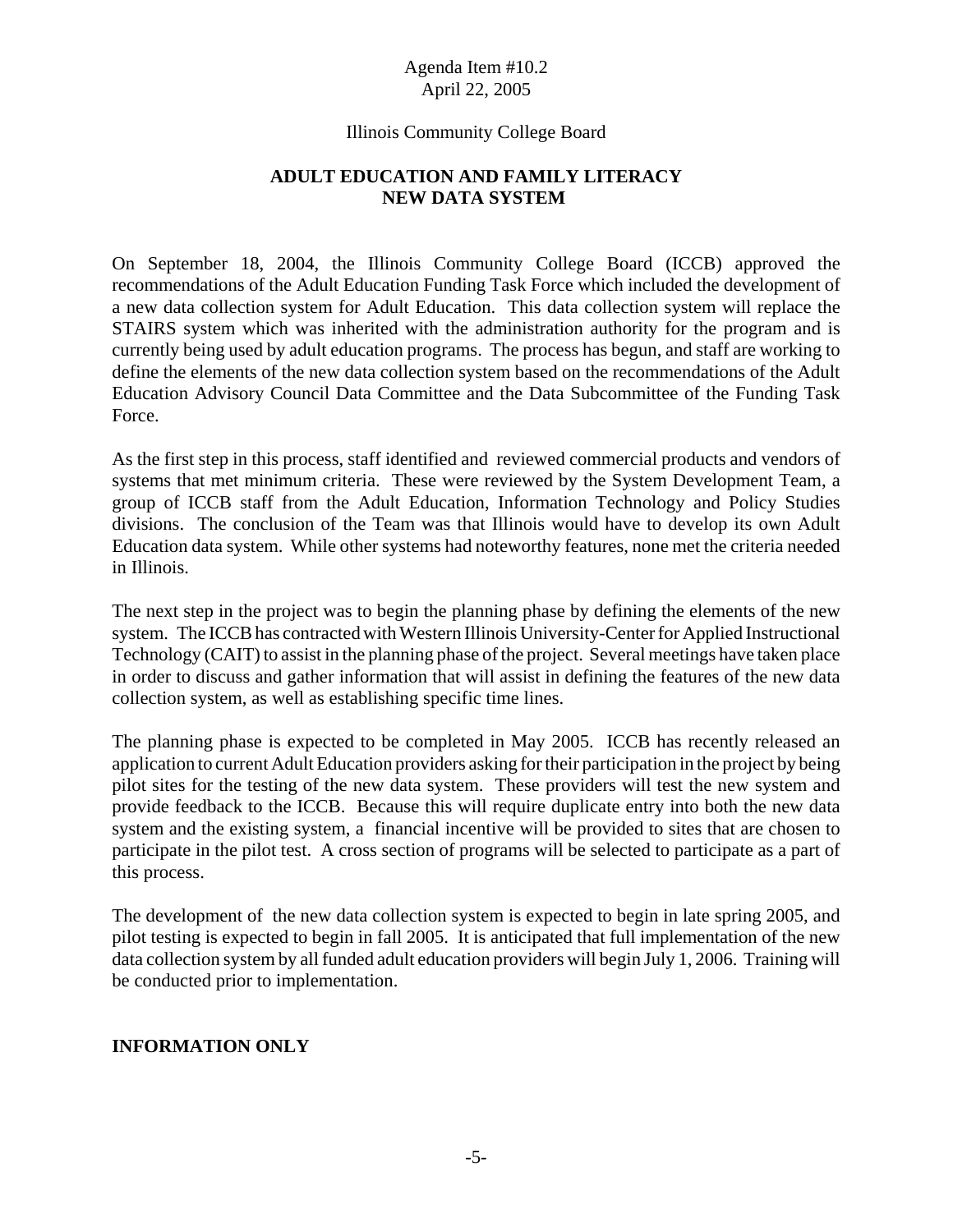#### Illinois Community College Board

## **STATUS REPORT ON ASSOCIATE OF ARTS IN TEACHING DEGREES INITIATIVE**

America needs competent teachers. Our nation's schools will need to hire over two million new teachers over the next decade, more than half of whom will be first-time teachers. New standards and expectations for students place greater demands than ever before on teachers. Higher education faces the challenge of making sure the next generation of early childhood, elementary and secondary teachers is well-prepared to teach all students to the highest standards. No Child Left Behind has helped to emphasize the importance of highly qualified teachers.

Illinois has taken this crisis seriously and has embarked on numerous P-16 initiatives to address the issue of highly qualified teachers. Since approximately two-thirds of all teachers graduating from Illinois public universities in teacher education have gone to community colleges, the role of community colleges in the teacher training process is crucial.

Articulation goes to the heart of the college education process. The goal of articulation agreements is to provide seamless student transfer between the two sectors of higher education. Frequently, this assures students they will not lose credits when they transfer. In most cases, if a student completes an associate in arts or science degree, he or she is assured general education classes will count toward graduation requirements. The most difficult problem is whether or not specific classes in the student's major program will be accepted by the four-year institution.

States are addressing the transfer and articulation issues primarily through three mechanisms. The first is institution-to-institution articulation of either general education courses, professional education courses, or both. A second method is through statewide articulation of these courses and the standards upon which they are based. A third is the development of Associate of Arts in Teaching degrees that are articulated institution by institution or through statewide agreements. These agreements are again based on alignment of standards.

Illinois has used all three approaches. It is one of 23 states that has developed statewide general education common core curricula. This core had in great part been the accepted general education component for students transferring into university education programs until the state adopted national teaching standards and in doing so allowed each university to set its own general education curriculum. The statewide articulation initiative that established the general education core also established major discipline panels that agreed upon desirable lower-division coursework. These major discipline panels review course syllabi and approve courses as meeting criteria as transferable courses. While this approach has worked relatively well for many institutions, students are still having difficulty transferring courses. To address this, colleges and universities are going back to institution-to-institution articulation. While this approach may seem reasonable, it is imperative that students know where they will be transferring and many students do not know this until they are far along in their community college studies. Additionally, in large states like Illinois that have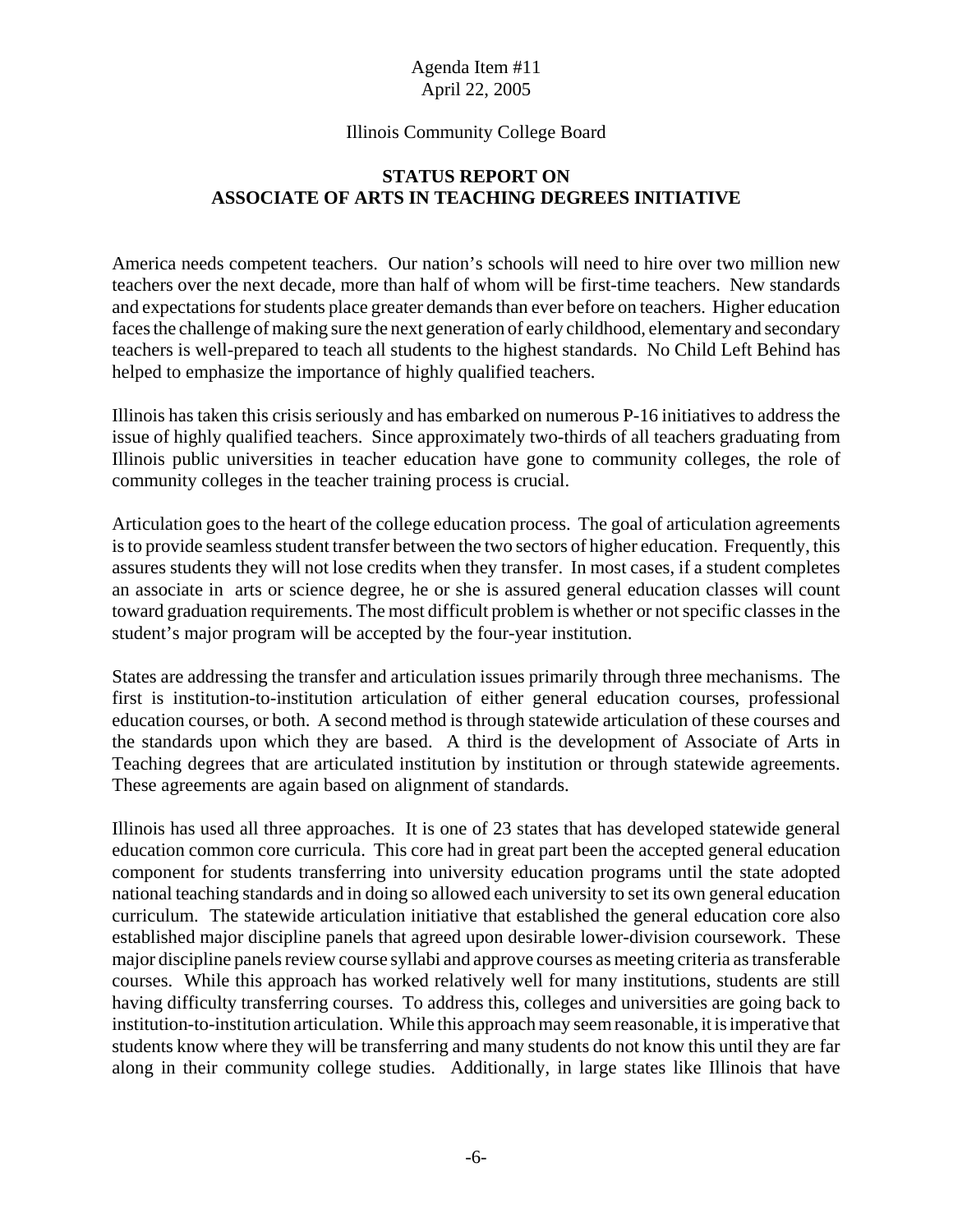numerous community colleges and universities with teacher education programs, the number of articulation agreements could be overwhelming.

In response to some of these issues, Illinois has now developed Associate of Arts in Teaching (AAT) models in selected high need education discipline areas - specifically secondary math and science and is currently working on special education and early childhood education models. It will soon be considering the development of a model for middle school and bilingual education. These models are clearly aligning teaching standards with curricula at both two-year and four-year colleges and universities. A slightly modified general education core has been adopted and aligned with communication and technology standards as well as the Test of Basic Skills which is required for admission to colleges of education and is a requirement for obtaining an AAT at a community college.

Five professional education courses have been adopted as those appropriate to be included in the AAT models. Not all of these courses will be recommended in each model. One of these courses, Introduction to Education, is required for all models and other education courses will be selected from the remaining four courses. The models were built on the NCATE and Illinois Teaching Standards and courses were developed to align the curricula and corresponding demonstration of acquired knowledge and skills with the standards. This alignment was done by teams of community college and university faculty from education, the specific content area, and general education arts and sciences.

Currently, proposed models for special education and early childhood education have been released for field review and comment. It is anticipated that they will be ready for Illinois Community College Board and Illinois Board of Higher Education endorsement in June 2005.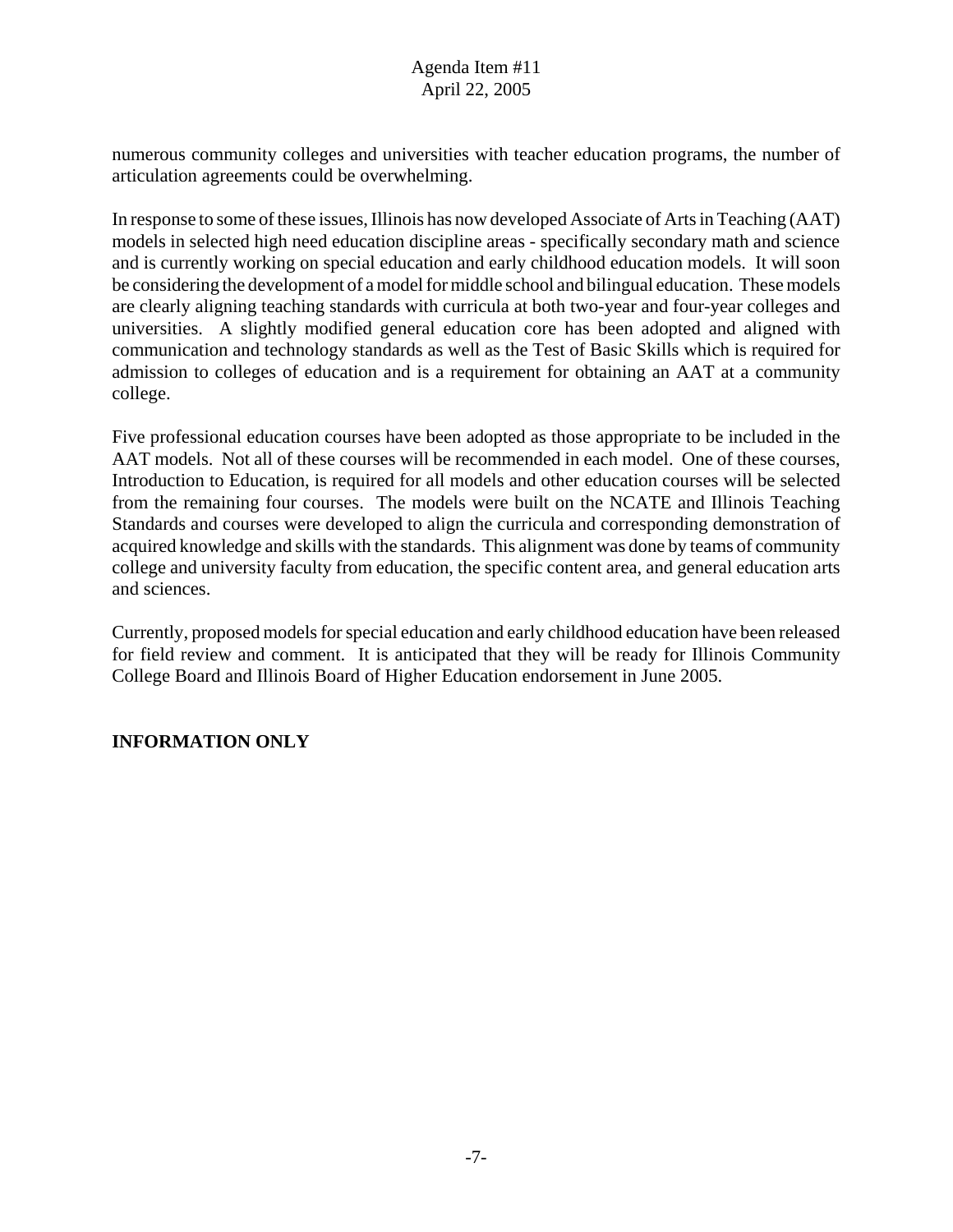## Illinois Community College Board

# **BACCALAUREATE ACCESS TASK FORCE STATUS REPORT**

In October 2004, the Illinois Community College Board (ICCB) appointed a task force to review issues associated with baccalaureate degree access for community college students. The task force composition represents executive, administrative, instructional, and student constituencies at the community colleges plus representatives from the Illinois Board of Higher Education (staff and university representatives). Dr. David R. Pierce, president emeritus of the American Association of Community Colleges, facilitates the Task force, and Virginia McMillan, executive vice president of the ICCB, chairs the group.

During its first organizational meeting in December 2004, the Task Force members received copies of "Improving Access to the Baccalaureate" publication prepared by the AACC and American Association of State colleges and Universities and were encouraged to carefully review the document as the work of the group progresses.

Initially, several specific topic areas were identified for study: state and local resources, programmatic needs, financial aid, capital facility needs, workforce development/labor supply and differences in funding between public universities and community colleges, tuition, accreditation, and several other items.

The Task Force met again in March to continue its work. A summary of that meeting follows for the Board's information.

## ILLINOIS COMMUNITY COLLEGE BOARD BACCALAUREATE ACCESS TASK FORCE MEETING SUMMARY MARCH 1, 2005

Members Present: Gary Alexander, Chris Denton, Clyde El-Amin via phone, Alan Hardersen, Kent Hawley, Polly Hoover, Vicki Jensen, Anne Kaplan, Joan Kerber, Stephen Kubiczky, Scott Lensink, Robert Marshall, Keith Miller, Mike Monaghan, Don Patton, David Pierce, Sheila Quirk, Christine Sobek. ICCB Staff: Sarah Hawker, Carol Lanning, Virginia McMillan, Geoffrey Obrzut, Scott Parke, Barbara Risse, and Don Wilske.

The Baccalaureate Access Task Force met from 11 a.m. to 3 p.m. on March 1, 2005 in Springfield.

Dr. David Pierce, President Emeritus of the American Association of Community Colleges, facilitated the meeting. Dr. Peirce recapped the charge to the task force and summarized issues identified in the December 9, 2004 meeting of the group.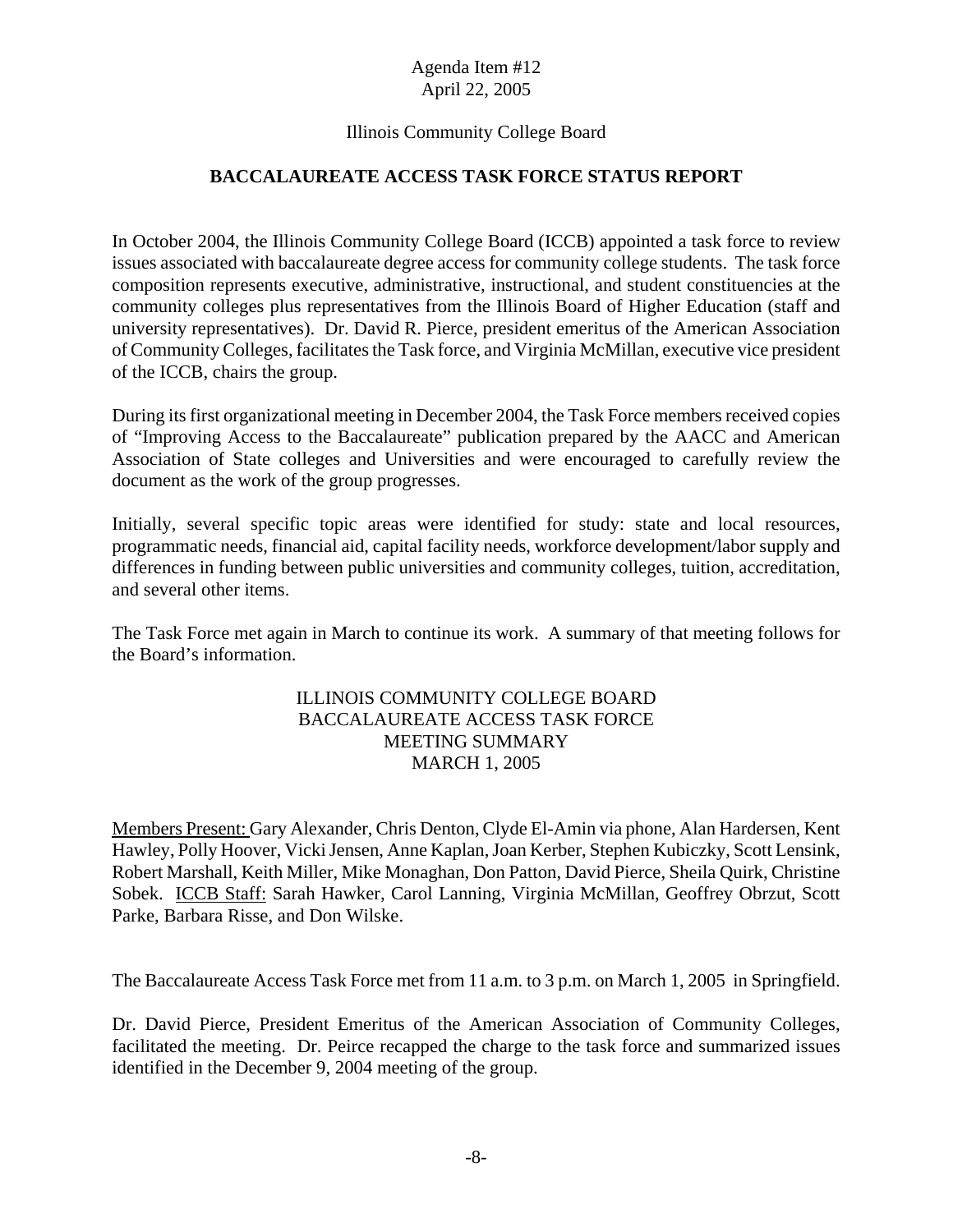Virginia McMillan's opening remarks stated that information had been gathered as requested by the Task Force. The information reflects different approaches to addressing access. She indicated the Task Force will be receiving updated information on available baccalaureate programs in the state those offered on public and private university campuses, university off-campus programs, programs offered on community college campuses, and those offered through technology. These materials were discussed and will be used by the Task Force subcommittees as they conduct their work on examining appropriate mechanisms to increase baccalaureate access in the state.

Carol Lanning presented information explaining the handout pertaining to public and private university baccalaureate programs by Illinois regions. All information was gathered by IBHE. The BHE staff is willing to sort and reconfigure this information in any manner requested.

Don Wilske presented documents from the Illinois Virtual Campus (IVC)website regarding the availability of baccalaureate degree programs offered online. The IVC staff indicates there could be more offerings available. For example, staff was aware of several new programs under development.

Virginia McMillan next explained a handout, Baccalaureate Completion Programs at Illinois Community Colleges, showing what private and public universities are offering on community college campuses. She summarized the document stating that 12 out of 39 community college districts have public universities offering Baccalaureate degrees on their campuses, and 19 districts have offerings from private universities. This information was gathered from community colleges.

Scott Parke distributed information gathered from ten states where community colleges are offering Baccalaureate degrees. The information included which colleges were approved to offer programs, as well as state policies pertaining to community college baccalaureate degrees. He summarized the information and indicated he plans to investigate further who is only offering applied programs, targeted degrees and nitch degrees with only specific community colleges offering them within that state.

Carol Lanning produced a survey document for the task force designed to collect information from the colleges and stated that it should be as conclusive as possible. She also stated that the task force should review the questions once they separated into subcommittees and also discuss to whom the survey should go. The group suggested including a question on capstone programs and what options that provides the student. Members also recommended the survey go to both community colleges and universities.

Virginia McMillan discussed two remaining documents that were gathered for general information purposes. The first piece, provided by task force member Anne Kaplan, supplied information from NIU's Outreach program. Anne commented on the difficulty of obtaining accurate data to demonstrate program need. The final document contained transfer information from IBHE regarding mobility of the student within the state.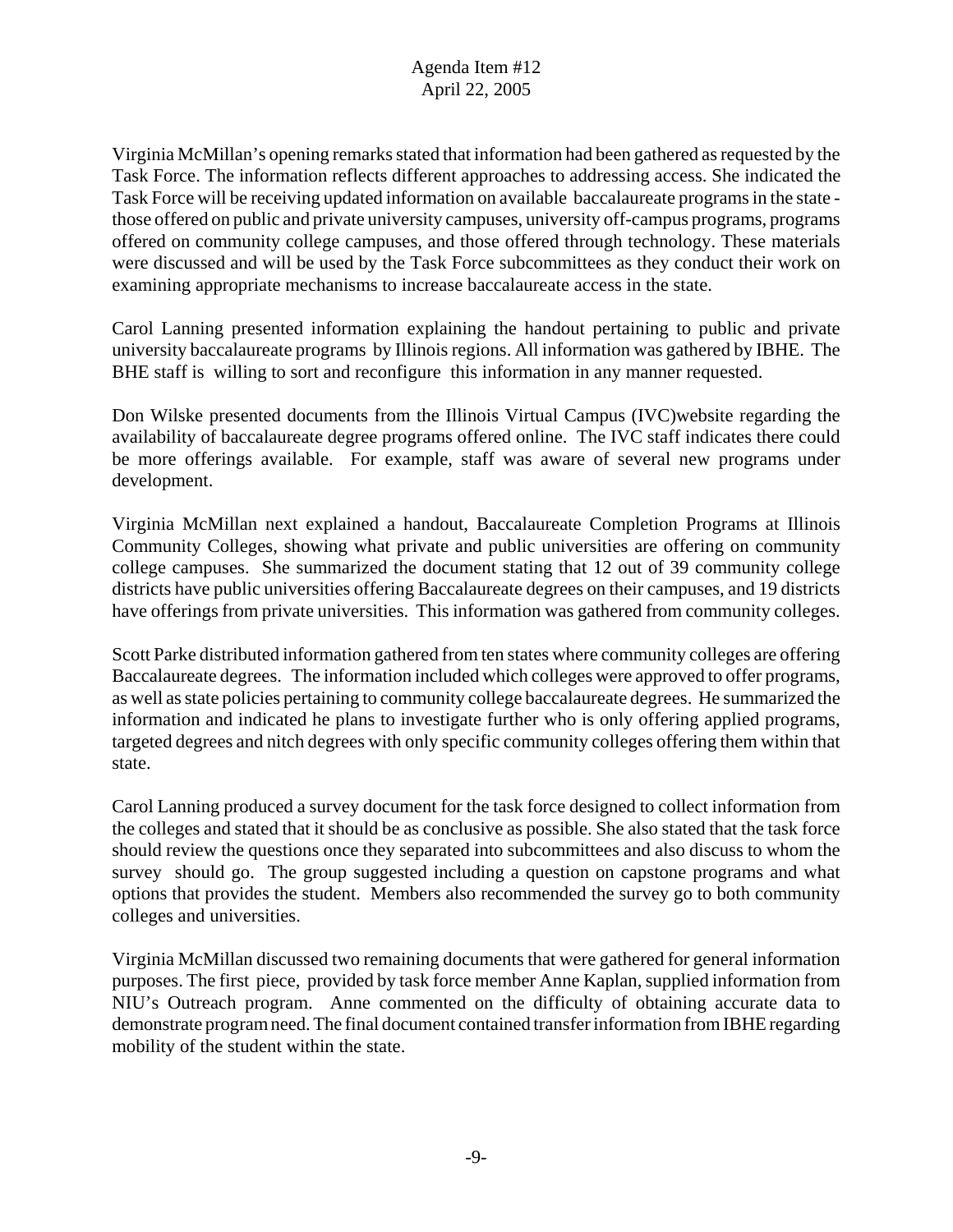A presentation was made by Dr. Robert Brueder, President of William Rainey Harper College, regarding the college's proposal to offering two pilot baccalaureate degree programs. He briefly discussed the history of community colleges offering baccalaureate degrees and described the process used by Harper in concluding there was a need for such programs in their area. His remarks included information from surveys at the local level. Economic, access, and cost factors were discussed. A copy of Dr. Brueder's slide presentation was distributed and is available for those not in attendance.

David Armstrong, chancellor of the Florida Community College System, joined the task force by phone. He gave a synopsis of how Florida has attempted to address baccalaureate access. Like Illinois, Florida has a strong community college system and is using most of the same methods of addressing the issues. He described how Florida is offering baccalaureate degrees in their community college system and how the state reached that point. Describing the population growth in their state and that they had only ten universities within the state, accessability at every level was needed to bring Baccalaureate degrees to the student. They have continued to work closely with the public and private universities to offer those institutions' programs and believe the relationship between the sectors is stronger than ever. Universities helped construct buildings on the community college campuses and currently have about 25,000 students enrolled on their campuses. He stated that as a state, employment forecasts have unmet needs in certain and specific areas, such as teachers, nurses, and public safety. Currently, Florida community colleges are offering a limited amount of baccalaureates in Special Education, Nursing, Applied Technology, Information Technology, Public Safety, and Police. Local communities have been the most supportive along with the schools.

They have a Board in place that looks at proposed new programs on a case-by-case basis. They have detailed information that they provided so that accreditation would not be a problem . He stated that funding has always been a challenge. Their goal is to produce at a lower cost than a university. The funding model was difficult in the beginning due to the fact they had nothing to go on. Their process consists of providing data to establish need, they then look for partners in either public or private universities. Then, an independent body reviews it and then the proposal goes to the State Board of Education.

The discussion was then opened for questions from the Task Force as follows.

# *Question : If there is a well-defined need, why have they (universities) not jumped into address that need and or why do they not look at it.*

Most of the universities are not growing their existing programs and are not adding new programs. Their priorities are in other areas. The community colleges are choosing to look toward more specific degrees vs. specialized degrees**.** 

# *Question: Has the relationship between you and the university been hurt regarding transfer/ articulation programs?*

Fifty percent of students in Florida start at a community college and that stimulated a focus on unmet need. Universities have responded, but not enough in a specific and general areas. Some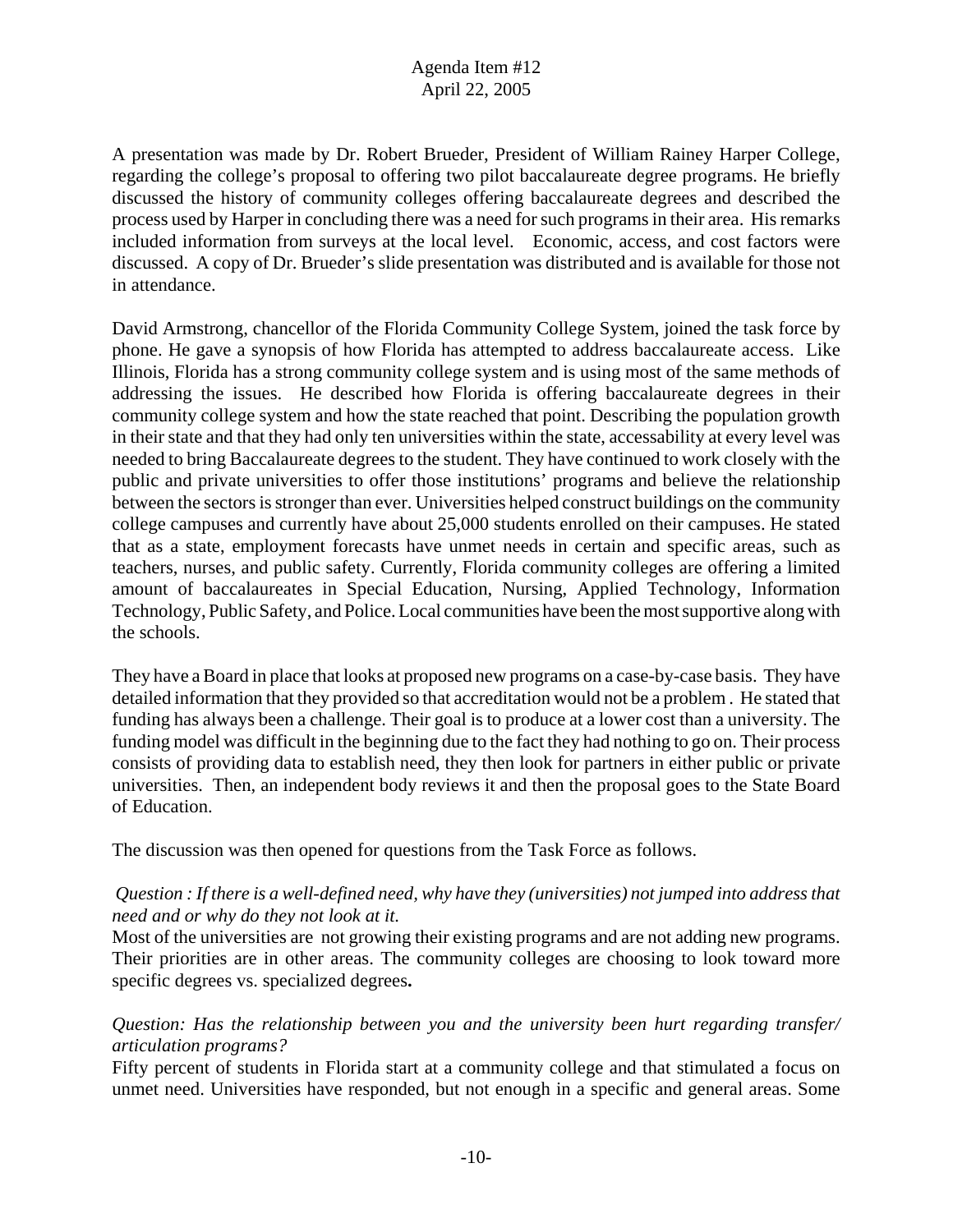universities remain opposed to the concept and some older universities do not worry about the competition. The bigger issue was/is the reality that there is a limited pot of money to fund new programs and dollars must come from existing ones to start new ones. In short, the relationship has been enhanced in many cases since inception of the expanded degree authority.

#### *Question: Are students at a disadvantage because the have a baccalaureate degree from a community college and do they find it hampers them in the job market.*

They presently do not have the answer to that. This is the first year to have graduation classes to draw data from. Two community colleges will have graduates this spring. They have also held to the same quality for accreditation as always and use the same accreditation standards as the universities.

*Question: Once you have graduates, will you look at the perception of what has been the response from the public?* Once they started advertising, they had a huge response and growth and it brought attention to the community colleges . They also saw growth of A.A.S. graduates that presently are employed coming back for continued education. Response and results will be followed on the first graduating class. They have had positive responses from both employers and the community in general.

## *Question: Was it viewed as an experiment and a pilot?*

Some may have viewed it in that manner, but they annually do surveys to track this. We feel it will be a failure if the core mission goes away (what initially makes us a community college). They are having positive turnouts for budget vs. enrollments and that it is very low on the budget end. They want to make sure that the rest of the mission does not get destroyed, and try to keep a finger on it.

*Question: Did local universities have an enrollment decrease with this initiative?* There has not been a decrease so far in either public or private university enrollments. It is still very early to see the final result.

He wrapped up his teleconference by stating that auditors conduct program review on these baccalaureate degrees along with policy consideration, with a sunset clause on how they would fade and withdraw programs once they fill the need and no longer need and want to discontinue them.

Dr. Christine Sobek, President of Waubonsee Community College, was asked to provide reaction to the guest speakers remarks and recap where she thought the task force should focus it review given discussions thus far. She spoke briefly on the pros and cons of the community college baccalaureate degree, and asked that we not lose sight of our best practices and six goals of the Illinois Promise and that the task force consider whether expanding our focus would cause our student body to suffer in any way. Should we focus on being all to everyone or focus on doing what we do best and not short change our students and our previous goals.

She stated that this is challenging and needs to be looked at from the broader state perspective. Access to the baccalaureate needs a policy statement vs. a consumer driven model. Community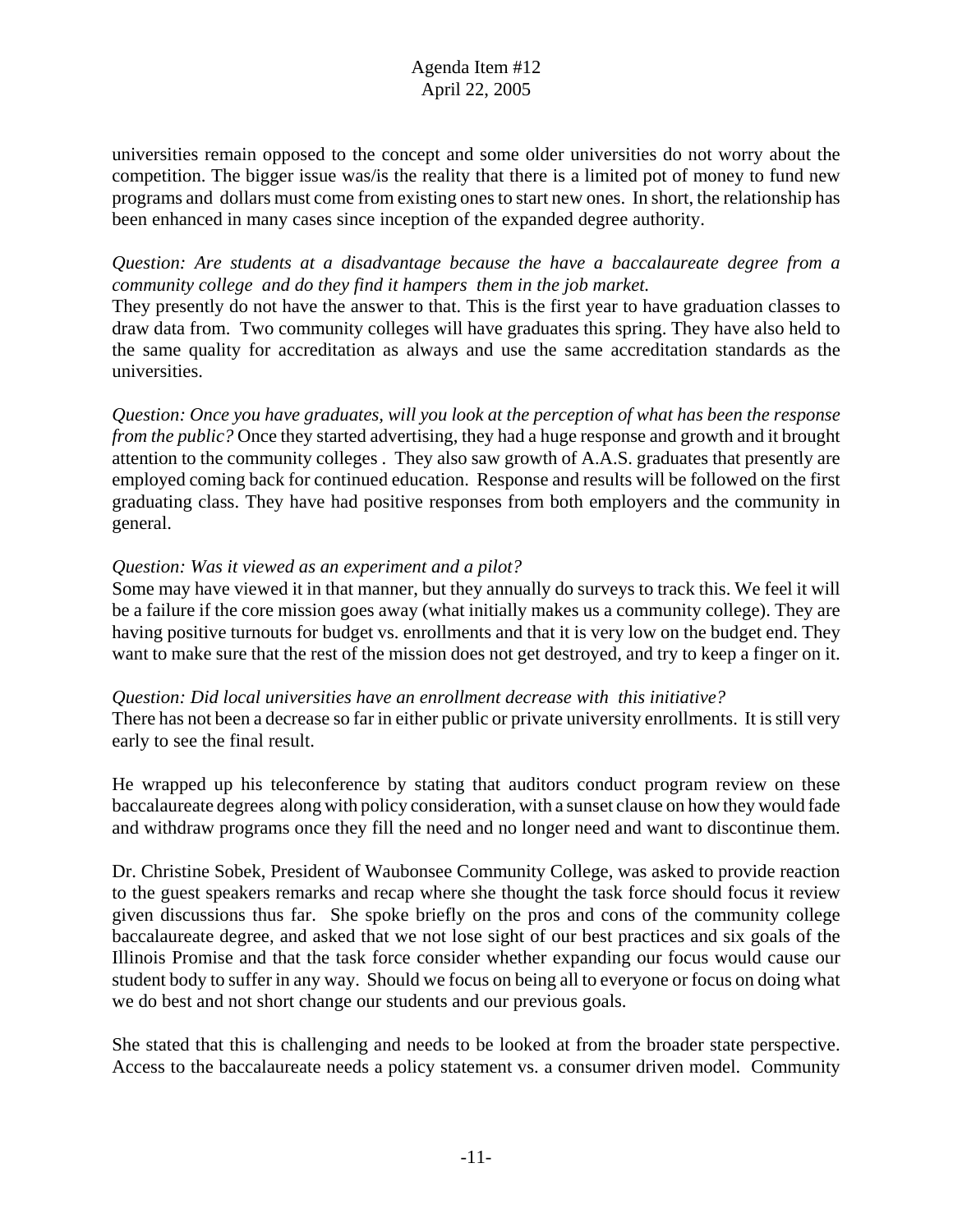colleges listen to the employer and the consumers, but we need to not lose track of the largest needs of community colleges and our students.

The question should be not be one of increasing who can offer a baccalaureate, but instead ask what is wrong with the present system and could we fix that? Distribution of public resources should be looked at. What can we do better then anyone else and pursue that. We are unique, but sometimes we need to realize that we all have limits.

Dr. Sobek encouraged the group to identify what are the barriers to what is offered right now on the campuses. We need to define the need and uncover what the need is. The larger problem is with control and regulations of the boards under which we operate. It limits us and challenges us with the bureaucracy that we have inherited. Should we throw an RFP out there and see if someone steps up to meet the need? Our resources are already limited, and the biggest problem with this is the affordability issue. Let us not debate but instead develop a shared vision. We have reactive roles vs. leadership roles.

One task force member stated that the proprietary colleges are jumping in and filling a gap due to need, and we are not. They are using costly education loans and using expensive methods to move students through the system. Universities tend not to respond to the particular niche degrees.

Task force members agreed that the focus needs to be broader, not just looking at community college baccalaureate degrees. Instead it should be a leadership moment for ICCB and IBHE, and the task force should be proactive and find the barriers. It was stated that we have the potential to be reactive vs. proactive. Members agreed to find out what the issues are and then open this up to fouryear institutions and give us the possibility to collectively work together.

It was also mentioned that there is no incentives for the universities to fill those needs. There are no resources to start a new program and then the faculty fight against it because the feel that they are taking it away from one program and giving it to another.

David Pierce wrapped up the discussion by stating that, ultimately, we are talking about where K through higher education is going. All education levels and systems need to change, but we need to understand that we are in a reform movement right now in this nation.

The open discussion was then wrapped up, and Virginia McMillan explained the next phase of working in four subgroups to explore issues at a more in-depth level. Subcommittee appointments are as follows:

*Dual Admission/Enrollments*: Al Hardersen, Vicki Jensen, Scott Lensink\*, Don Patton, Steve Holman, and Scott Parke;

*Expanded Degree Granting Authority:* Keith Miller\*, Sheila Quirk, Julia Schroeder, Mike Monaghan, Gary Alexander, and Carol Lanning;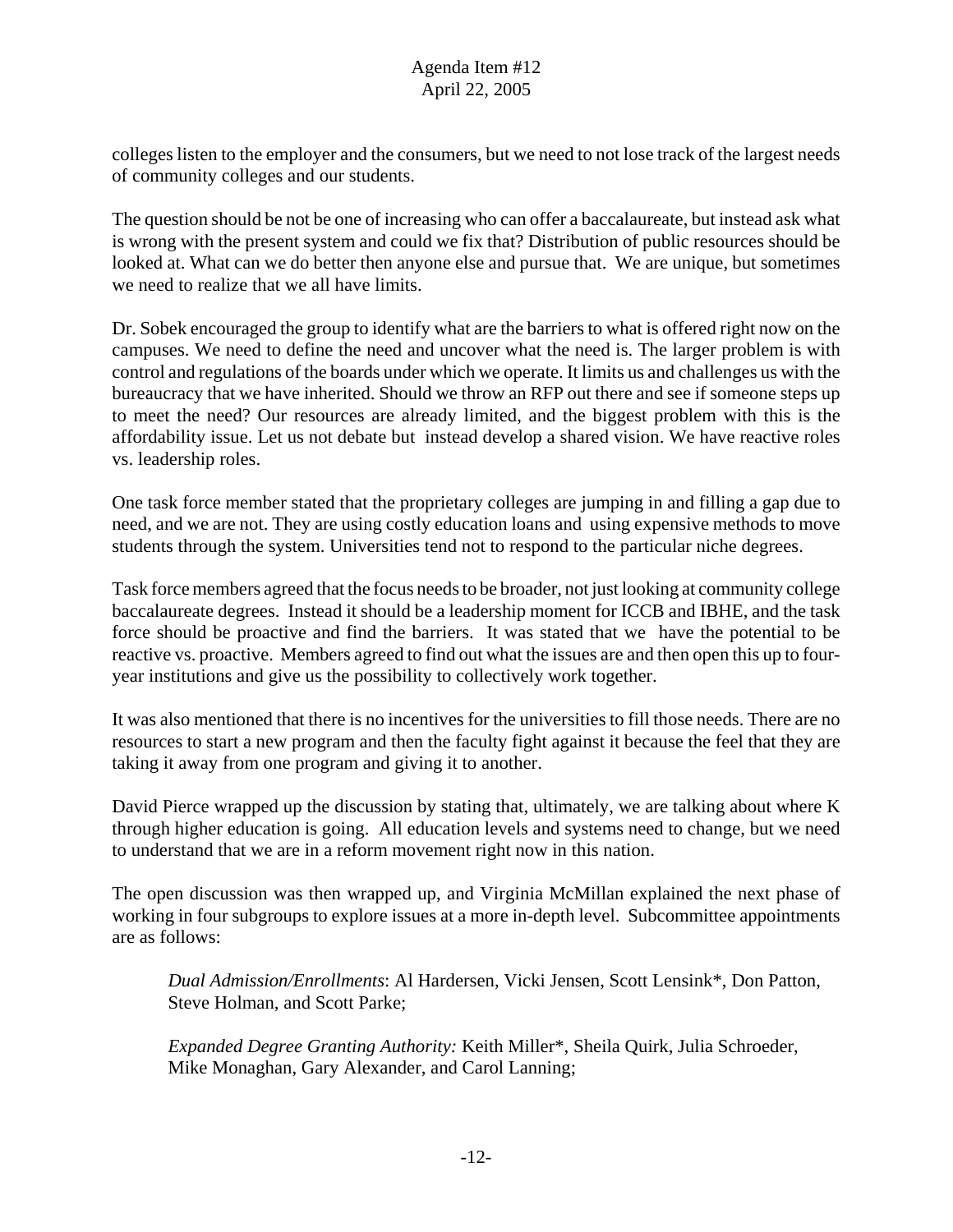*Technology Access*: Clyde El-Amin\*, Polly Hoover, Steve Kubiczky, Bob Marshall, Trudy Bers and Don Wilske;

*University Off-Campus Programs:* Chris Denton, Kent Hawley, Anne Kaplan, Joan Kerber, Christine Sobek\*, and Barbara Risse.

\*Chair

The Task Force then divided into four working subcommittees for in-depth examination of four proposed approaches to increasing access. The subcommittees will be examining the pros and cons, best practices, current usage, financial implications, and policy issues of each approach. They were asked to continue further their discussions prior to our next Task Force meeting.

## **Next Steps**

Each subcommittee will be bringing its results back to the full Task Force at its next meeting scheduled for May 10, 2005.

The Task Force is on schedule for completing its work by October 2005.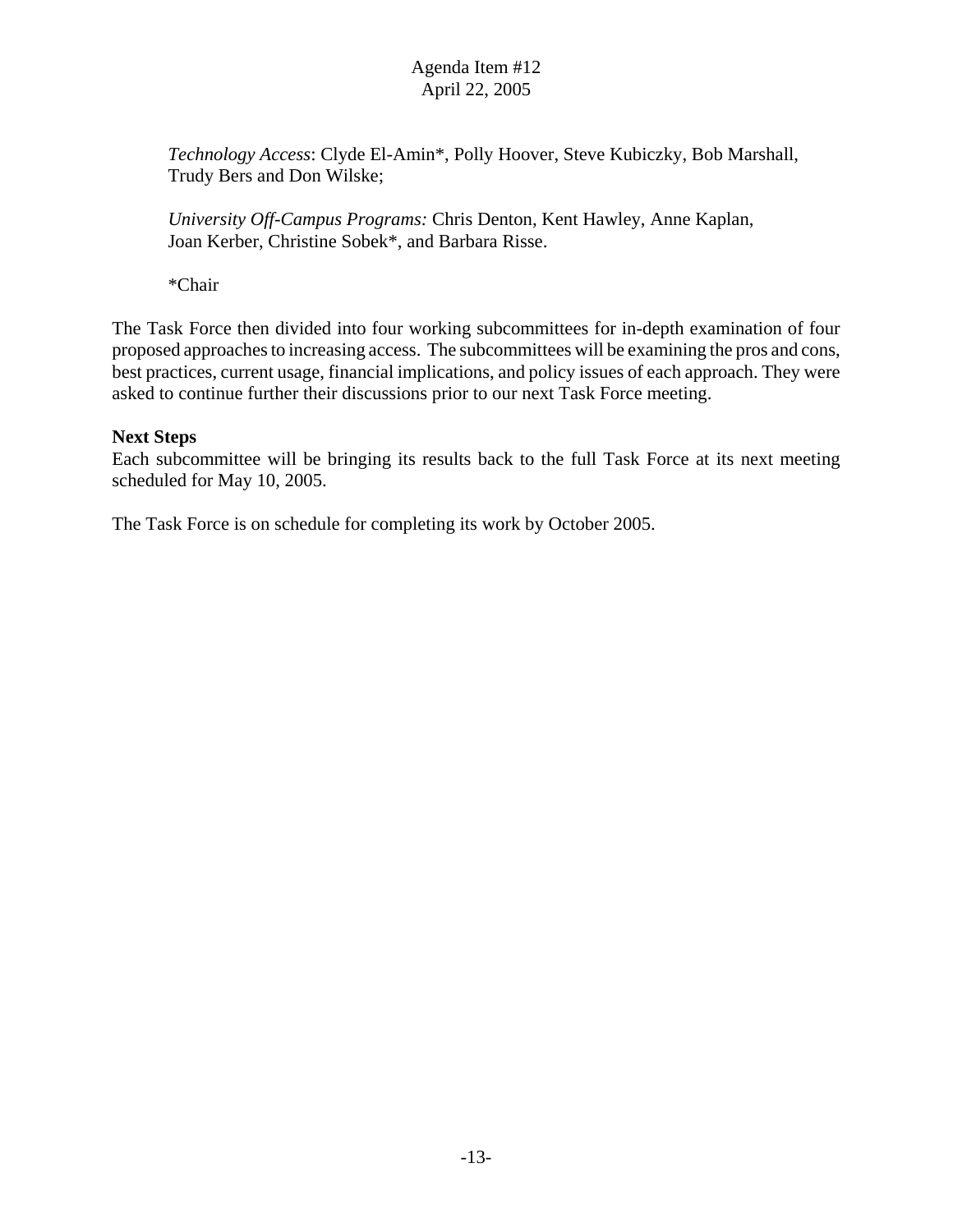#### **BACCALAUREATE ACCESS TASK FORCE MEMBERS**

Dr. Gary Alexander Deputy Director, Academic Affairs Illinois Board of Higher Education

Dr. Trudy Bers, Senior Director Research Curriculum & Planning Executive Assistant to the President Oakton Community College

The Honorable Mike Bost (invited) State Representative

Mr. Chris Denton, Student Danville Area Community College

Mr. Clyde El-Amin Interim President Kennedy-King College

The Honorable Susan Garrett (invited) State Senator

Mr. Alan Hardersen Vice President, Student Services Joliet Junior College

Mr. Kent Hawley, Director Education Centers John Wood Community College

Mr. Steve Holman Instructor, Biology Rend Lake College

Dr. Polly Hoover Chairperson, Dept. Humanities Wilbur Wright College

Ms. Vicki Jensen, Dean Health, Science and Learning Highland Community College

Dr. Anne Kaplan, Vice President Administration and University Outreach Northern Illinois University

Dr. Joan Kerber, Vice President

Student and Instructional Services Sauk Valley Community College

Mr. Stephen Kubiczky Trustee, Triton College

Mr. Scott Lensink, Vice President Academic Services Lake Land College

Dr. Robert Marshall, Vice President Student Services Illinois Valley Community College

Dr. Keith Miller, President Black Hawk College

Mr. Michael Monaghan Executive Director Illinois Community College Trustees Assoc.

Mr. Don Patton Trustee, Shawnee Community College

Ms. Sheila Quirk, Assoc. Vice President Strategic Planning & Alliances William Rainey Harper College

Dr. Julia Schroeder Vice President, Instructional Services John A. Logan College

Dr. Christine Sobek, President Waubonsee Community College

Facilitator Dr. David Pierce President Emeritus AACC

Task Force Chair Ms. Virginia McMillan, Executive Vice President Illinois Community College Board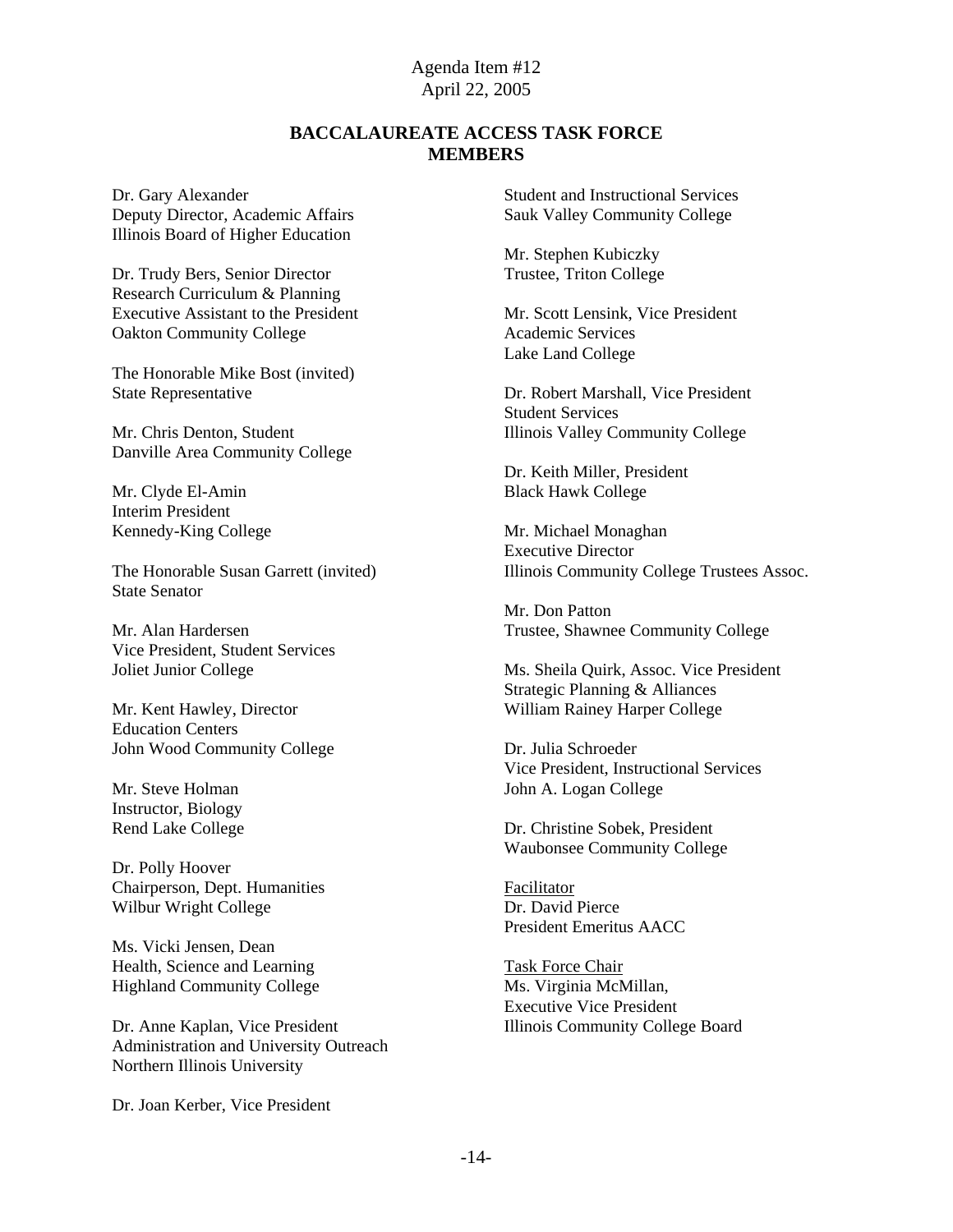ICCB Staff: Ms. Sarah Hawker, Vice President Workforce/Adult Education

Ms. Carol Lanning, Senior Director Program Planning and Accountability

Mr. Geoffrey Obrzut President/CEO

Dr. Scott Parke, Senior Director Policy Studies

Ms. Barbara Risse, Director Transfer Programs

Mr. Don Wilske Chief Financial Officer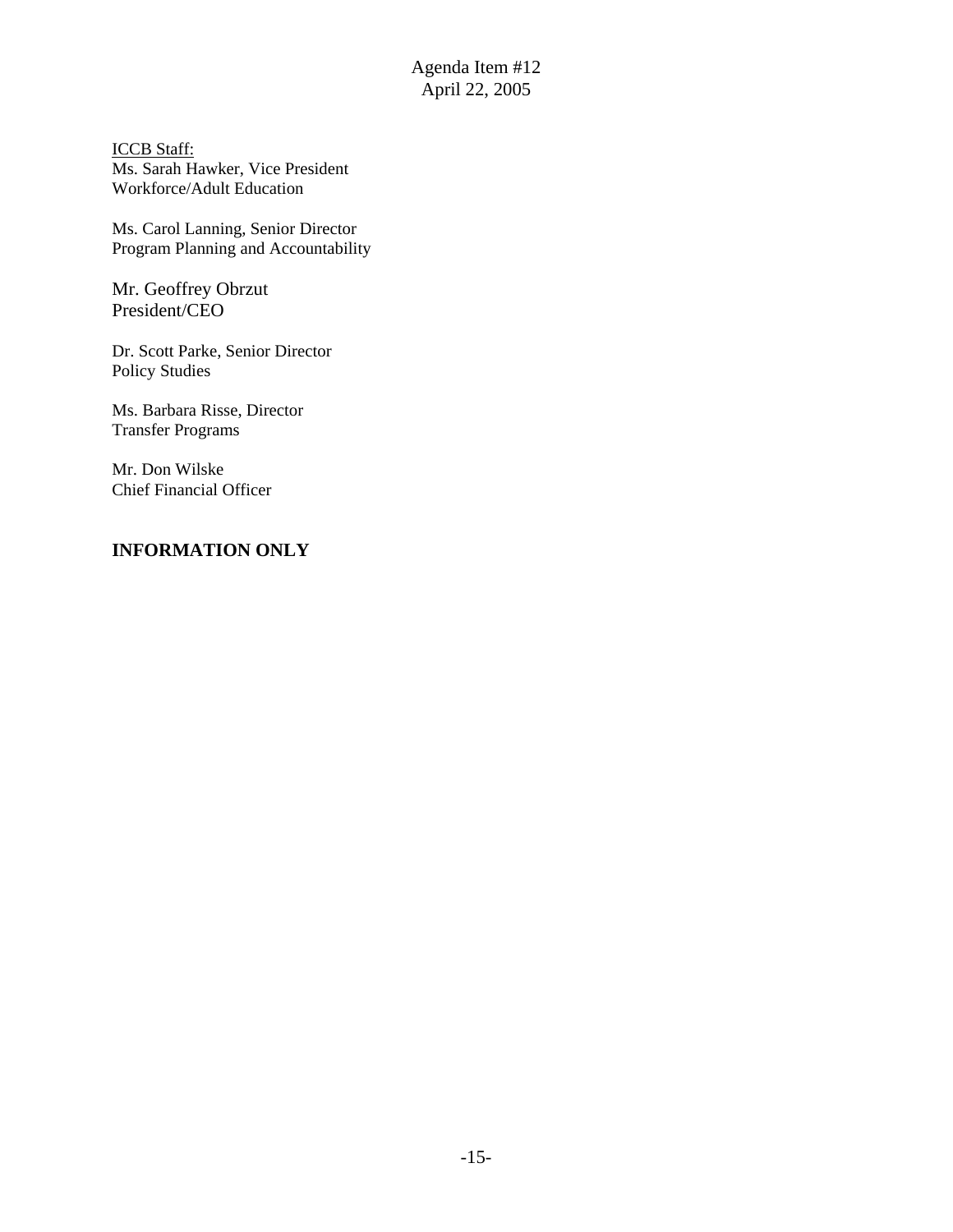## Illinois Community College Board

# **GED ILLINOIS**

In December 2000, the Illinois Community College Board was awarded \$1 million of Governor's Discretionary Funds under Title I of the Workforce Investment Act for the development of the GED 2002 Online and Staff Development Initiative. The purpose of the initiative was to prepare programs for changes in the GED test in 2002 and to create an online GED instructional aid for programs.

To address the online GED project, the ICCB partnered with the Center for the Application of Information Technology (CAIT) at Western Illinois University to develop the GED Illinois Online. This online aid is designed to be a flexible instructional aid for GED preparation. It offers sophisticated online tools that allow Adult Education programs to use the curriculum as a supplement to traditional classroom activities or as a distance learning option for students. It can be helpful as an additional aid to attracting and retaining the hardest to serve clientele.

Since its launch in 2002, **824 instructors** and **7,619 students** have registered to use GED Illinois Online. A demonstration of the GED Illinois Online will be presented to the Board at its April 22, 2005 meeting.

Through Illinois' participation in Project IDEAL, a consortium of states offering adult education at a distance, and presentations at state and national Adult Education conferences, the GED Illinois has received great attention from other states. Opportunities for national distribution of the system will be discussed after the demonstration.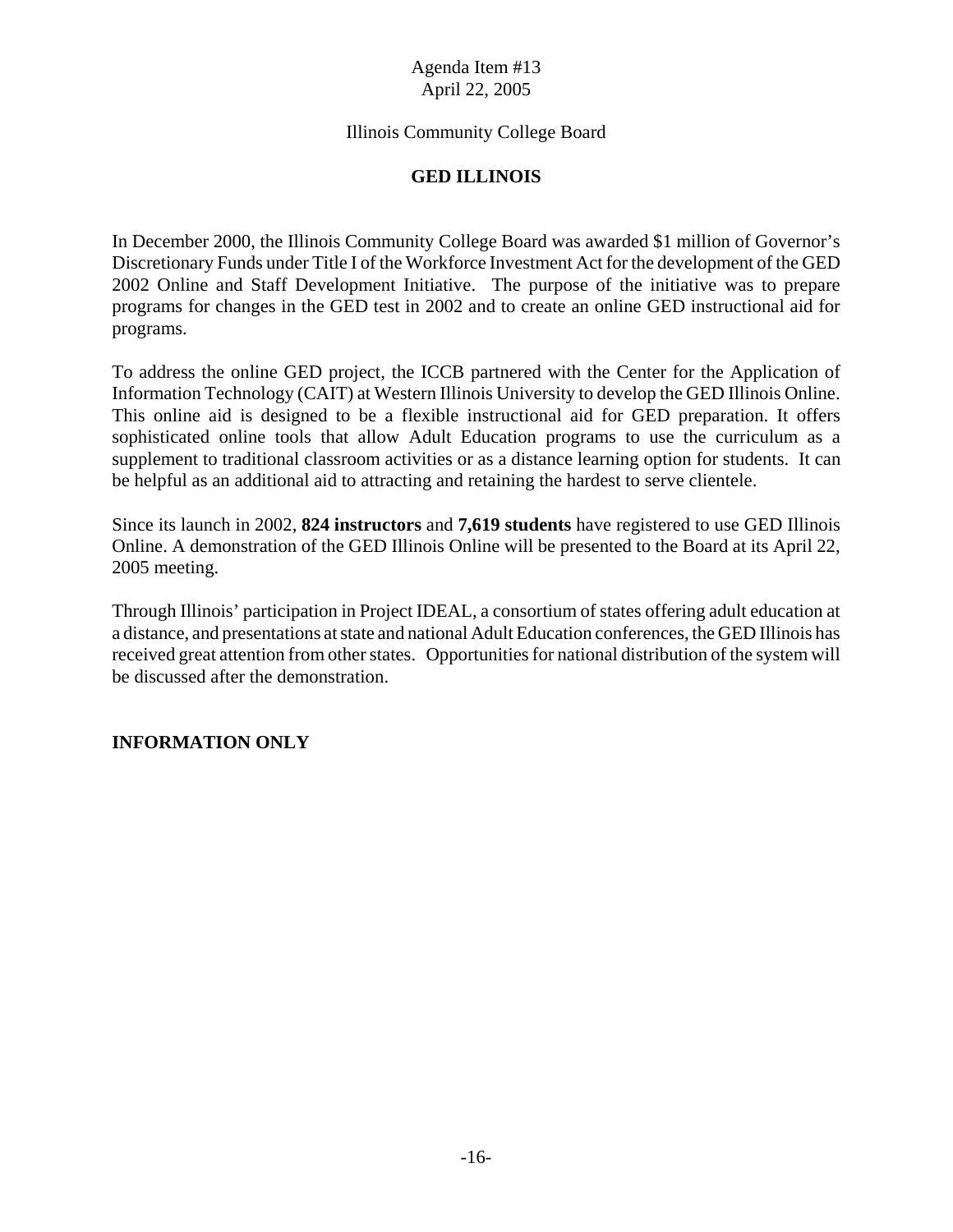## UNAPPROVED

Minutes of the 357th Meeting of the Illinois Community College Board Business Session January 31, 2005 Harry L. Crisp II Community College Center Conference Room Springfield, Illinois

## Item #1 - Roll Call and Declaration of Quorum

Chairman Alongi called the meeting to order at 10:00 a.m. Roll call was taken with the following members present: Guy Alongi, Marjorie Cole, Christopher Denton, Laurna Godwin, Suzanne Morris, Rudolph Papa, and Judith Rake. Marikay Hegarty was absent.

# Item #2 - Announcements and Remarks by Chairman Guy H. Alongi

Chairman Alongi did not have any remarks at this time.

Item #3 - Recognition of Individuals for their Service to the Illinois Community College System

Judith Rake read the following resolutions:

## **Illinois Community College Board Resolution in Honor of TERRY LUDWIG**

**WE, the members of the Illinois Community College Board, express our abiding gratitude to Terry Ludwig for his exemplary service to the students, parents, taxpayers, and the entire community college system during his Service as President of the Illinois Community College Presidents Council during Fiscal Year 2004.** 

**Mr. Ludwig's period of service to the Presidents Council and to the people of Illinois during the pasts year has been marked with growth and increasing respect for the Illinois Community College System. His thoughtful voice, hard work, and dedication earned him respect of his fellow colleagues and the admiration of those working in the Illinois Community College System. Mr. Ludwig has been an outspoken advocate of students and of securing the funding necessary for community colleges to properly serve their communities.**

**Mr. Ludwig set an example with the thorough preparation, discipline, and focus he has brought to the Illinois Community College System. His support and encouragement have reinforced the professional respect he has garnered during his term over the past year**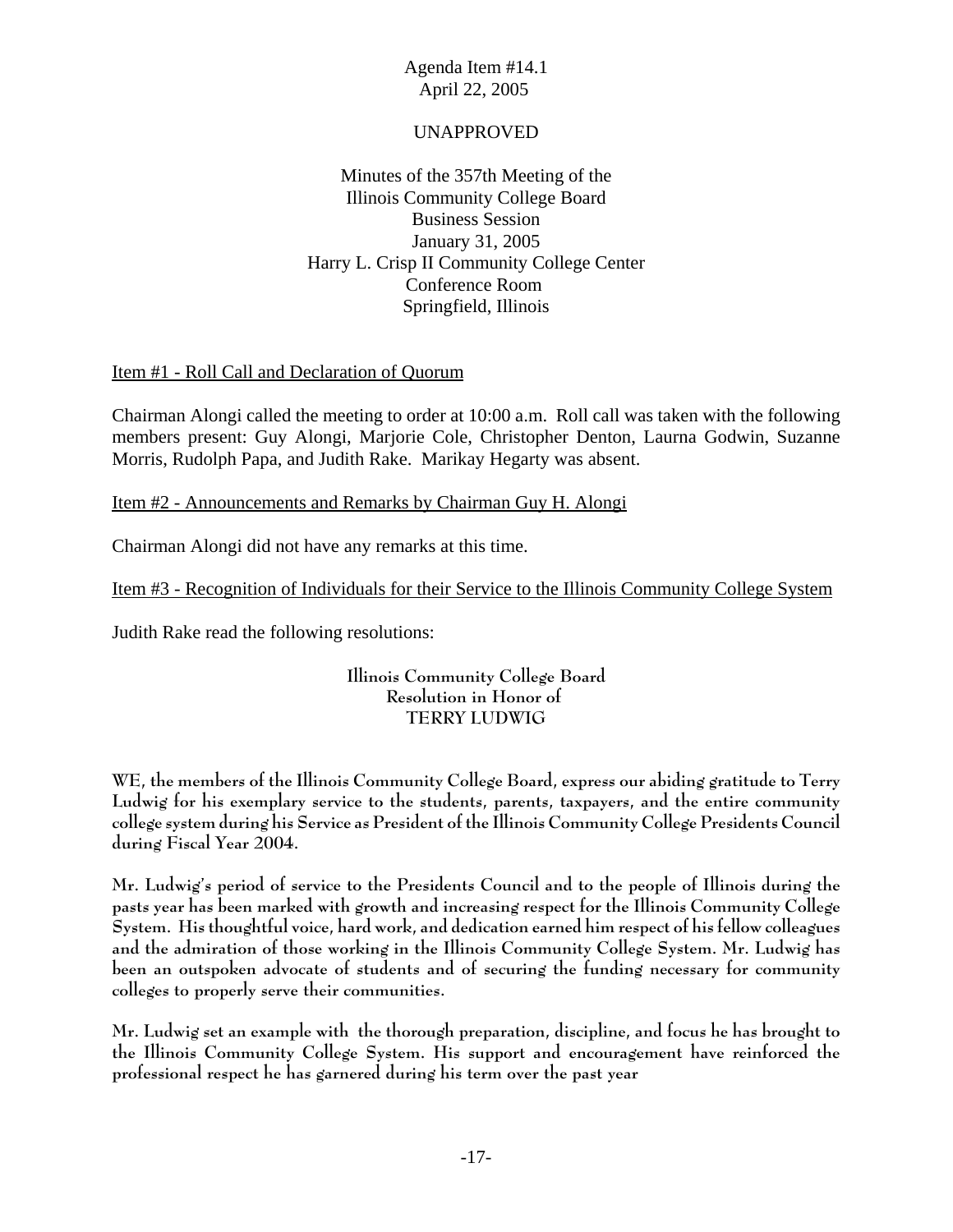**The Illinois Community College Board and the entire higher education community have benefitted from Mr. Ludwig's experience, knowledge of the educational system, and advocacy for excellence in educational delivery that every Illinois community college student deserves.**

**WE, the members of the Illinois Community College Board, salute Terry Ludwig for his strength of character, his public spiritedness, and his commitment to the Illinois Community College System and the people of the State of Illinois.**

> **Illinois Community College Board October 15, 2004**

**Guy H. Along, Chair Suzanne Morris, Vice Chair** 

**Illinois Community College Board Resolution in Honor of ELLEN LINDEEN**

**\_\_\_\_\_\_\_\_\_\_\_\_\_\_\_\_\_\_\_\_\_\_\_\_\_\_\_\_\_\_\_\_ \_\_\_\_\_\_\_\_\_\_\_\_\_\_\_\_\_\_\_\_\_\_\_** 

**WE, the members of the Illinois Community College Board, express our abiding gratitude to Ellen Lindeen for her exemplary service to the students, parents, taxpayers, and the entire community college system during her Service as President of the Illinois Community College Faculty Association during Fiscal Year 2004.** 

**Ms. Lindeen's period of service to the Faculty Association and to the people of Illinois during the pasts year has been marked with growth and increasing respect for the Illinois Community College System. Her thoughtful voice, hard work, and dedication earned her respect of her fellow colleagues and the admiration of those working in the Illinois Community College System. Ms. Lindeen has been an outspoken advocate of students and of securing the funding necessary for community colleges to properly serve their communities.**

**Ms. Lindeen's set an example with the thorough preparation, discipline, and focus she has brought to the Illinois Community College System. Her support and encouragement have reinforced the professional respect she has garnered during her term over the past year.**

**The Illinois Community College Board and the entire higher education community have benefitted from Ms. Lindeen's experience, knowledge of the educational system, and advocacy for excellence in educational delivery that every Illinois community college student deserves.**

**WE, the members of the Illinois Community College Board, salute Ellen Lindeen for her strength of character, her public spiritedness, and her commitment to the Illinois Community College System and the people of the State of Illinois.**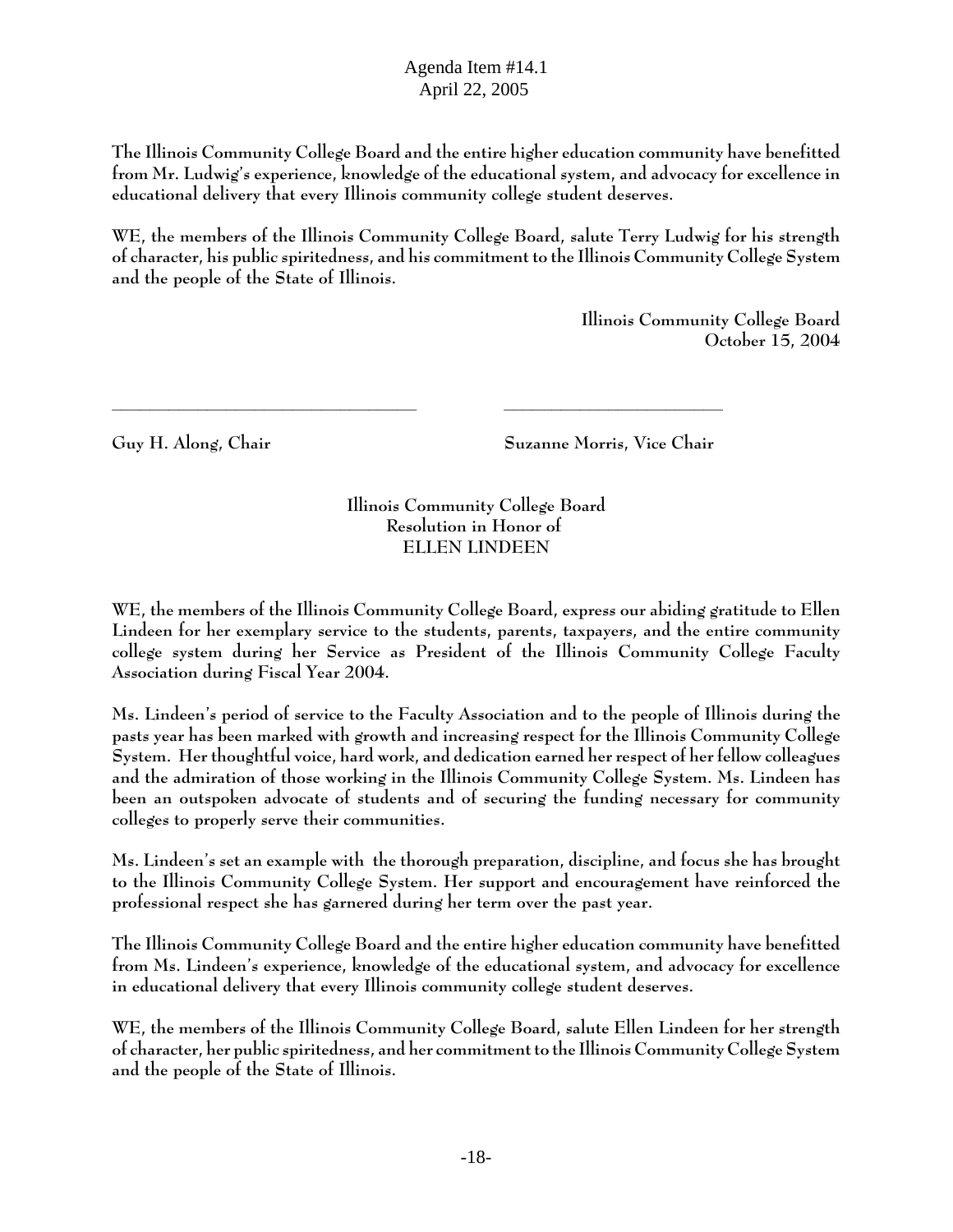**Illinois Community College Board October 15, 2004**

**Guy H. Along, Chair Suzanne Morris, Vice Chair** 

# **Illinois Community College Board Resolution in Honor of JOYCE CHILTON**

**\_\_\_\_\_\_\_\_\_\_\_\_\_\_\_\_\_\_\_\_\_\_\_\_\_\_\_\_\_\_\_\_ \_\_\_\_\_\_\_\_\_\_\_\_\_\_\_\_\_\_\_\_\_\_\_** 

**WHEREAS, Joyce Chilton began working for the Illinois Community College Board on August 29, 1977 as a Secretary II Stenographer; and**

**WHEREAS, during Ms. Chilton's career with the Illinois Community College Board she advanced to Administrative Secretary and from there to Executive Assistant, displaying diligence, organizational skill, and professional demeanor; and** 

**WHEREAS, Ms. Chilton served as the Secretary to the Board during the terms of seven Illinois Community College Board Chairs and five Executive Directors/Presidents; and**

**WHEREAS, Ms. Chilton prepared minutes for each Illinois Community College Board meeting with accuracy and promptness and always welcomed new Board members with friendliness and courtesy and prepared venues and logistics for Board meetings with great conscientiousness; and** 

**WHEREAS, Ms. Chilton has served both the members of the Illinois Community College Board; and the Board's staff, with exceptional grace, good humor and attention to duty; and**

**WHEREAS, Ms. Chilton has chosen to retire from her duties at the Illinois Community College Board after more than 27 years of faithful and excellent service;**

**THEREFORE, we, the members of the Illinois Community College Board, do hereby honor Joyce Chilton in appreciation of her service and express our sincere best wishes for her future undertakings.**

\_\_\_\_\_\_\_\_\_\_\_\_\_\_\_\_\_\_\_\_\_\_\_ \_\_\_\_\_\_\_\_\_\_\_\_\_\_\_\_\_\_\_\_\_\_\_

\_\_\_\_\_\_\_\_\_\_\_\_\_\_\_\_\_\_\_\_\_\_\_ \_\_\_\_\_\_\_\_\_\_\_\_\_\_\_\_\_\_\_\_\_\_\_

**Illinois Community College Board January 31, 2005**

**Guy H. Alongi, Chair Suzanne Morris, Vice Chair**

**Marjorie P. Cole Laurna Godwin**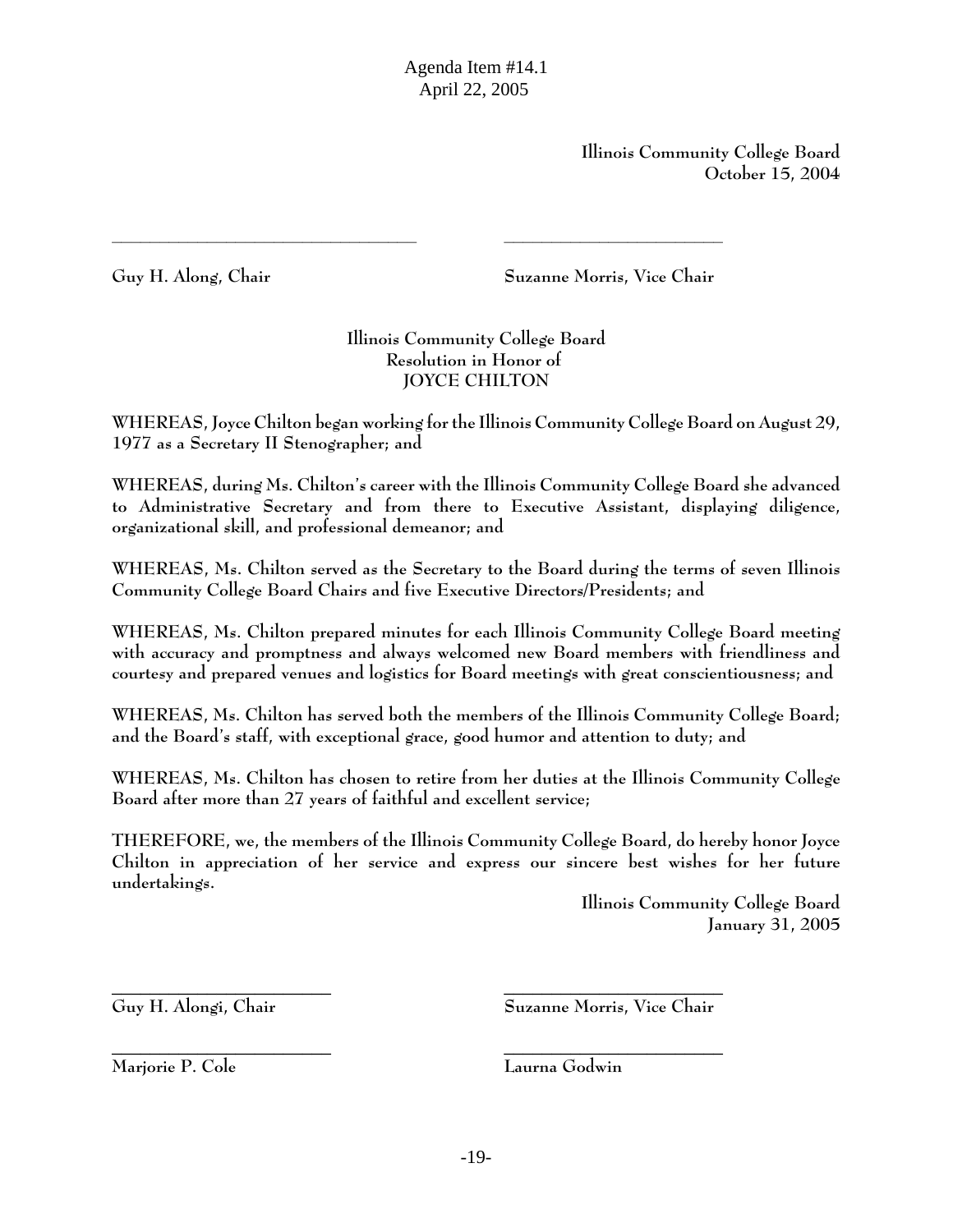**Marikay Hegarty Rudolph J. Papa**

\_\_\_\_\_\_\_\_\_\_\_\_\_\_\_\_\_\_\_\_\_\_\_ \_\_\_\_\_\_\_\_\_\_\_\_\_\_\_\_\_\_\_\_\_\_\_

\_\_\_\_\_\_\_\_\_\_\_\_\_\_\_\_\_\_\_\_\_\_\_ \_\_\_\_\_\_\_\_\_\_\_\_\_\_\_\_\_\_\_\_\_\_\_ **Judith A. Rake Christopher Denton, Student Member**

 $\overline{\phantom{a}}$  , and the contract of the contract of the contract of the contract of the contract of the contract of the contract of the contract of the contract of the contract of the contract of the contract of the contrac **Geoffrey S. Obrzut, President and Chief Executive Officer**

Jake Rendleman was unable to receive recognition due to health issues.

Item #4 - Committee Reports

Item #4.1 - Adult Education Committee

Judith Rake reported that the Adult Education Committee met this morning and discussed all the wonderful things the state is involved in, including, National projects, GED Pre-test study, a pilot site reading project, and a joint project with the Mayor's office of Workforce Coordination. Judith also commended Sarah Hawker and Jennifer Foster for their efforts.

## Item #4.2 - Budget and Finance Committee

Rudolph Papa reported that the Budget and Finance Committee met this morning and reviewed the financial statements. They also discussed the FY 2006 Illinois Community College Board office budget request which includes an increase of \$22,800 in general funds and level funding in most other lines. The committee continues to look at salary comparisons. He also commended Ellen Andres for doing a fine job.

Item #4.3 - Strategic Planning Committee

Suzanne Morris reported that the Strategic Planning Committee met this morning and discussed the Promise for Illinois and their goals. They are in the process of revising the current goals, and plan on discussing that with the board in July 2005.

Item #4.4 - Joint Education Committee

Judith Rake reported that the Joint Education Committee met in Chicago for the first time in a few years on December 21, 2004. It was an organizational meeting to determine what the issues and topics will be, which included: coordination between the Community College System and the Board of Higher Education on high school graduation requirements. A meeting is tentatively scheduled for February 28, 2005, in Chicago.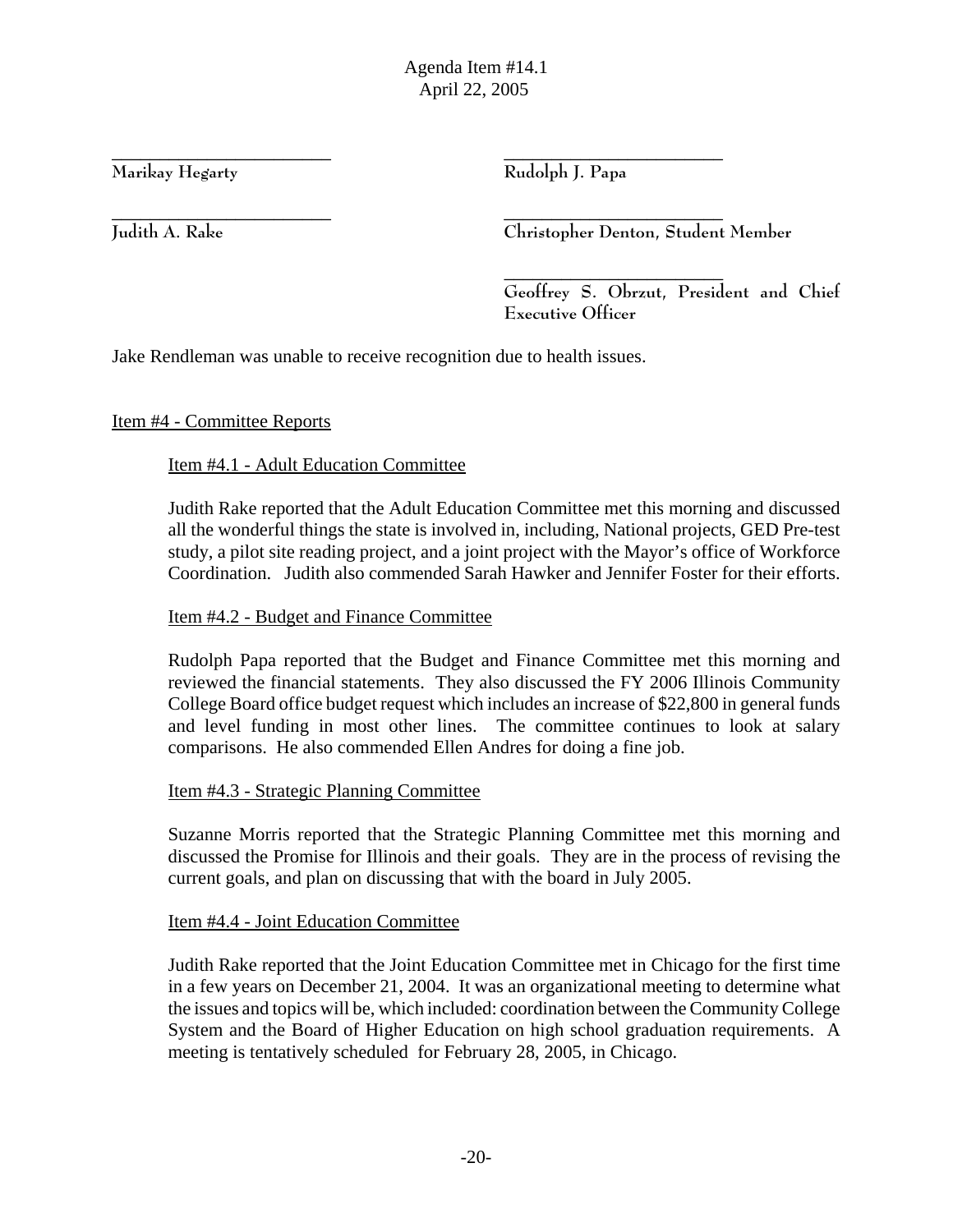Chairman Guy Alongi appointed Marikay Hegarty, Suzanne Morris, and Rudolph Papa to serve on a committee for Geoff Obrzut's one-year evaluation. If possible, the committee is to report back at the February 2005 meeting. Suzanne Morris was appointed as chair of the committee.

## Item #5 - President/CEO Report

Geoff Obrzut expressed his appreciation to the Board and staff for their support over the past year. He reported that he visited 37 of the 39 community college districts and intends to visit John Wood Community College and Illinois Eastern Community Colleges in February 2005. Mr. Obrzut also plans to make a visit to each of the City Colleges of Chicago sites.

Todd Jorns and Connie Brubaker were congratulated on receiving a national award. The Digital Education Achievement Award was presented to them in New York City in recognition of the Board's federally funded project Preparing Technology Proficient Teachers in Illinois.

The Illinois Community College Board purchase award from the 2004 Annual Collegiate Artists Competition is now on display in the ICCB downtown office. The sculpture was created by Debra Virgens, an art student at McHenry County College. Last year, three of the four highest honors in the competition were given to community college students. The 2005 competition is underway and the award ceremony will be held later this year at Southwestern Illinois College in Belleville.

Mr. Obrzut will be attending the National Legislative Conference in Washington, D.C., in February. The conference is being put on by the American Association of Community Colleges and the National Association of Trustees.

## Item #6 - Advisory Organizations

## Item #6.1 - Illinois Community College Faculty Association

Ellen Lindeen reported that the Faculty Association has began planning the Teaching and Learning Excellence Conference, which will be held in Springfield on October 27 and 28, 2005. She will notify the board of more details once they are finalized.

## Item #6.2 - Illinois Community College Board Student Advisory Committee

Christopher Denton reported that the committee has made great progress on many projects. They are currently working on a project for the Make-A-Wish Foundation, and preparing for Student Lobby Day which will be in April 2005.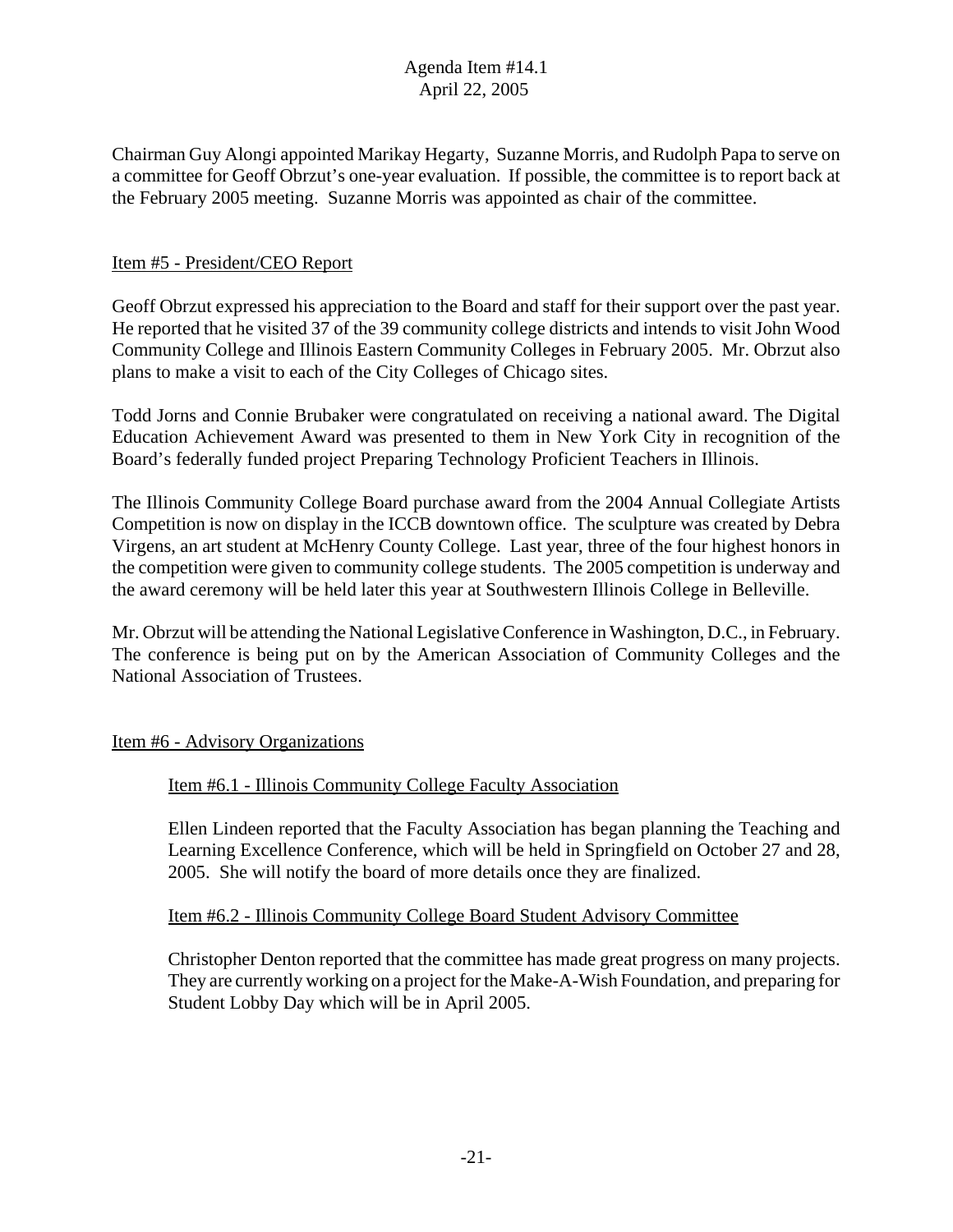#### Item #6.3 - Illinois Community College Trustees Association

Rev. Albert Tyson commended the actions of the board, ICCB staff, and all others providing services to the system. He commented on the FY 2006 budget request and added that the state funding is still significantly below the FY 2002 budget and that the association will continue to work with the Illinois Community College Board to improve state funding. On February 13, 2005, 120 trustees and presidents will represent Illinois in Washington, D.C., to meet with our legislators.

#### Item #6.4 - Adult Education and Family Literacy Advisory Council

Rhonda Serafin reported that the council met on October 25, 2004, and January 20, 2005. She provided a summary on the following committees: Professional Development Training and Marketing Committee, Curriculum and Instruction Committee, Policy Study Research and Accountability Committee, Workforce Coordination Committee, and the Student Support Services Committee. She commended the council for their energy and dedication to the Illinois Community College Board.

#### Item #6.5 - Presidents Council

Dr. Jonathan Astroth commented on the budget and noted that there is a strain at the college level because of the Funding Formula. The Presidents Council pledges their support to carry on and remain cohesive during a difficult period of funding. February 10 and 11, 2005, they will hold their Spring Conference with Chief Academic Officers and Chief Student Services Officers.

## Item #7 - IBHE Results Report: Community College System Best Practice - Kishwaukee College Presentation

Geoff Obrzut introduced and commended Dr. David Louis for the Text Book Loan Program (TLP) that is being practiced at Kishwaukee College. The Illinois Community College Board nominated this program to the Board of Higher Education Compendium of Institutional Effective Practices and Kishwaukee College was chosen by IBHE as one of four programs to highlight.

Dr. David Louis accepted this honor and thanked the Board and his staff for this privilege. Dr. Louis stated that many times students spend more on their books than on tuition. The director of this program gave a summary of the program which seeks to assist low-income students in reducing the burden of increasingly high textbook expenses. In many instances, the cost prohibits economically disadvantaged students from taking certain classes.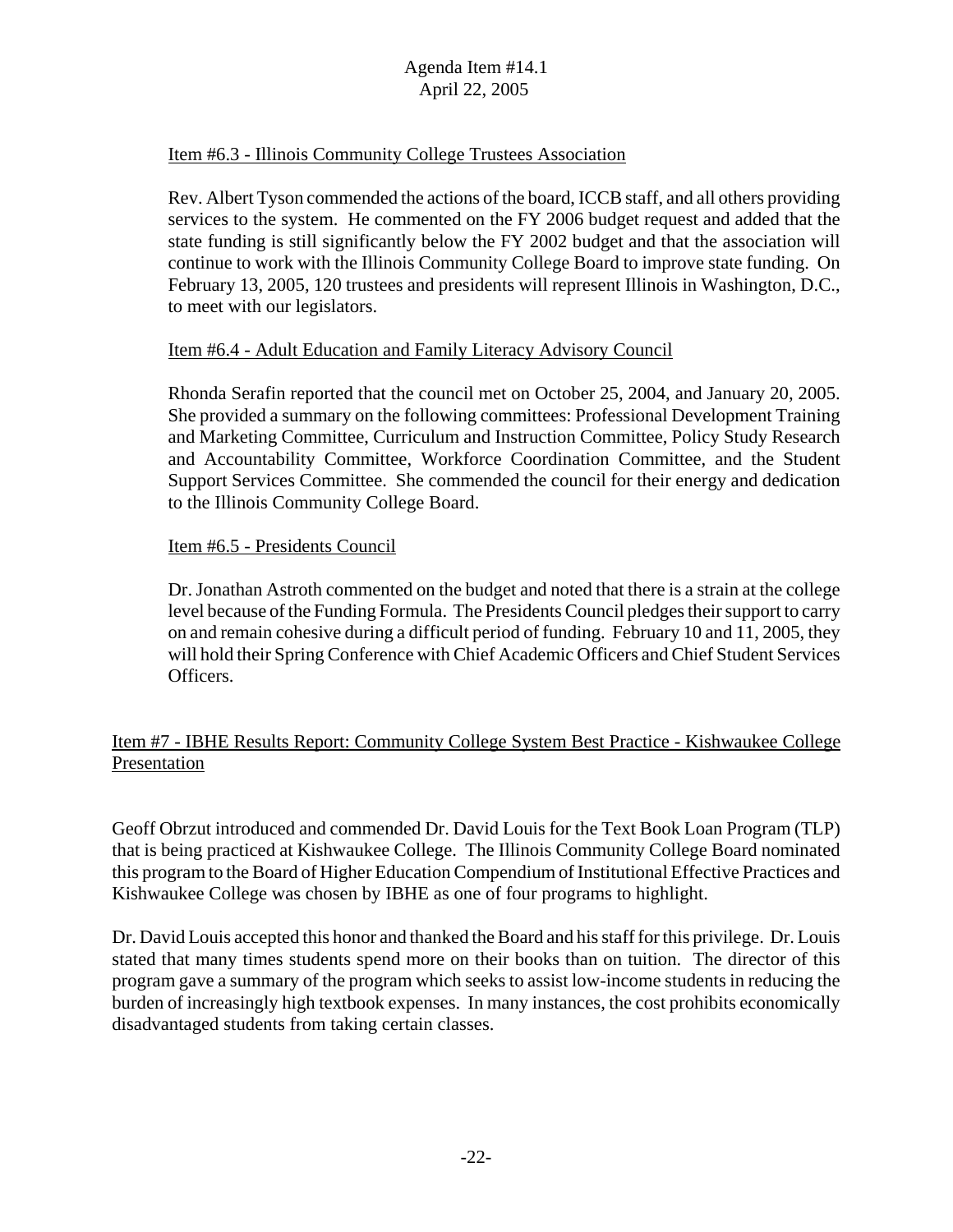#### Item #8 - Fiscal Year 2006 Illinois Community College Board System Budget Requests

Geoff Obrzut commented that for the most part we are pleased with the Board of Higher Education's budget recommendation considering the current budget constraints in Illinois and the economic climate. There is a 2.9% increase over the FY2005 appropriation.

#### Item #8.1 - Fiscal Year 2006 Community College System Operating Budget Request

Don Wilske reported that given the circumstances of the state's economy right now, the budget request looks relatively good. The agencies under the governor were required to submit a budget as much as five percent below the fiscal year 2005 level. The Board of Higher Education recommended that the ICCB receive an increase of \$8.2 million. This budget request would allow the new equalization formula to be started in fiscal year 2006. The system would also receive \$2.5 million in the form of a Disadvantaged Student Success Grant. The Presidents and Trustees have stated that this is a top priority since its predecesoor, the Special Populations Grant, was lost four years ago. Base Operating Grants and Small College Grants are level funded. The proposed budget also includes a request for funding for the third and final year of the Funding Formula Impact grants. Unfortunately, the system will lose the remainder of the Workforce Development Grant and the P-16 grant.

#### Item #8.2 - Fiscal Year 2006 Community College System Capital Budget Request

For the first time, the community college system capital request exceeded half a billion dollars in state funds. The system has 55 projects on the list, and unfortunately, with the economic climate of the state and the lack of a bonding bill in fiscal year 2005, many projects have not moved off the list. This is only half of what was submitted by the system to the ICCB for inclusion on the capital list.

## Item #8.3 - Fiscal Year 2006 Adult Education and Family Literacy System Operating Budget **Request**

The fiscal year 2006 Adult Education budget request includes a 1.5 percent increase. This \$500,000 increase is not distributed equally among the grant lines. The funds were distributed to the lines with the greatest need.

## Item #8.4 - Fiscal Year 2006 Career and Technical Education System Operating Budget **Request**

The Career and Technical Education budget is also recommended at a 1.5 percent increase. This \$200,000 increase will support postsecondary activities at the colleges for Career and Technical Education programs.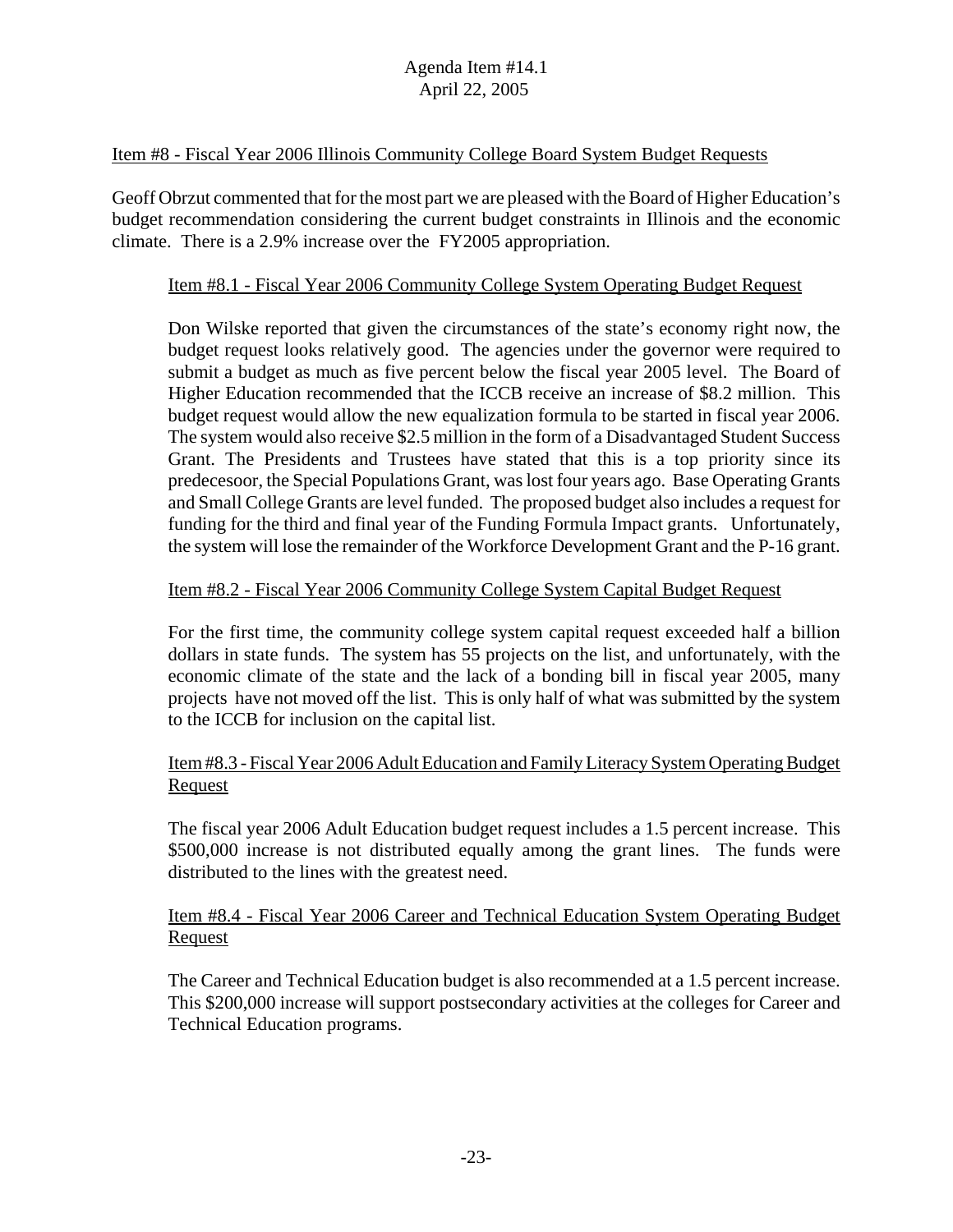Don Wilske summarized the fiscal year 2006 budget request as being a positive start to the legislative year. The Governor's budget address will be on February 16 and, at that time, it will be learned whether he puts the IBHE and ICCB budget forward or if it will be necessary to submit another level to the General Assembly for the new fiscal year beginning July 1, 2005.

#### Item #9 - Fiscal Year 2006 Illinois Community College Board Office Budget Request

Ellen Andres provided background information on the office budget request for fiscal year 2005. This request is for level funding with the exception of 1.5 percent for salary increases. Discussion was also held on the Board's ability to give salary increases in the new fiscal year.

Rudolph Papa made the following motion, which was seconded by Suzanne Morris:

The Illinois Community College Board hereby:

- 1. approves the fiscal year 2006 Community College System Operating Budget Request for grants to community college districts and other community college grants administered by the ICCB office as presented;
- 2. approves the fiscal year 2006 Capital Budget Request for the Illinois Community College System as presented;
- 3. approves the fiscal year 2006 Adult Education and Family Literacy System Operating Budget Request for grants to approved adult education providers administered by the ICCB as presented;
- 4. approves the fiscal year 2006 Community College Career and Technical Education System Operating Budget request for grants to community colleges as presented;
- 5. approves the fiscal year 2006 Office Operating Budget Request as presented;
- 6. authorizes its President/CEO, with concurrence of the Chair, to make necessary adjustments and reallocations based on information received subsequent to approval of this budget request; and
- 7. authorizes the submission of the request to the Illinois Board of Higher Education.

The Board Chair requested that staff attempt to restore funding for the Workforce Development Grant and the P-16 Grant.

The motion was approved by roll call vote. Voting aye were Marjorie Cole, Laurna Godwin, Suzanne Morris, Rudolph Papa, Judith Rake and Guy Alongi. Student advisory vote: Yes. There were no dissenting votes.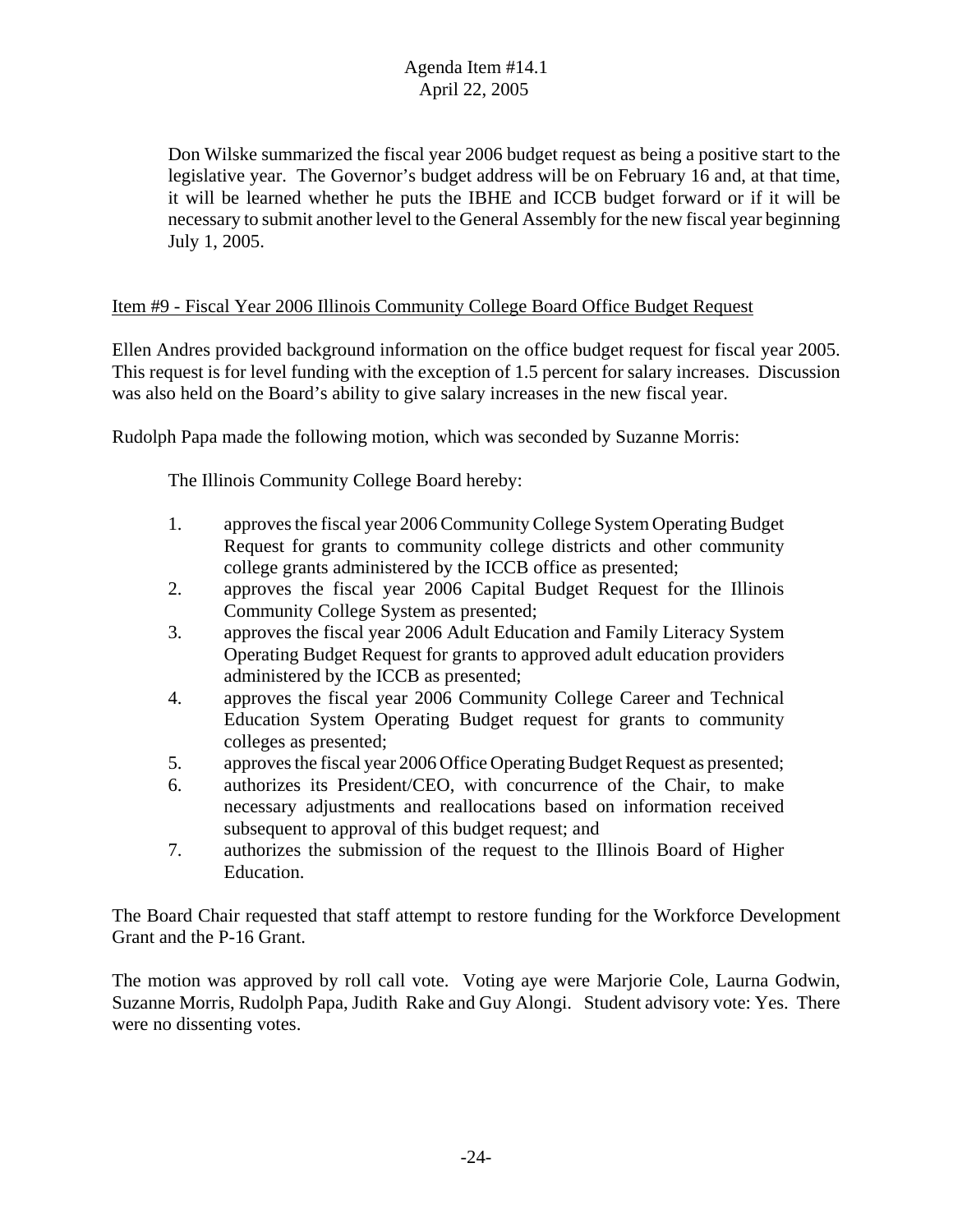#### Item #10 - Legislative Update

Randy Barnette updated the Board on legislation that affects the Illinois Community College System and provided information on the new 94<sup>th</sup> Illinois General Assembly which was sworn in on January 11, 2005.

#### Item #11 - Baccalaureate Access Committee Status Report

Virginia McMillan reported that the task force had a good meeting in December. The task force identified a number of issues and categorized them into three broad areas: Programmatic, Resource, and Geographic location issues. The next meeting of the task force is scheduled for March 1, 2005. President Robert Breuder from Wm. Rainey Harper College will address the task force at the March meeting.

#### Item #12 - Consent Agenda

Laurna Godwin made a motion, which was seconded by Judith Rake, to approve the following items:

Laurna Godwin asked to correct the October 14-15, 2004 minutes to reflect her absence due to medical leave.

#### Item #12.1 - Minutes of the October 14-15, 2004 Meeting

The Illinois Community College Board hereby approves the minutes of the October 14-15, 2004 meeting, as recorded

#### Item #12.2 - Minutes of the November 15, 2004 Meeting

The Illinois Community College Board hereby approves the minutes of the November 15, 2004 meeting, as recorded.

#### Item #12.3 - Review of Executive Session Minutes

The Illinois Community College Board hereby determines that minutes of its executive sessions held on June 14, 2002, September 20, 2002, October 18, 2002, January 17, 2003, May 15, 2003, November 13-14, 2003, November 18, 2003, December 8, 2003, June 18, 2003 and September 17, 2004 be made available for public inspection upon request.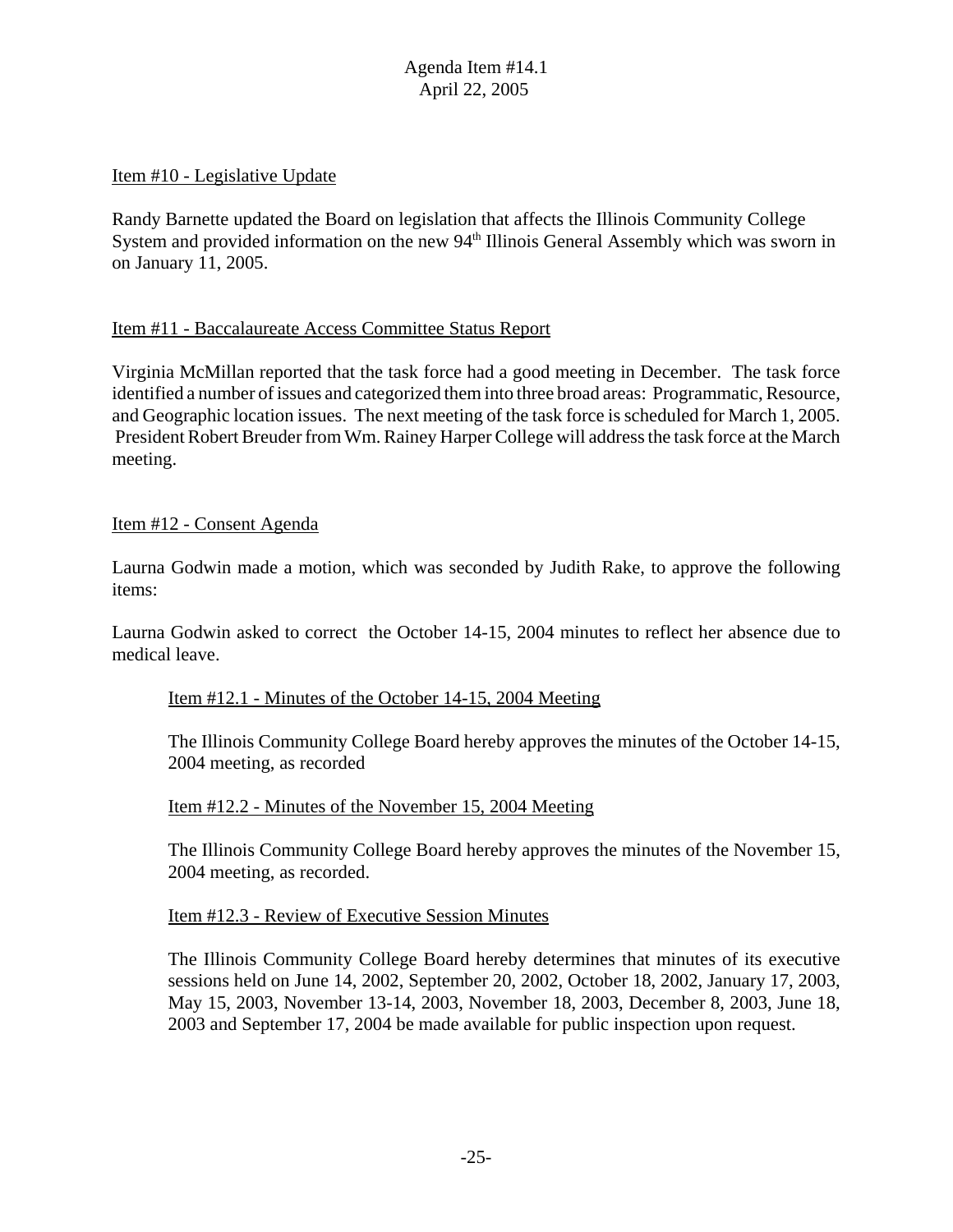#### Item #12.4 - New Units of Instruction

The Illinois Community College Board hereby approves the following new units of instruction for the community colleges listed below:

#### **PERMANENT PROGRAM APPROVAL**

Illinois Central College

Paraprofessional Educator A.A.S. degree (65 semester credit hours)

Joliet Junior College

< Industrial Welding Technology A.A.S. degree (64 semester credit hours)

Kankakee Community College

< Emergency Management Specialist Certificate (15 semester credit hours)

College of Lake County

- < A.A.T. degree in Secondary Mathematics (62 semester credit hours)
- < Electronic Systems Technology A.A.S. degree (60 semester credit hours)

Lewis & Clark Community College

< Computer Graphics Certificate (40 semester credit hours)

#### John A. Logan College

- < A.A.T. degree in Secondary Mathematics (64 semester credit hours)
- Associate in Fine Arts  $(A.F.A.)$  degree (65 semester credit hours)

Moraine Valley Community College

< A.A.T. degree in Secondary Mathematics (62 semester credit hours)

Parkland College

Paraprofessional Educator A.A.S. degree (62 semester credit hours)

Sauk Valley Community College

Microcomputer Applications A.A.S. degree (64 semester credit hours)

#### Southeastern Illinois College

< A.A.T. degree in Secondary Mathematics (63 semester credit hours)

Item #12.5 - Proposed Amendments to Illinois Community College Board Rules Concerning Midterm Certification of Students for State Funding *(Final Approved)*

## **SUBPART E: FINANCE**

#### **Section 1501.501 Definition of Terms**

Annual Financial Statement. The "annual financial statement", which is required to be published by a district, consists of two parts: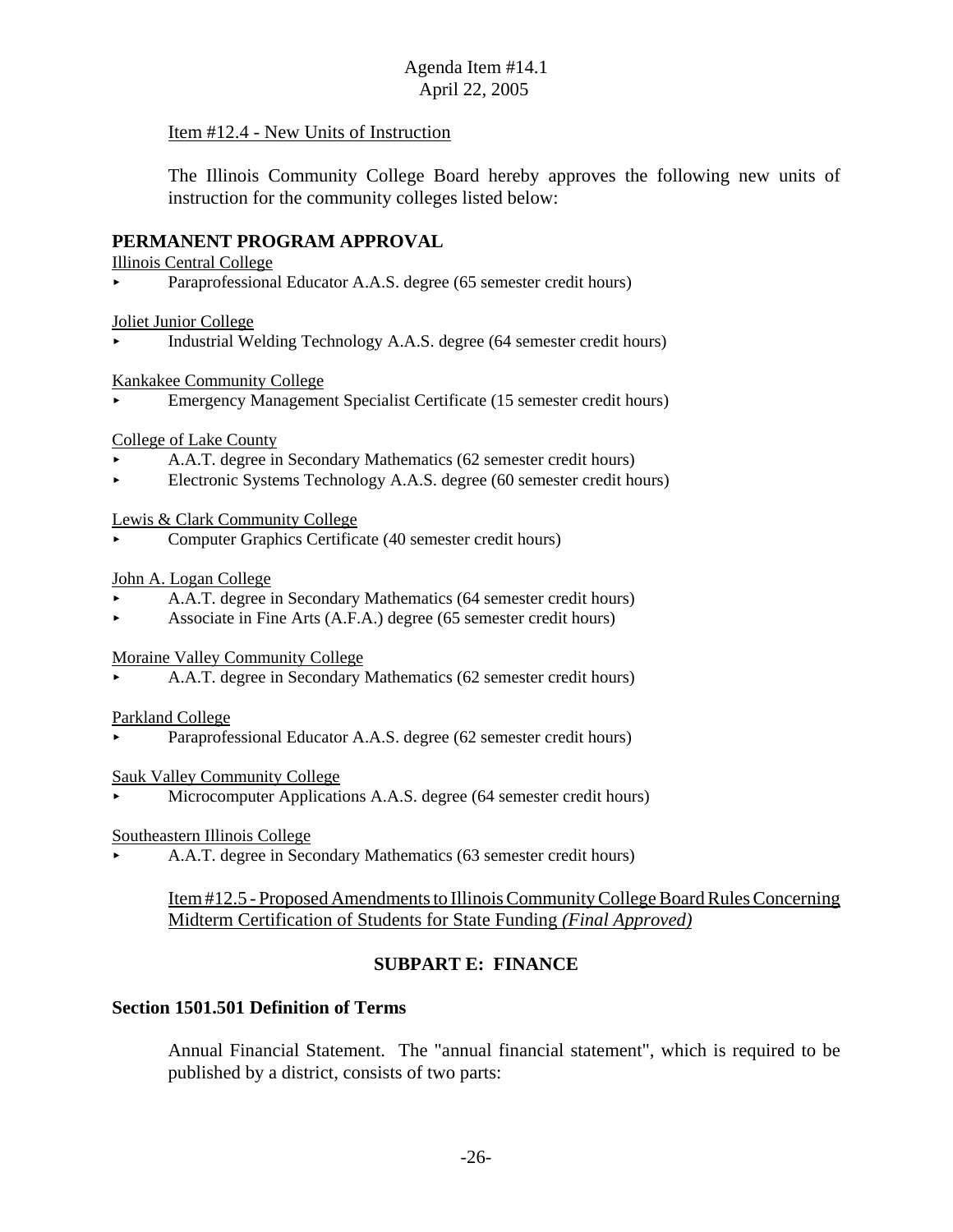an annual financial report, which includes a statement of revenues and expenditures along with other basic financial data; and an annual program report, which provides a narrative description of programs

offered, goals of the district, and student and staff data.

Attendance at Midterm Mid-term. A student is "in attendance at midterm mid-term" in a course if the student is currently enrolled in and actively pursuing completion of the course.

Auditor. An auditor is a person who enrolls in a class without intent to obtain academic credit and whose status as an auditor is declared by the student, approved by college officials, and identified on college records prior to the end-of-registration date of the college for that particular term.

Capital Renewal Grants. Capital renewal grants are State grants allocated proportionally to each community college district based on the latest fall on-campus nonresidential gross square feet of facilities as reported to the ICCB. Such grants are to be utilized for miscellaneous capital improvements such as rehabilitation, remodeling, improvement, and repair; architect/engineer services; supplies, fixed equipment, and materials; and all other expenses required to complete the work.

Lincoln's Challenge Scholarship Grants. The Lincoln's Challenge Program is administered by the Illinois Department of Military Affairs. Upon successful completion of that program, students qualify for a scholarship to a community college. The Lincoln's Challenge Scholarship Grant is a special appropriation received by the ICCB from the Governor and the General Assembly. These scholarships provide an opportunity for graduates of Lincoln's Challenge to transition easily into higher education by enrolling in one of the 48 public community colleges. The scholarship grants can be used to cover the cost of education, which includes tuition, books, fees, and required educational supplies.

Midterm Class List Certification. As part of the verification that a student's credit hours are eligible for State funding, the college shall establish a process for certifying students in attendance at the midterm. The district shall file with the ICCB a document outlining the process (including but not limited to specific steps and/or procedures, steps for obtaining an electronic midterm certification signature, etc.) it follows as part of that certification and the district shall file an amended process anytime changes are made, but not less than once every five years.

Midterm Certification Signature. The college may either obtain and maintain midterm class lists manually signed and dated by faculty or accept electronic signature of the faculty. If the college chooses to accept an electronic signature of faculty, then the college must include in the midterm class list certification process a written summary explaining what steps are in place that assure: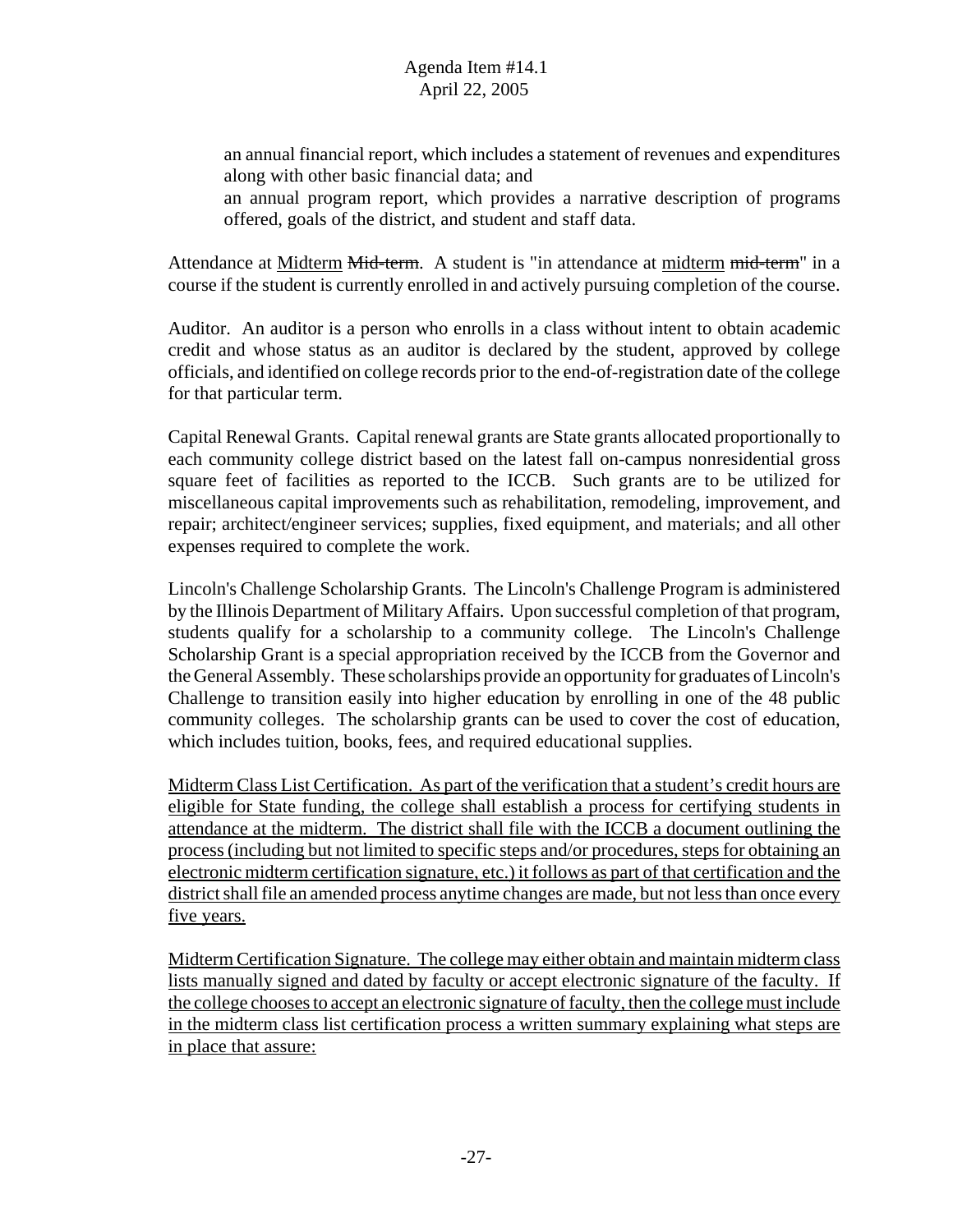- 1) Appropriate administrative and operational controls are in place to ensure faculty only have access to midterm class lists they teach;
- 2) Appropriate controls are in place to only allow an electronic signature at the midpoint of the class during a specified period (i.e., one or two weeks before and one or two weeks after the midpoint of the class);
- 3) Each faculty member's identity is authenticated and attributed to the midterm certification signature;
- 4) The integrity of the electronically signed midterm class list of each course section has been secured and verified; and
- 5) The college has the capability of generating signed printed midterm class lists that support the ICCB SU/SR credit hour claim submission.

A final grade sheet electronic signatures process, if adopted, should be implemented in the same manner as the electronic midterm certification signature.

Residency - Applicability-Verification of Status. As part of verification that its credit hours are eligible to receive ICCB grants, each community college district shall adopt a process for verifying the residency status of its students and shall file a description of this process with the ICCB by July 1, 1990. The process shall include the methods for verifying residency as defined in the general provisions, special State provisions, and district provisions of this Section. Each district shall file descriptions of any revisions to its process with the ICCB prior to their implementation.

Residency - General Provisions. The following provisions apply both to State and district residency definitions:

To be classified as a resident of the State of Illinois or of the community college district, each student shall have occupied a dwelling within the State or district for at least 30 days immediately prior to the date established by the district for classes to begin.

The district shall maintain documentation verifying State or district residency of students.

Students occupying a dwelling in the State or district who fail to meet the 30-day residency requirement may not become residents simply by attending classes at a community college for 30 days or more.

Students who move from outside the State or district and who obtain residence in the State or district for reasons other than attending the community college shall be exempt from the 30-day requirement if they demonstrate through documentation a verifiable interest in establishing permanent residency.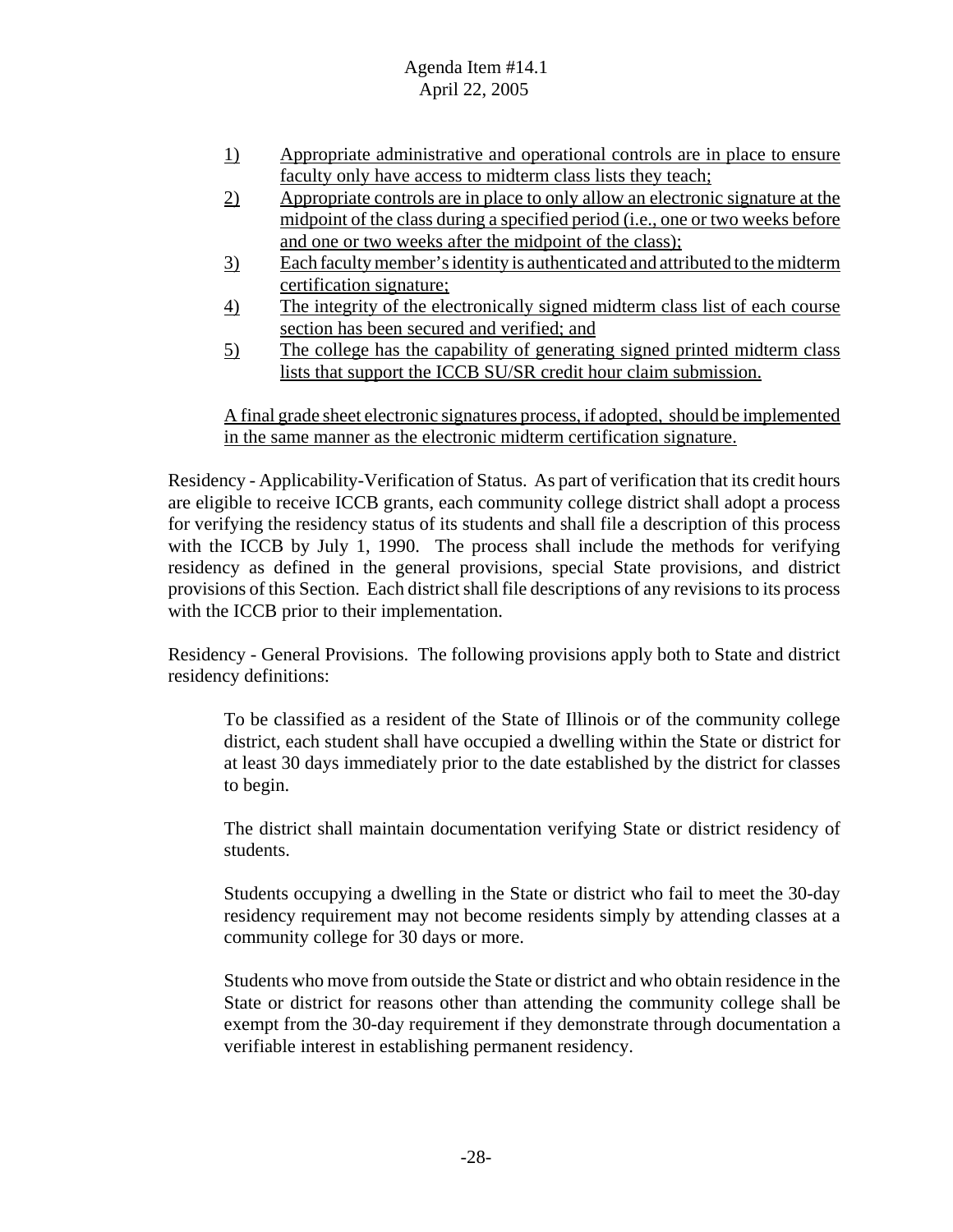Residency - District Provisions. Students shall not be classified as residents of the district where attending even though they may have met the general 30-day residency provision if they are:

federal job corps workers stationed in the district;

inmates of State or federal correctional/rehabilitation institutions located in the district;

full-time students attending a postsecondary educational institution in the district who have not demonstrated through documentation a verifiable interest in establishing permanent residency; and

students attending under the provisions of a chargeback or contractual agreement with another community college.

Residency - Special State Provisions. Students shall be classified as residents of the State without meeting the general 30-day residency provision if they are:

federal job corps workers stationed in Illinois;

members of the armed services stationed in Illinois:

inmates of State correctional/rehabilitation institutions located in Illinois; or

employed full time in Illinois.

Special Initiatives Grants. Special initiatives grants provide funds for conducting special initiatives activities.

Special Initiatives Activities. Special initiatives activities are defined each year in a request for proposal process. All colleges will have the opportunity to apply for funds to conduct such approved special initiatives activities. Special initiatives activities are based upon criteria as specified in terms outlined in a grant agreement between the college and the ICCB.

#### **Section 1501.507 Credit Hour Claims**

- a) Claims. Claims for credit hours shall be submitted within 30 days after the end of each term in a format used by the ICCB.
- b) Course Requirements. Courses which produce credit hours eligible for ICCB grants shall satisfy the following requirements: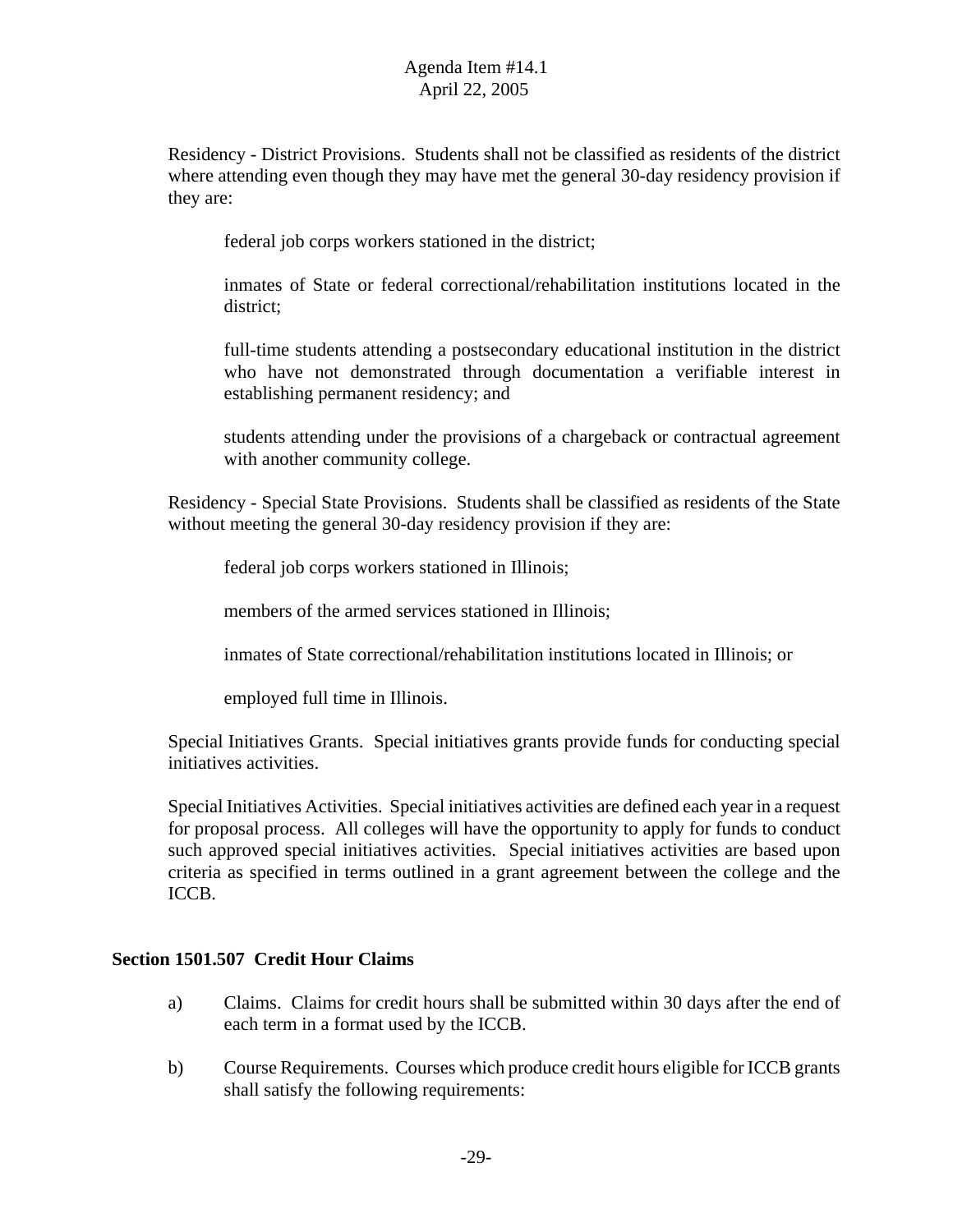- 1) Courses shall be offered for the number of credit hours for which they are approved by the ICCB.
- 2) Courses which have variable credit hours shall be claimed in specified increments only up to the maximum credit value approved for the course.
- 3) Course data shall be posted to the permanent academic record of each student claimed.
- 4) Courses shall be a part of units of instruction which have been approved by the ICCB, or the courses must be authorized extensions of existing units of instruction.
- 5) Courses shall have specific written objectives.
- 6) A course outline shall be available for review by any student or citizen.
- 7) Courses shall have a method of evaluating student performance which follows the adopted college grading system.
- 8) Courses shall follow the adopted college policies on student tuition.
- 9) The following categories of physical education courses shall be the only ones to produce eligible credit hours:
	- A) Elective physical education courses;
	- B) Required courses for majors and minors in physical education, recreational leadership, and related programs;
	- C) Physical education courses in teacher education programs as required by the State Teachers Certification Board.
- 10) Courses shall produce a maximum rate of one semester credit hour or equivalent per week. Requests for exceptions to this requirement may be submitted to the ICCB. The criteria utilized by the ICCB for exceptions shall include:
	- A) documentation of need for an intensified or accelerated schedule;
	- B) student population identified with testing and/or screening to indicate special needs and/or competencies;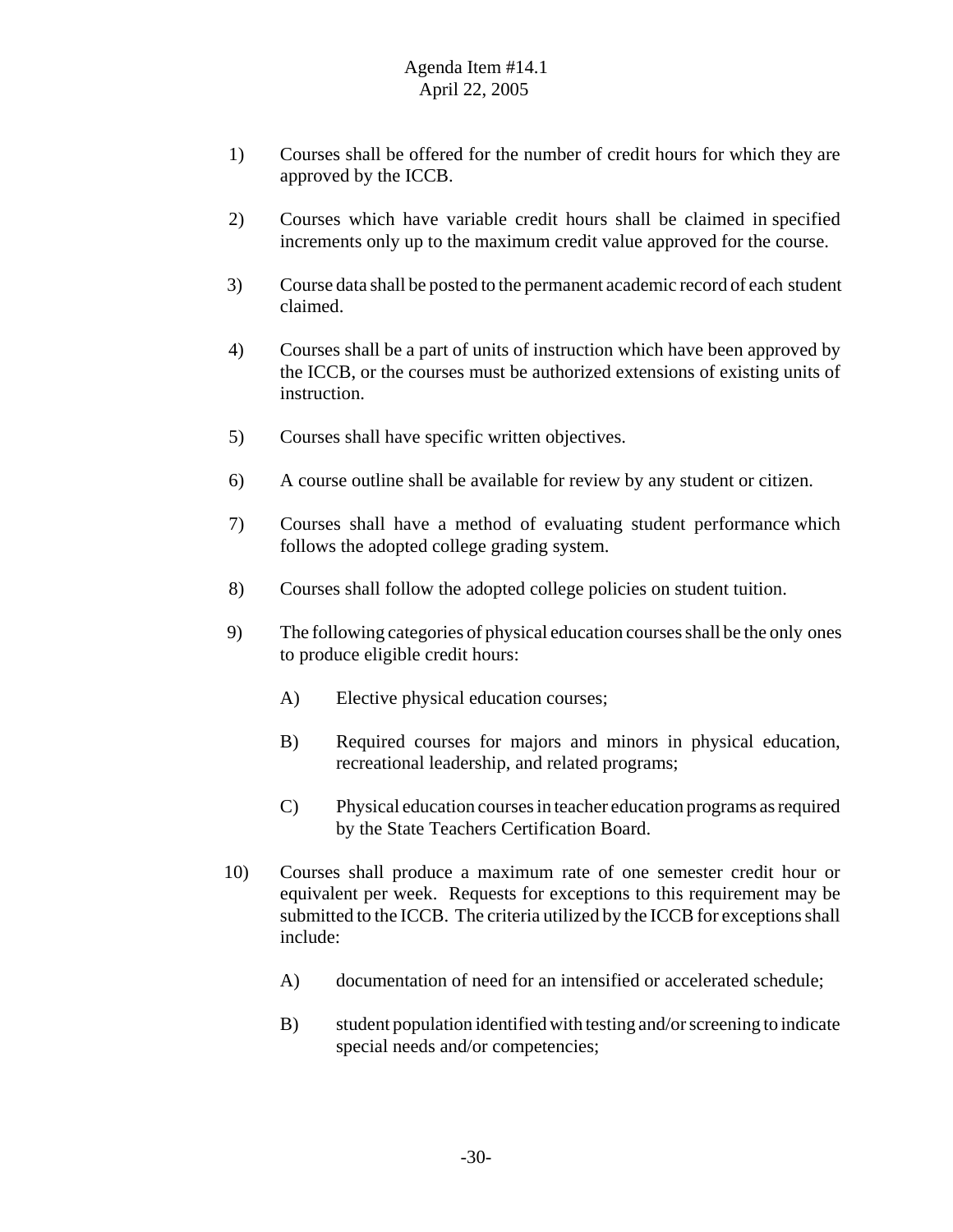- C) how courses are instructed, including schedule of classes, study time allotted for students, method of instruction and how students are evaluated;
- D) time period of instructional activity and projected termination date;
- E) procedures to evaluate the accelerated instructional activity.
- 11) Courses offered by the college for high school students during the regular school day at the secondary school shall be college-level and shall meet the following requirements:
	- A) State Laws and Regulations and Accreditation Standards. All State laws, ICCB regulations, accreditation standards specified by the North Central Association, and local college policies that apply to courses, instructional procedures and academic standards at the college apply to college-level courses offered by the college on campus, at off-campus sites, and at secondary schools. These policies, regulations, instructional procedures and academic standards apply to students, faculty and staff associated with these courses.
	- B) Instructors. The instructors for these courses shall be selected, employed and evaluated by the community college. They shall be selected from full-time faculty and/or from adjunct faculty with appropriate credentials and demonstrated teaching competencies at the college level.
	- C) Qualification of Students. Students accepted for enrollment in college-level courses must have appropriate academic qualifications, a high level of motivation and adequate time to devote to studying a college-level course. The students' course selections shall be made in consultation with high school counselors and/or principals and ordinarily are restricted to students in the junior and senior years of high school. The students shall meet all college criteria and follow all college procedures for enrolling in courses.
	- D) Placement Testing and Prerequisites. Students enrolling in collegelevel courses must satisfy course placement tests or course prerequisites when applicable to assure that they have the same qualifications and preparation as other college students.
	- E) Course Offerings. Courses shall be selected from transfer courses that have been articulated with senior institutions in Illinois or from the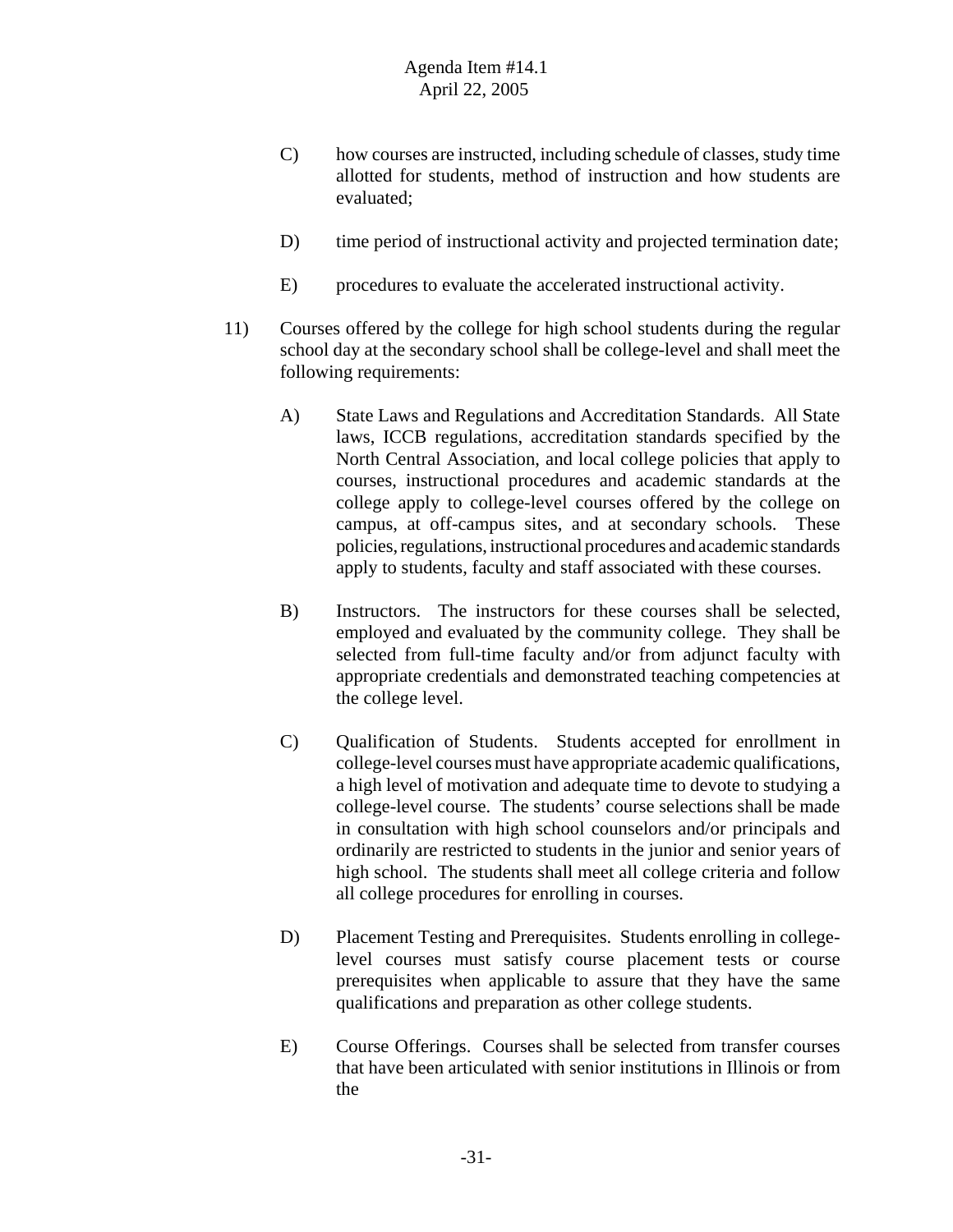first-year courses in ICCB approved associate in applied science degree programs.

- F) Course Requirements. The course outlines utilized for these courses shall be the same as for courses offered on campus and at other offcampus sites and shall contain the content articulated with colleges and universities in the State. Course prerequisites, descriptions, outlines, requirements, learning outcomes and methods of evaluating students shall be the same as for on-campus offerings.
- G) Concurrent Credit. The determination of whether a college course is offered for concurrent high school and college credit shall be made at the secondary level, according to the school's policies and practices of the district.
- c) Student Requirements. The following requirements shall apply to students who generate credit hours eligible for ICCB grants:
	- 1) Students shall be certified by their instructors as being in attendance at midterm by including a certification statement on the midterm class roster, signed and dated by the instructor.
	- 2) Students who complete a course with a passing grade by the end of the term and who were not certified as being in attendance at midterm by the instructor shall be considered as having been in attendance at midterm.
	- 3) Students enrolled in variable entry/variable exit classes or short-term classes of less than eight weeks may be certified by their instructors as having been in attendance at midterm by including a certification statement on the final class roster, signed and dated by the instructor.
	- 4) Students shall be residents of the State of Illinois.
	- 5) Auditors or visitors in a course shall not produce eligible credit hours.
	- 6) Students who repeat enrollment in a course shall produce credit hours eligible for ICCB grants when one of the following conditions is met:
		- A) If the student completed the course the first time of enrollment with less than a grade of C (or equivalent) and if the student was claimed for funding, the student may enroll and be claimed in the course one additional time, or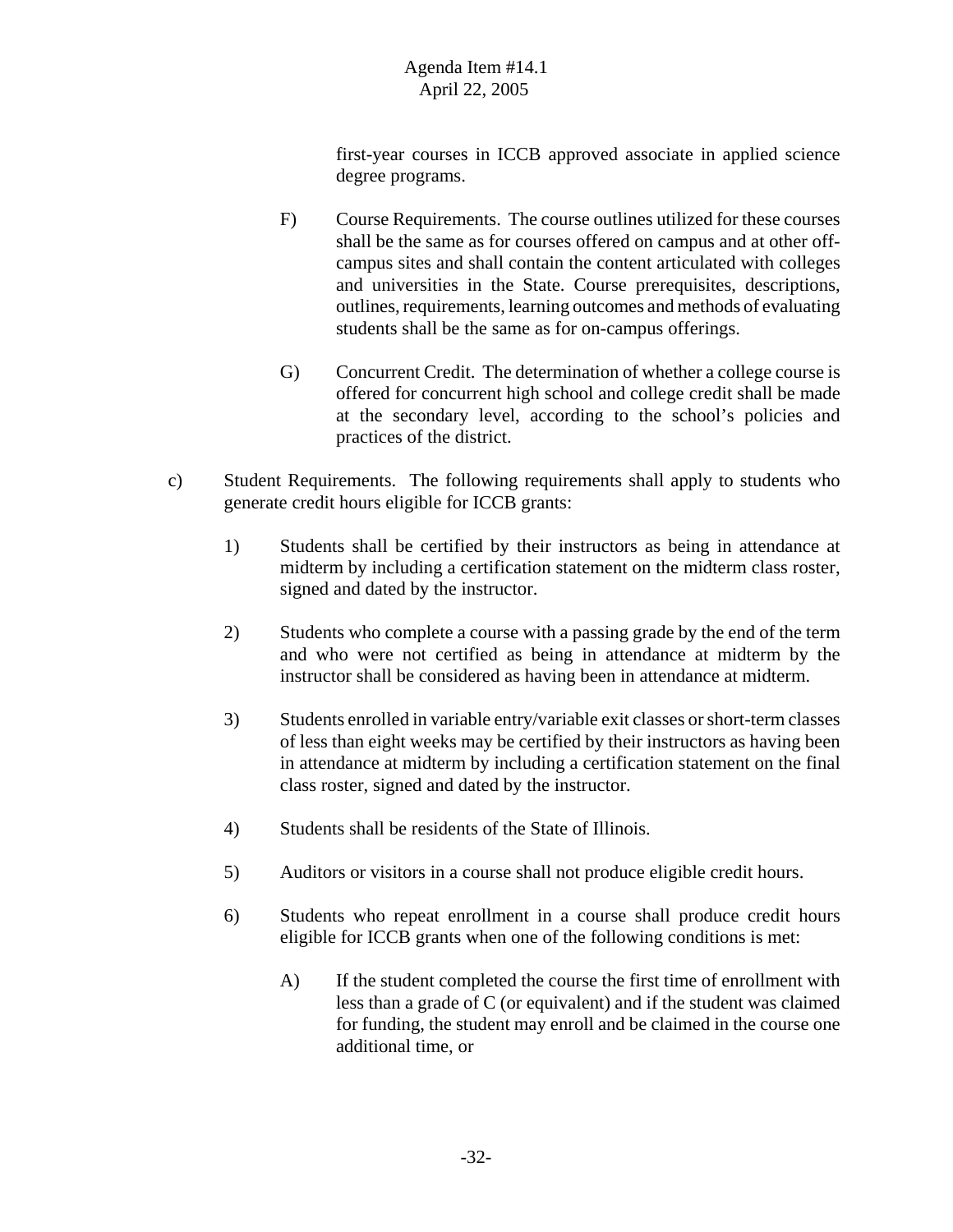- B) If the student enrolled in the course previously and withdrew before completing the course, and if the student was claimed for funding, the student may enroll and be claimed in the course one additional time, or
- C) If a student completed the course previously and was claimed for funding, the student may be claimed for retaking the course if the student uses his/her option to retake the course tuition free under the college's educational guarantee program, or
- D) If the last time the student completed the course was at least four years previously, the student may be claimed for funding if the student repeats the course to upgrade his/her skills in that area, or
- E) If a course has been approved by the ICCB to be repeated, the student may repeat the course and be claimed as often as approved by the ICCB.
- d) Exceptions. The following credits will not be eligible for ICCB funding:
	- 1) Credit by examination;
	- 2) Military service credit for physical education;
	- 3) Transfer of credit earned at other institutions or in the armed forces;
	- 4) Proficiency examinations;
	- 5) Advanced placement credits;
	- 6) Other methods of program acceleration which do not include instruction.
- e) Midterm class list certification requirements
	- 1) The midterm class lists' primary purpose shall be for certification of students' credit hours for State funding eligibility or ineligibility.
	- 2) The process must rely on the course section's instructor's assessment of the students' pursuit of successful completion at the midpoint of the class as indicated by that instructor's midterm certification signature.
	- 3) The college shall document and communicate district requirements to faculty each semester.
	- 4) The college must be able to provide, upon request, a hardcopy midterm class list print out of each course section, submitted on the ICCB SU/SR credit hour claim, containing either a manual faculty signature or an authenticated electronic faculty signature for either ICCB or external audit purposes.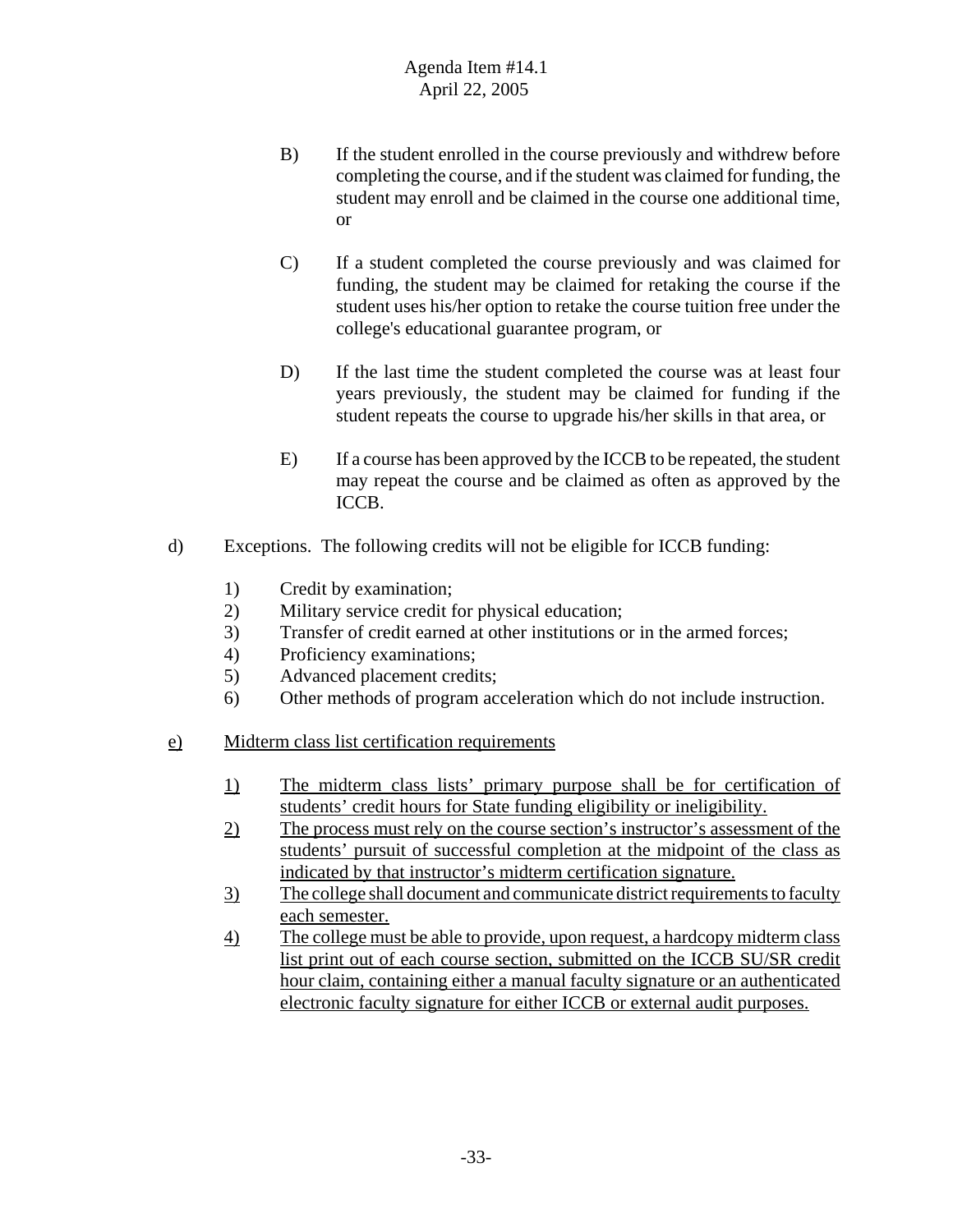#### Item #13 - Information Items

#### Item #13.1 - Fiscal Year 2005 Financial Statements

Financial statements were provided for the Board's information and review.

Item #13.2 - Student Enrollments and Completions in the Illinois Community College System - Fiscal Year 2004

Information was provided for the Board's information and review.

Item #13.3 - Proposed Amendments to Illinois Community College Board Rules Concerning Illinois Community Colleges Online (ILCCO) Program Sharing *(Future Consideration)*

Information was provided for the Board's information and review.

#### Item #14 - GED Illinois Demonstration

Geoff Obrzut announced that this demonstration was postponed until the next Board meeting.

#### Item #15 - Other Business

Suzanne Morris made a motion, which was seconded by Judith Rake, to adopt the following Resolution:

WHEREAS, the quality and quantity of the workforce and economic development efforts are critical to the State and national welfare; and

WHEREAS, by the year 2010, 80% of all jobs in the nation will require postsecondary education and training as a prerequisite for a job that supports a middle class lifestyle; and

WHEREAS, the Carl D. Perkins Vocational and Technical Education Act provides \$17.9 million to support postsecondary career and technical education in Illinois; and

WHEREAS, Tech Prep is an innovative program that provides the necessary comprehensive secondary and postsecondary education and training in high demand, high wage occupations; and

WHEREAS, community colleges are the primary deliverer of career and technical education; and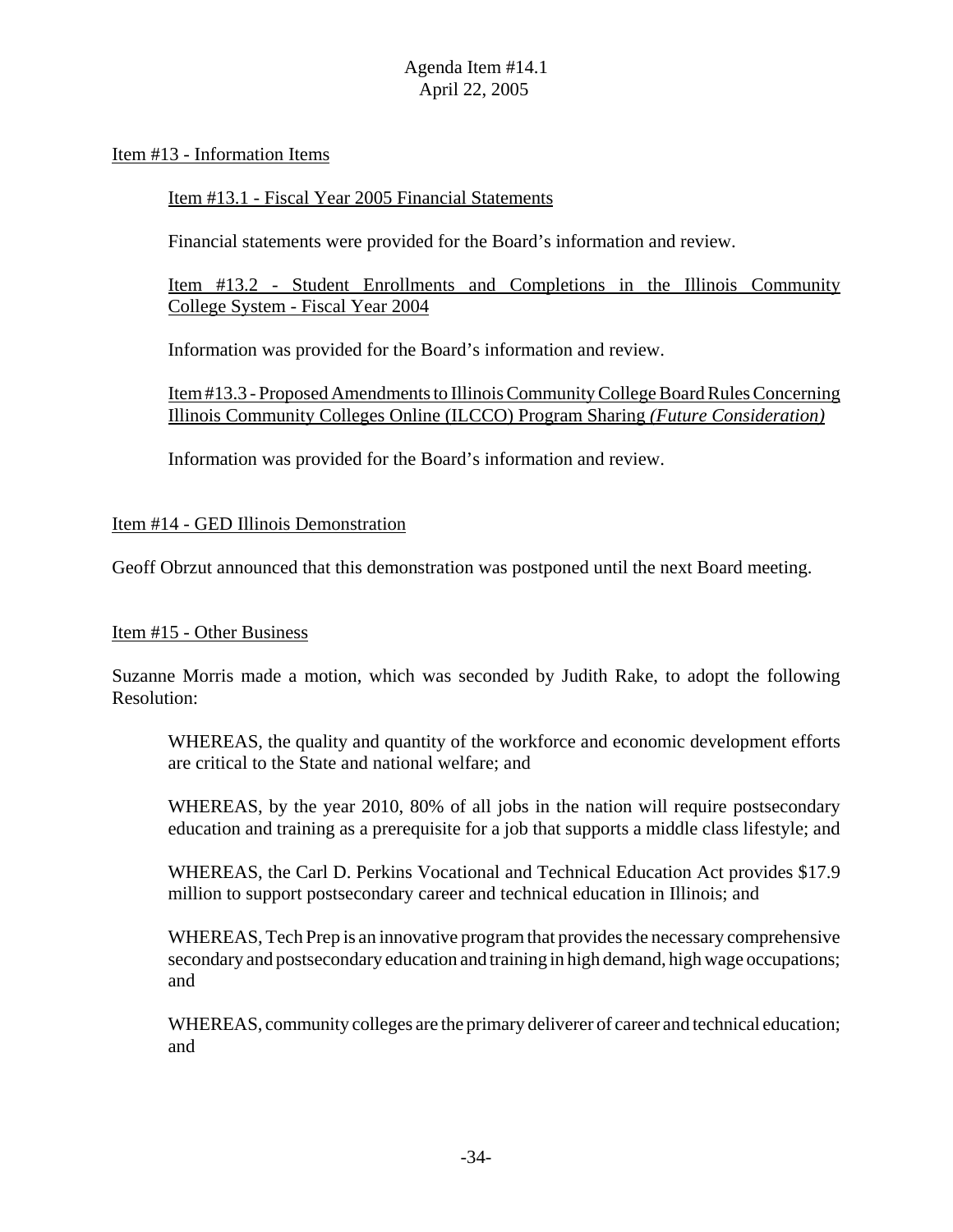WHEREAS, community colleges rely heavily on Perkins funds to provide the quality and quantity of trained workers needed by employers; and

WHEREAS, \$4.0 million in Tech Prep funds support combined high school to community college intensive career and technical education and training; and

WHEREAS, without preservation of funding for postsecondary education under the Carl D. Perkins Vocational and Technical Education Act and Tech Prep programs, the ability of community colleges to prepare essential workers for the State and nation will be compromised; therefore be it;

RESOLVED BY THE ILLINOIS COMMUNITY COLLEGE TRUSTEES ASSOCIATION AND THE ILLINOIS COMMUNITY COLLEGE BOARD, that we call for the preservation of the Carl D. Perkins Act and the funding to enable continued delivery of career and technical education at the postsecondary level; and be it further

RESOLVED, that we urge the Congress to preserve Tech Prep in both legislation and funding as a separate and individual program in order to ensure that the investment in funding is made in these highly successful and effective "2 plus 2" programs; and be it further

RESOLVED, that a suitable copy of this resolution be delivered to the President of the United States and the members of the United States Congress.

The motion was approved by unanimous voice vote. Student advisory vote: Yes.

Geoff Obrzut also announced that Virginia McMillan has submitted her resignation, and her last day will be April 29, 2005.

#### Item #16 - Adjournment

At 11:20 a.m., Laurna Godwin made a motion which was seconded by Judith Rake, to adjourn the meeting. The motion was approved by unanimous voice vote. Student advisory vote: Yes.

 $\overline{a}$ 

Guy H. Alongi Geoffrey S. Obrzut Chairman President/CEO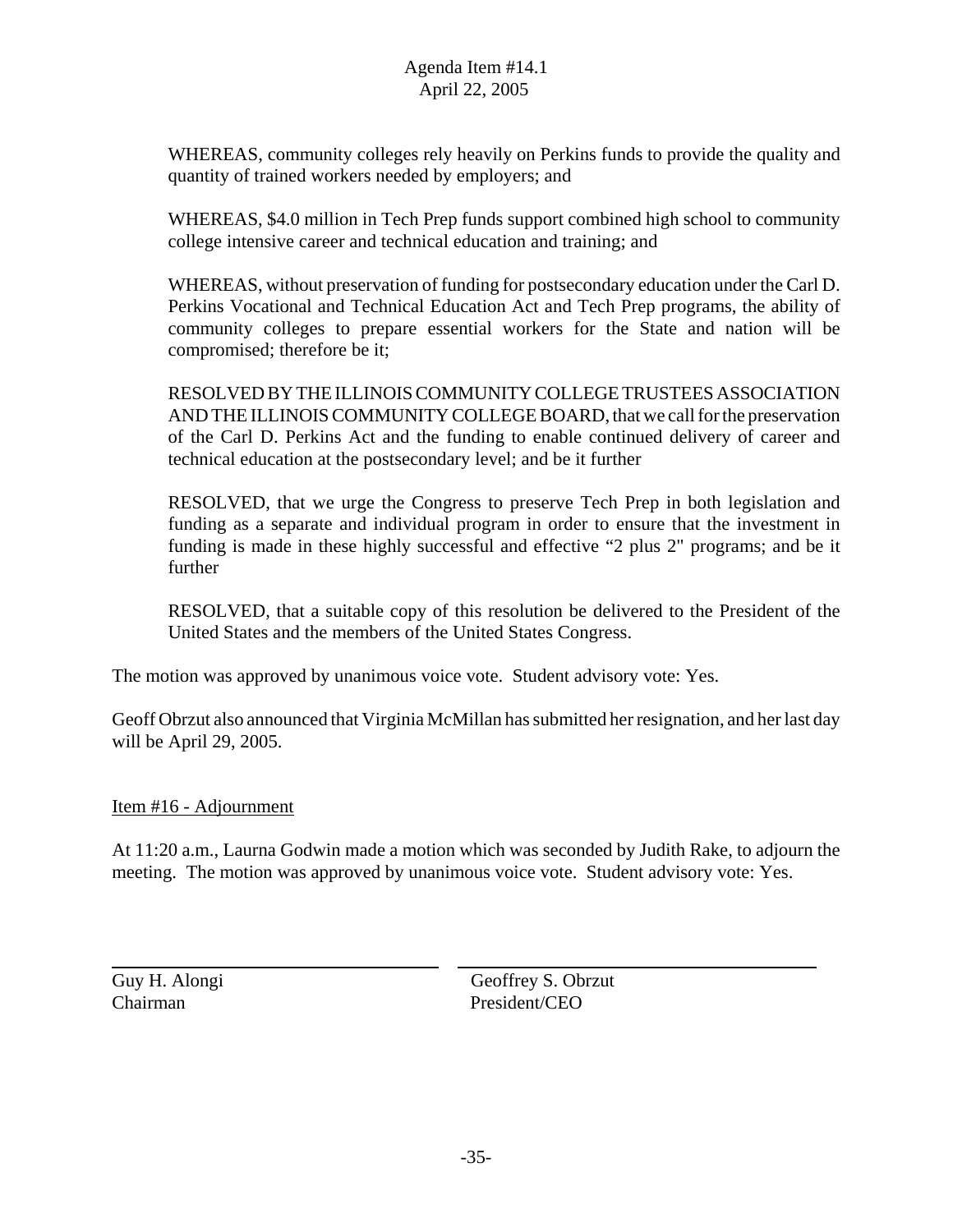# Illinois Community College Board

# **NEW UNITS OF INSTRUCTION**

The Illinois Community College Board is requested to approve new units of instruction for the following community colleges:

## **RECOMMENDED ACTION**

It is recommended that the following motion be adopted:

 The Illinois Community College Board hereby approves the following new units of instruction for the community colleges listed below:

#### **PERMANENT PROGRAM APPROVAL**

Danville Area Community College

< Associate in General Studies (60 semester credit hours)

#### Elgin Community College

< Integrated Systems Technology (IST) / Maintenance Technology A.A.S. degree (62 semester credit hours)

Heartland Community College

< A.A.T. in Secondary Mathematics (62 semester credit hours)

#### Highland Community College

- Paraprofessional Educator A.A.S. degree (64 semester credit hours)
- < Paraprofessional Educator Certificate (37 semester credit hours)

#### Illinois Central College

< Human Services A.A.S. degree (64 semester credit hours)

#### Kankakee Community College

< Emergency Management Specialist A.A.S. degree (62 semester credit hours)

#### Kaskaskia College

Paramedicine A.A.S. degree (67 semester credit hours)

#### College of Lake County

< Paralegal Studies A.A.S. degree (63 semester credit hours)

#### Lewis & Clark Community College

< Computer Graphics A.A.S. degree (65 semester credit hours)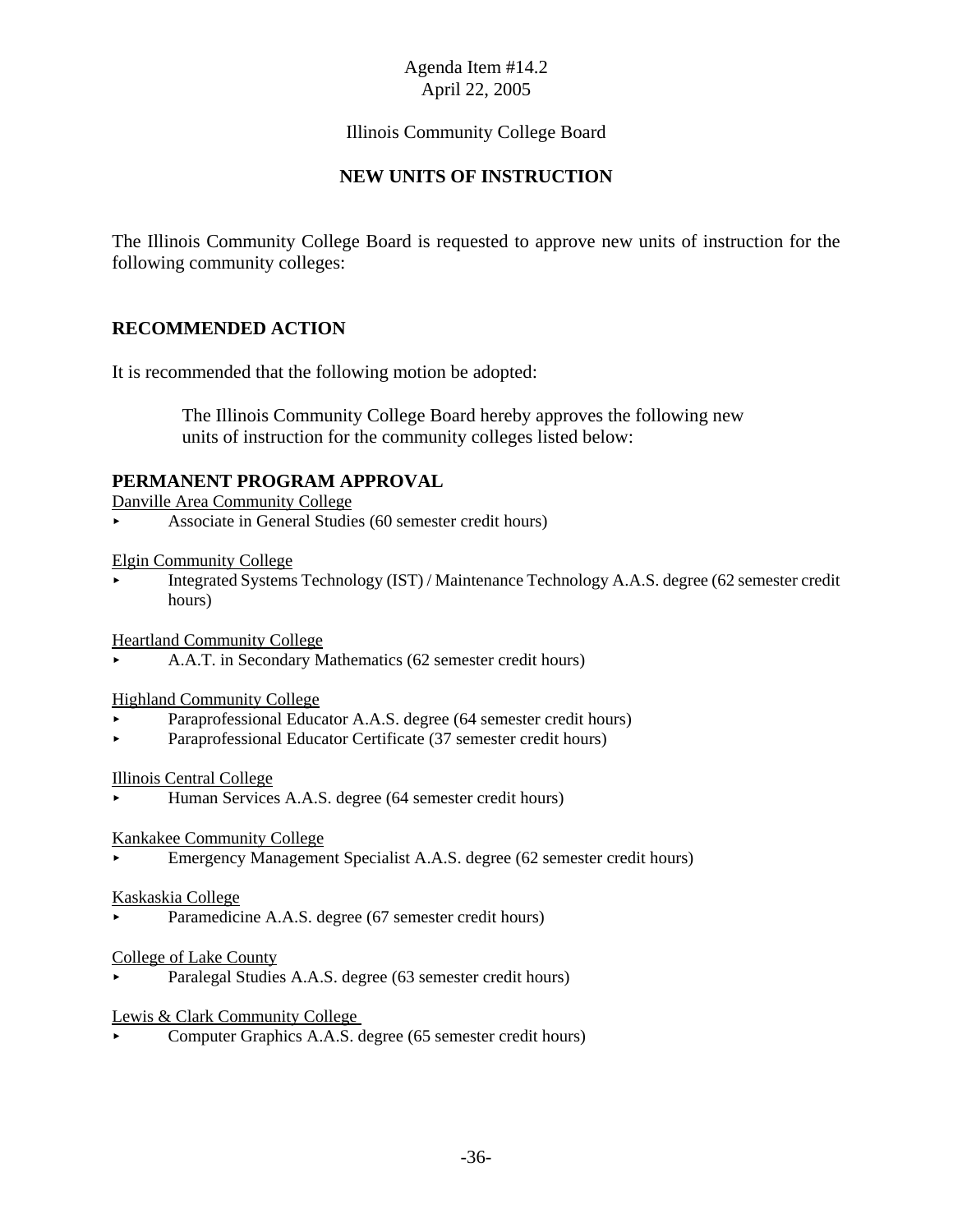#### John A. Logan College

- Paraprofessional Educator A.A.S. degree (62 semester credit hours)
- < Paraprofessional Educator Certificate (36 semester credit hours)

Oakton Community College

< A.A.T. in Secondary Mathematics (61-63 semester credit hours)

Sauk Valley Community College

< Networking Specialist A.A.S. degree (64 semester credit hours)

Southeastern Illinois College

< Cosmetology Teacher Certificate (34 semester credit hours)

Southern Illinois Collegiate Common Market (SICCM) Colleges:

John A. Logan, Rend Lake, Shawnee, Southeastern Illinois

< IBEW Professional Inside Wireman A.A.S. degree (67-69 semester credit hours)

#### Southwestern Illinois College

- Paraprofessional Educator A.A.S. degree (64 semester credit hours)
- < Paraprofessional Educator Certificate (38 semester credit hours)

#### Spoon River College

< Electronic Design A.A.S. degree (65 semester credit hours)

## **BACKGROUND**

**Danville Area Community College** is seeking approval to offer a 60 credit hour Associate in General Studies (A.G.S.) degree program. The nature of the degree is to serve students whose interests and education objectives do not fall with either a traditional transfer or occupational program. The degree is not designed to transfer to four-year colleges or universities; however, courses within the degree can articulate with programs at particular institutions. To be sure that certain standards are met, the college will require students to establish a formal degree plan with an academic counselor and participate in the college assessment process for appropriate course placement in English and Math.

ICCB Rules for A.G.S. programs specify that proposals meet three degree intentions. The first is to show that it is a liberal studies program. The college responds that the program will foster personal growth, leadership skills and allow students to explore individual abilities and interests while maintaining academic structure in preparation for various roles in society. General education courses comprise 20 hours in the degree. The second intent is to meet the needs of students that are not met by other programs. Through the A.G.S. degree, Danville Area Community College will provide a broad array of courses so that students are allowed considerable freedom in designing and pursuing a course of study that meets their individualized learning goals in both academic and occupational areas . The third intent is to provide a capstone program for graduates of occupational certificate programs. Because some certificates do not naturally lead to an associate degree, the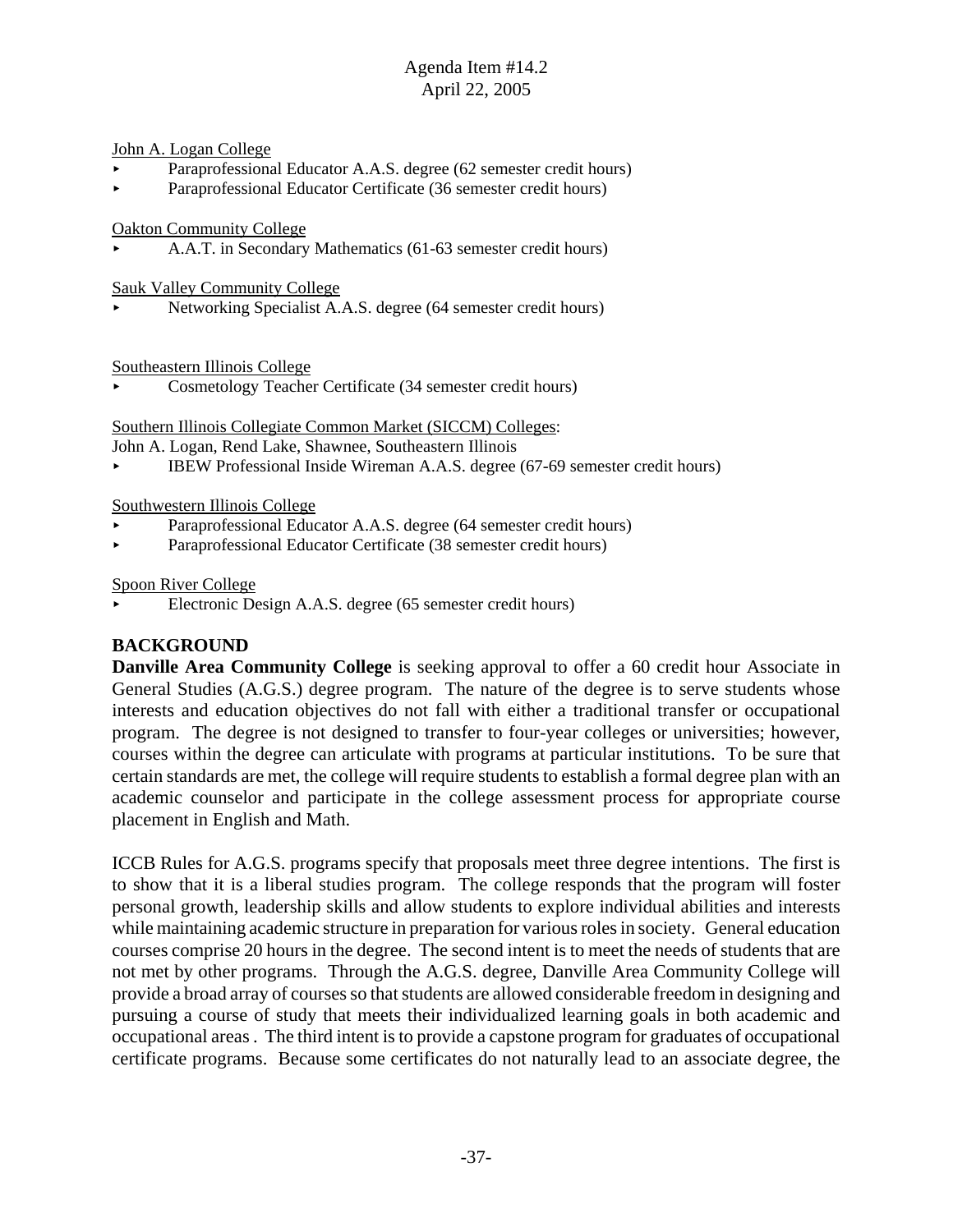college's proposal allows students to utilize the A.G.S. as a capstone program, thereby shortening the time-to-degree.

This proposal addresses the needs of a population with diverse needs, learning abilities and styles. It helps develop skills in decision-making, problem solving and leadership and recognizes and encourages individual achievement. Furthermore, it is designed to expand opportunities for students to explore personal and career choices of interest.

**Elgin Community College** is seeking approval to offer a 62 semester credit hour Associate in Applied Science (A.A.S.) degree program in "Integrated Systems Technology (IST) / Maintenance Technology". This program will prepare individuals for employment as IST maintenance technicians in industrial manufacturing, water treatment, and power supply settings. Elgin Community College, who along with three partner colleges from Illinois and four partner colleges from Ohio, was awarded a grant from the U.S. Department of Education for the development and implementation of this and related certificate curricula. ECC earned two additional grant awards, one through the Illinois Department of Employment Security and the other again from the U.S. Department of Education, for the development of incumbent worker training in IST/Maintenance fields. These funds have allowed the college to construct three certificate and one degree program in IST/Maintenance Technology, as well as supply the programs with the necessary equipment and machinery.

The degree curriculum consists of 16 semester credit hours of required general education coursework, 32 semester credit hours of career and technical requirements, and 14 semester credit hours of related technical electives. The career and technical component of the program includes coursework in electrical control circuits, electrical motor control, industrial power distribution, hydraulics, hydraulics troubleshooting, pneumatics, basic mechanical drives, programmable controllers, and A/C drives. The college plans to assess student learning objectives in two parts. Part one of the evaluation will be conducted by program faculty towards the end of the student's cousework as a simulated troubleshooting exercise that covers three unique areas of maintenance: mechanical, electrical, and programmable logic control. The second part of the evaluation will be a comprehensive written exam on all areas of IST/Maintenance principles, theory and troubleshooting.

The college anticipates an enrollment of 10 part-time students the first year, increasing to 12 parttime students by the third year. Labor market information nationally, statewide and locally support the need for formal training of industrial maintenance and related technicians. Both the Illinois Department of Employment Security and the college's Local Workforce Investment Board support the need for incumbent worker training and have identified IST/Maintenance Technology as an area in need of more and better trained workers. The program will require one existing full-time faculty and two existing part-time faculty the first year. No new costs will be required for the implementation of this program, as grant funding has provided for the development and supply of the curriculum through the first three years.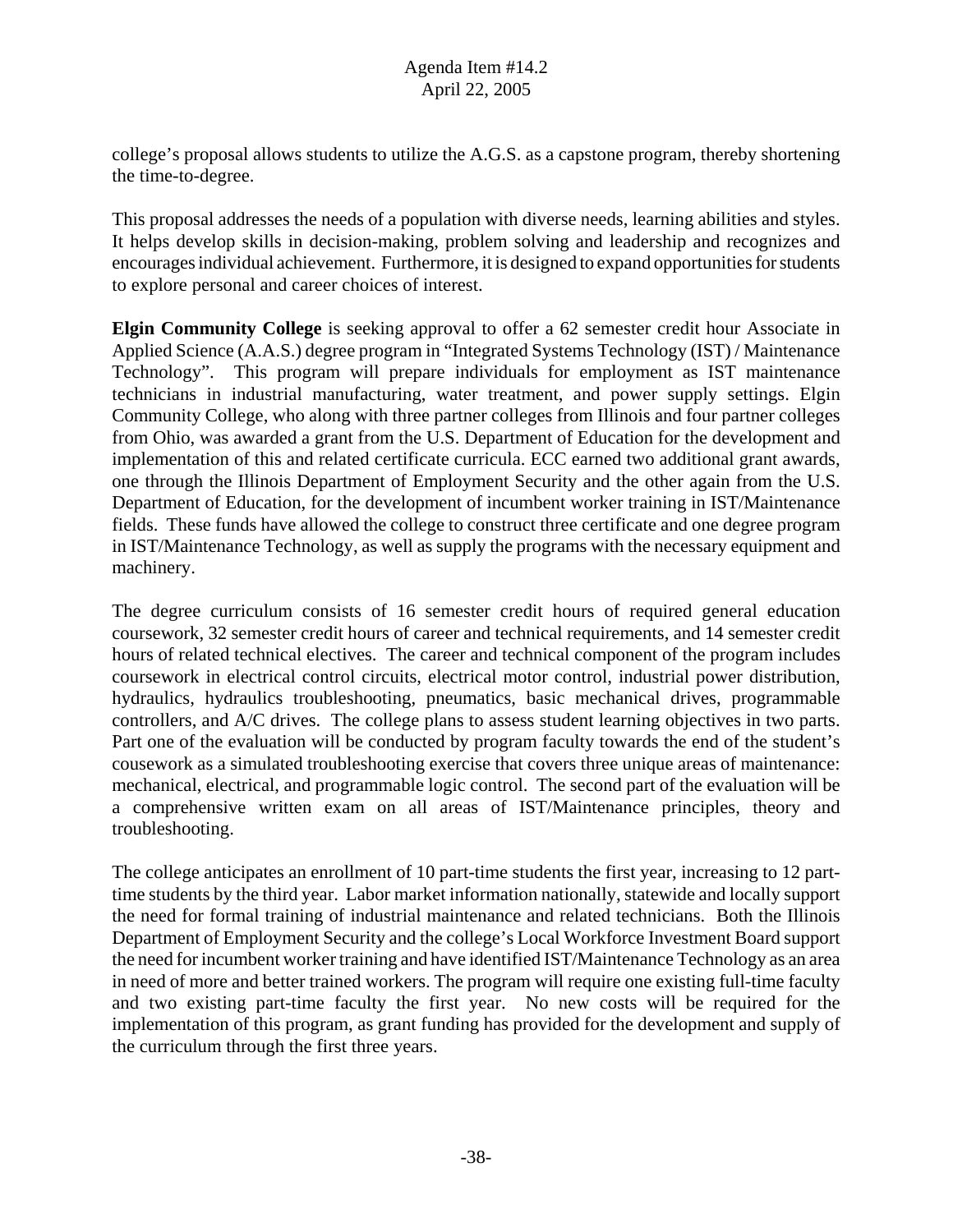**Highland Community College, John A. Logan College and Southwestern Illinois College** have submitted applications to offer the Associate in Applied Science (A.A.S.) degree "Paraprofessional Educator" and Certificate Statewide Model Curricula. The 62-64 semester credit hour model degree curriculum consists of coursework including 18-22 semester credit hours of general education, 22-28 semester credit hours of career and technical course requirements, and 16-28 semester credit hours of related career and technical electives. The 31 semester credit hour model certificate curriculum consists of six semester credit hours of general education, 22-28 semester credit hours of career and technical course requirements, and six semester credit hours of related career and technical electives. Proposals submitted by these colleges meet the model guidelines endorsed by the Illinois Community College Board on May 16, 2003. *The Board indicated in its action at that time that colleges meeting these guidelines would be granted approval without further Board action required. Proposals will be recommended at the next available meeting of the Illinois Board of Higher Education.* 

**Heartland Community College and Oakton Community College** have submitted proposals to offer the Associate of Arts in Teaching (A.A.T.) Secondary Mathematics Statewide Model Curriculum. The 60-64 semester credit hour model curriculum consists of 37-41 semester credit hours of general education, 3-9 semester credit hours of professional education coursework, and 9- 15 semester credit hours in major content-area coursework. Proposals submitted by these colleges meet the model guidelines endorsed by the Illinois Community College Board and the Board of Higher Education. *The Illinois Community College Board indicated in its action on October 17, 2003, that colleges meeting these guidelines would be granted approval without further Board action required. Proposals will be recommended at the next available meeting of the Illinois Board of Higher Education.*

**Illinois Central College** is seeking approval to offer a 64-65 semester credit hour "Human Services" Associate in Applied Science (A.A.S.) degree program with options in Aging Services, Child Development, Family/Youth Services, Generalists, and Mental Health Services. These curricula will prepare individuals for entry-level employment and advancement opportunities in the field of human services. Each option will prepare individuals for employment in governmental agencies or not-forprofit organizations whose clients have specialized needs for assistive services, including counseling, therapy, and work-based learning. The curriculum includes 22-24 required credit hours of general education coursework, while career and technical education requirements and technical elective coursework varying according to each option. The college will assess achievement of student learning objectives in three ways: once a student has completed 30 semester credit hours of human services related coursework a committee of college faculty and administrators will review the student's achievement of defined learning objectives through the evaluation of an educational portfolio, a comprehensive written test covering basic principles of human services, and performance during assessment scenarios.

The "Aging Services Paraprofessional" option will prepare individuals for employment in long-term care and related facilities that deal directly with the senior citizen population. The career and technical component of this option includes 29 semester credit hours of coursework in introductory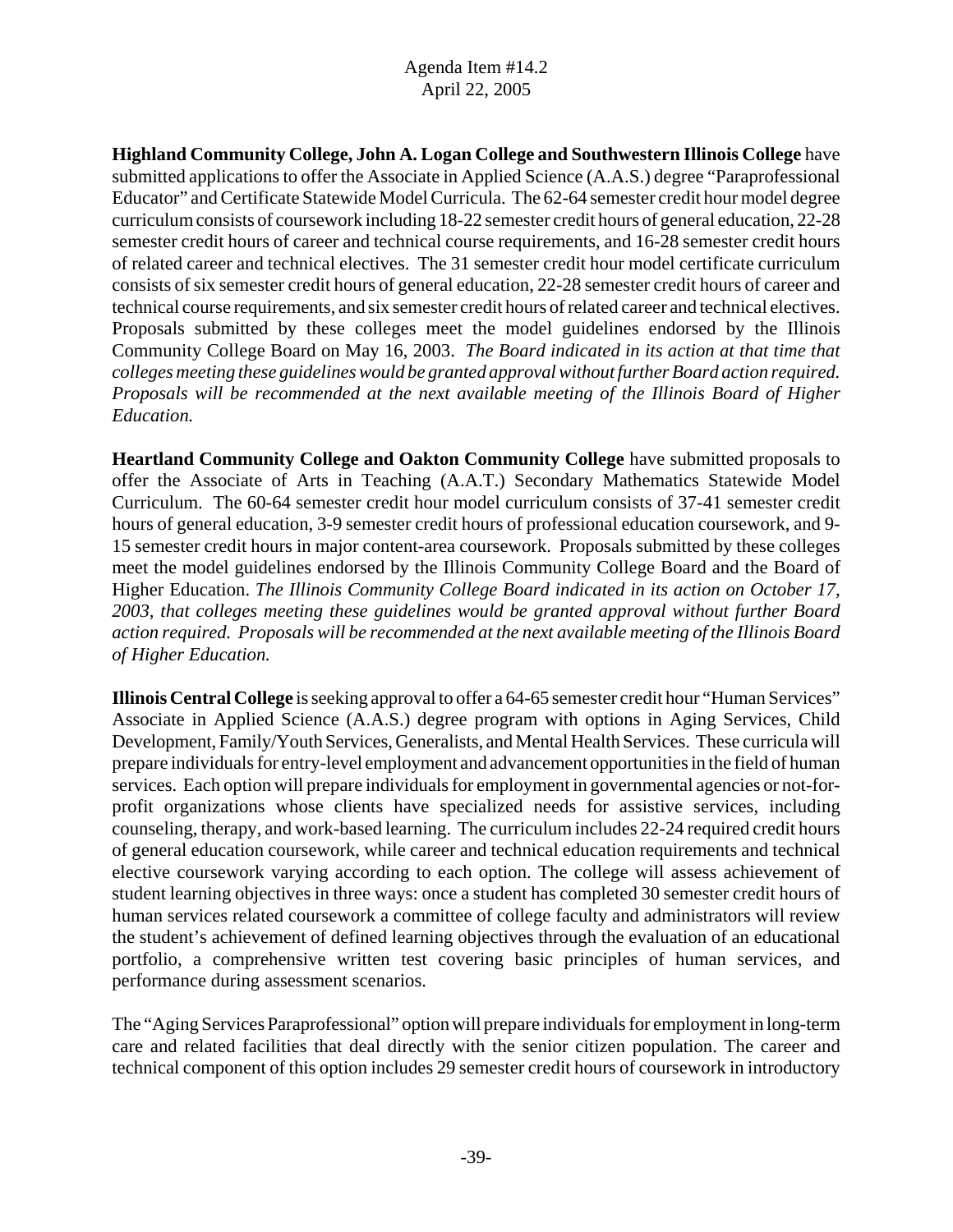human services, human services applications, cultural competence, legal issues of human services, community resources and entitlement programs, understanding dementia, issues of abuse and care giving, and a human services internship. This option includes 13 semester credit hours of related technical electives.

The "Child Development" option will prepare individuals for employment in child care/development centers and assistance agencies for working with young children and their families. The career and technical component of this option includes 43 semester credit hours of coursework in introductory child development, human growth and development, creative activities, child, family and community, special needs children, nutrition education, program planning, introductory human services, human services applications and a child development internship.

The "Family/Youth Services" option will prepare individuals for employment in state and local human services agencies and/or not-for-profit organizations that deal directly with families and youth in need. The career and technical component of this option includes 26 semester credit hours of coursework in introductory human services, human services applications, cultural competence, legal issues of human services, community resources and entitlement programs, family systems, issues of abuse and neglect, and a human services internship. This option includes 16 semester credit hours of related technical electives.

The "Generalists" option will prepare individuals for employment in state and local human services agencies and/or not-for-profit organizations that deal with a broad range of clients with special needs. The career and technical component of this option includes 13 semester credit hours of required coursework in introductory human services, human services applications and a human services internship. Twenty-nine (29) semester credit hours of related technical electives must be selected from specific categories of human services courses, such as life span development, special needs populations, criminal justice, substance abuse, mental health, health services, family/youth services, social and behavioral issues, and language proficiency.

The "Mental Health Services" option will prepare individuals for employment in state and local human services agencies and/or not-for-profit organizations that deal directly with people who have mental disabilities or severe mental illness and their families. The career and technical component of this option includes 30 semester credit hours of coursework in introductory human services, human services applications, psychiatric health, psychiatric rehabilitation, and a human services internship. Twelve (12) semester credit hours of related technical electives must be selected from specific categories of human services courses, such as addiction studies, aging issues, cultural competence, family/youth services, social and behavioral issues, and human development.

Labor market information provided by the college supports the need for and interest in formalized education programs in the various specialized fields of human services. According to the Illinois Department of Employment Security, employment of "social and human services assistants" within the college's district is expected to increase by over 43% through 2012. Employment growth of related occupations such as "mental health, substance abuse, and behavioral workers" is also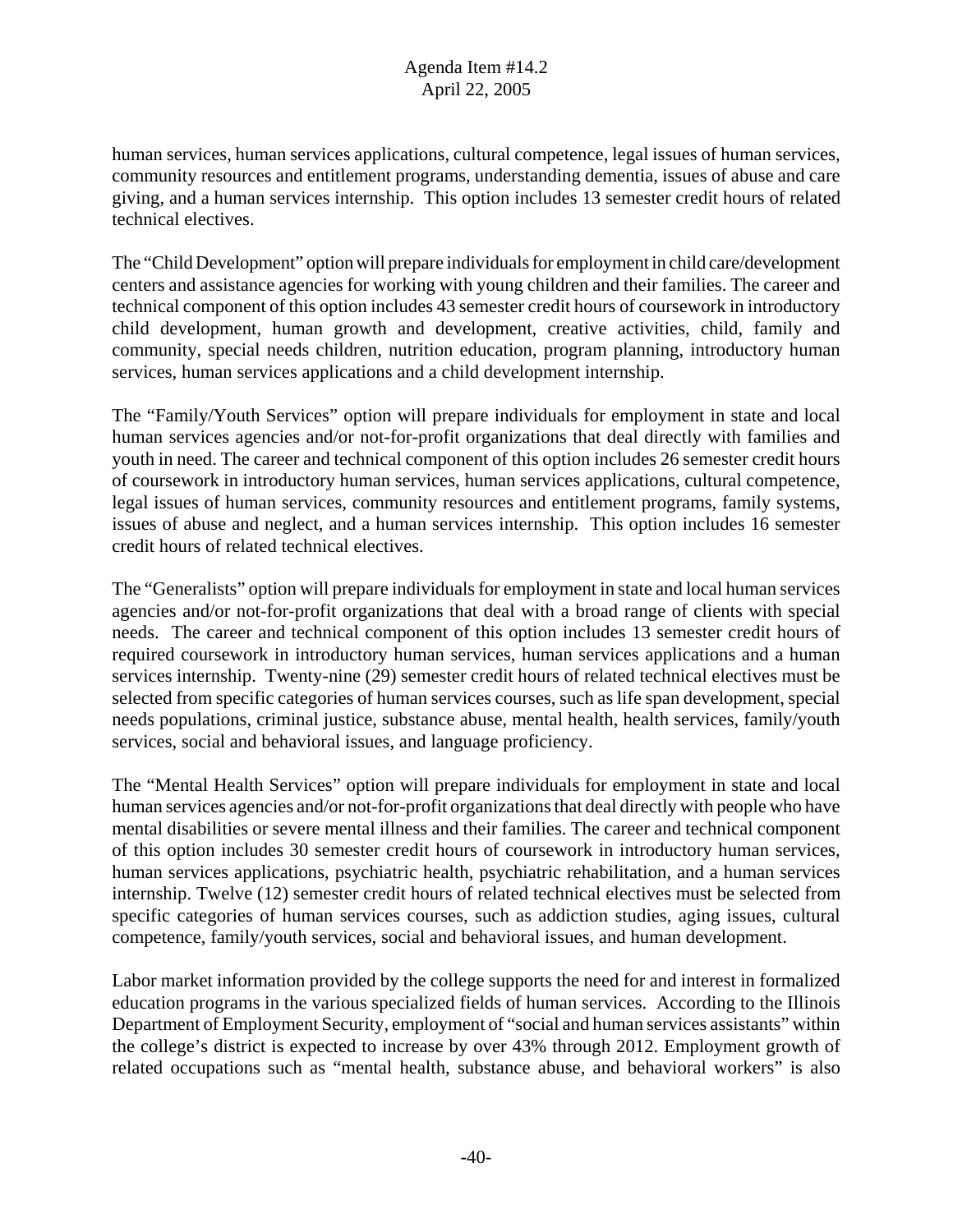expected to increase much faster than the average for all occupations within the college's district through 2012. Furthermore, a local needs survey conducted by the college supports the strong interest in postsecondary education at the two-year college level by district human services agencies and related organizations.

The college anticipates an enrollment of 30 full-time and 50 part-time students across all five options of the Human Services A.A.S. degree program. The program will required one (1) new full-time faculty and six new part-time faculty the first year. Costs for implementing this program will be approximately \$71,495 the first year.

**Kankakee Community College** is seeking regional approval to offer a 62 semester credit hour "Emergency Management Specialist" Associate in Applied Science (A.A.S.) degree program. This program will prepare individuals for entry-level employment in the emergency management and homeland security fields. The curriculum consists of 29 semester credit hours of general education requirements, 30 semester credit hours of career and technical education requirements, and three (3) semester credit hours of related career and technical electives. Career and technical coursework includes introductory emergency management, emergency management policy and planning, incident management systems, public awareness and community relations, hazardous assessment and mitigation, sociology of disaster recovery, exercise design and evaluation, and legal and social environment of business. The curriculum was designed based on competencies identified by the Federal Emergency Management Agency (FEMA) for emergency management personnel. The college will assess achievement of student learning objectives through a curriculum capstone project as well as observation of student performance during pre-planned disaster scenarios. The program coordinator and advisory committee members will take part in the evaluation of student's projects and performance. The college has also made contact with Western Illinois University regarding articulation of coursework towards its Emergency Services baccalaureate program.

State and national initiatives support the development of emergency management and homeland security programs at the community college level. A recent article of the *Research Brief of the American Association of Community Colleges* reports training related to homeland security and emergency disaster response has become a high priority for community colleges. The Federal Occupational Outlook Handbook describes "emergency management specialists" as one of the "fastest growing occupations with postsecondary vocational training" through 2012. This program was developed to address the need for individuals possessing this specialized training both within the college and surrounding districts. The proposed region includes Kankakee Community College, Joliet Junior College, Prairie State College, Heartland Community College, Illinois Valley Community College, Moraine Valley Community College, Morton College, Richland Community College and South Suburban College.

The college anticipates an enrollment of 10 full-time and 10 part-time students the first year, increasing to 14 full-time and 14 part-time students by the third year. The program will require one (1) existing full-time and eight (8) new part-time faculty the first year. Costs of implementing this program will be approximately \$16,650 the first year, \$16,400 the second year, and \$16,300 the third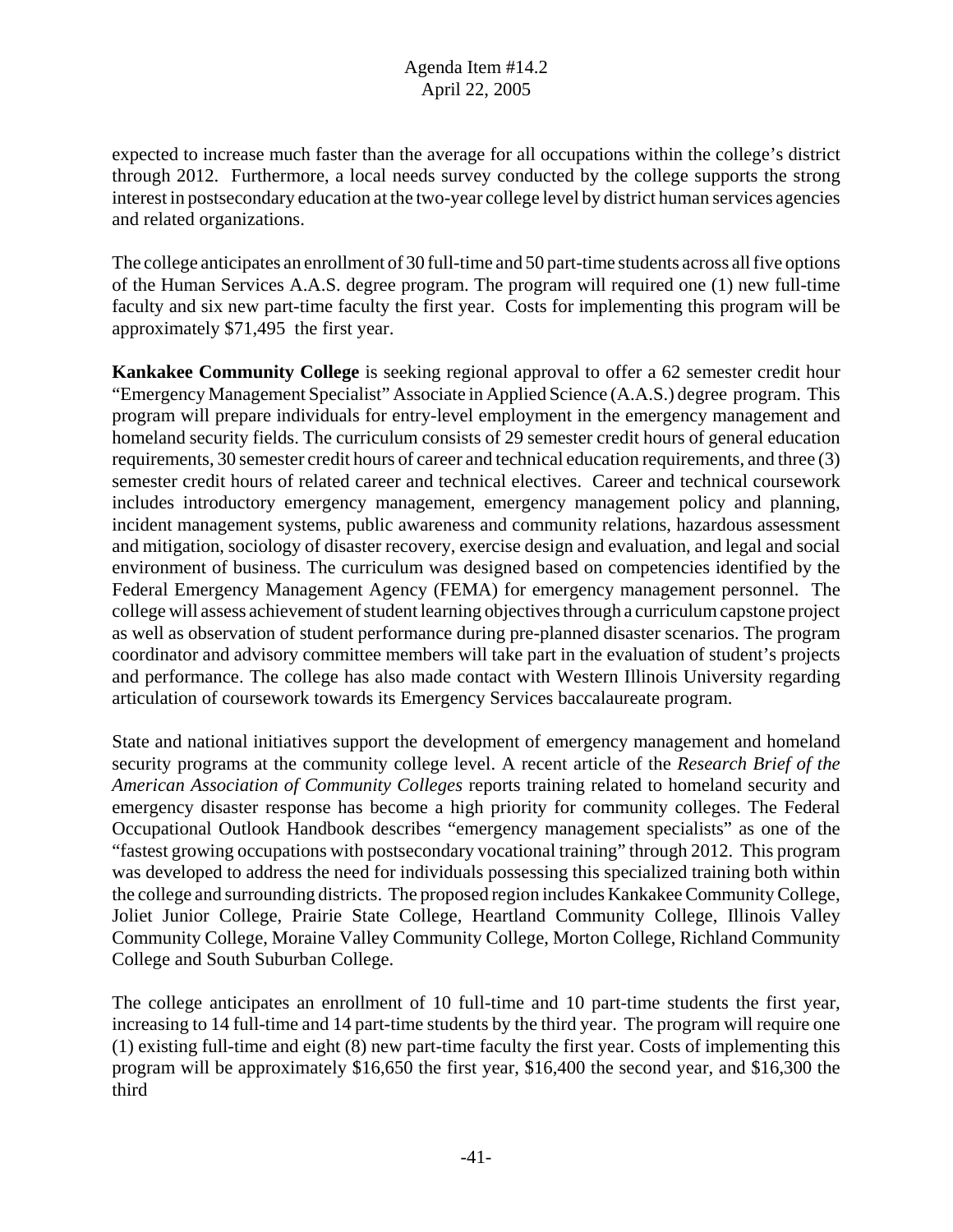year. The college also plans to renovate an industrial manufacturing facility for housing the program and conducting emergency management activities.

**Kaskaskia College** is seeking approval to offer a 67 semester credit hour Associate in Applied Science (A.A.S.) degree program in "Paramedicine". This program will prepare individuals for employment as "Paramedics" or Emergency Medical Technicians-Paramedic (EMT-P) level. The program was developed according to the standards outlined by the Illinois Department of Public Health (IDPH) for EMT-Paramedic training programs. The curriculum will prepare graduates for the required IDPH licensure examination. The curriculum consists of 17 semester credit hours of general education requirements, and 50 semester credit hours of required career and technical education coursework. Career and technical coursework includes EMT-Basic level skill training, patient assessment, anatomy and physiology of disease, cardiovascular and respiratory systems, pharmacology, special needs patients, multi-system trauma injuries, system disorders and an integrated work-based learning component. The college plans to assess achievement of student learning objectives through a practice exam based on the IDPH licensure examination as well as through evaluation of performance during the work based learning experience of the student's final semester.

Labor market information provided by the college supports the need for a formalized training program at the EMT-Paramedic level. The college currently collaborates with Greenville Regional Hospital to provide EMT-Basic and Intermediate level training. According to the Illinois Department of Employment Security, employment of "emergency medical technicians" is expected to increase much faster than the average for all occupations through 2012 in the college's district and statewide. The college anticipates an enrollment of 10 full-time and eight (8) part-time students the first year, increasing to 20 full-time and 18 part-time students by the third year. The program will require two (2) existing part-time faculty the first year. Costs of implementing this program will be approximately \$44,000 the first year, \$50,000 the second year, and \$53, 000 the third year.

**College of Lake County** is seeking approval to offer a 63 semester credit hour Associate in Applied Science (A.A.S.) degree program in "Paralegal Studies". This program will prepare individuals for employment as paralegals or legal assistants capable of working in private practice attorney offices, group practices, and corporations or agencies with legal departments . This curriculum was developed according to guidelines established by the American Bar Association (ABA) for paralegal education programs. The college plans to seek ABA approval for this program following the required two year operational period. The curriculum consists of 21 semester credit hours of general education requirements, 24 semester credit hours of career and technical requirements and 18 semester credit hours of related technical electives. The career and technical component includes coursework in paralegal studies, legal research and writing, litigation, contract law, real property law, tort law and a required work-based learning experience. Graduation from the associate degree program will prepare students for several optional certifications, including the National Association of Legal Assistant's (NALA) "Certified Legal Assistant" (CLA), or the National Federation of Paralegal Association's (NFPA) "Paralegal Competency Exam" (PACE). The college plans to assess achievement of student learning objectives through a comprehensive practice exam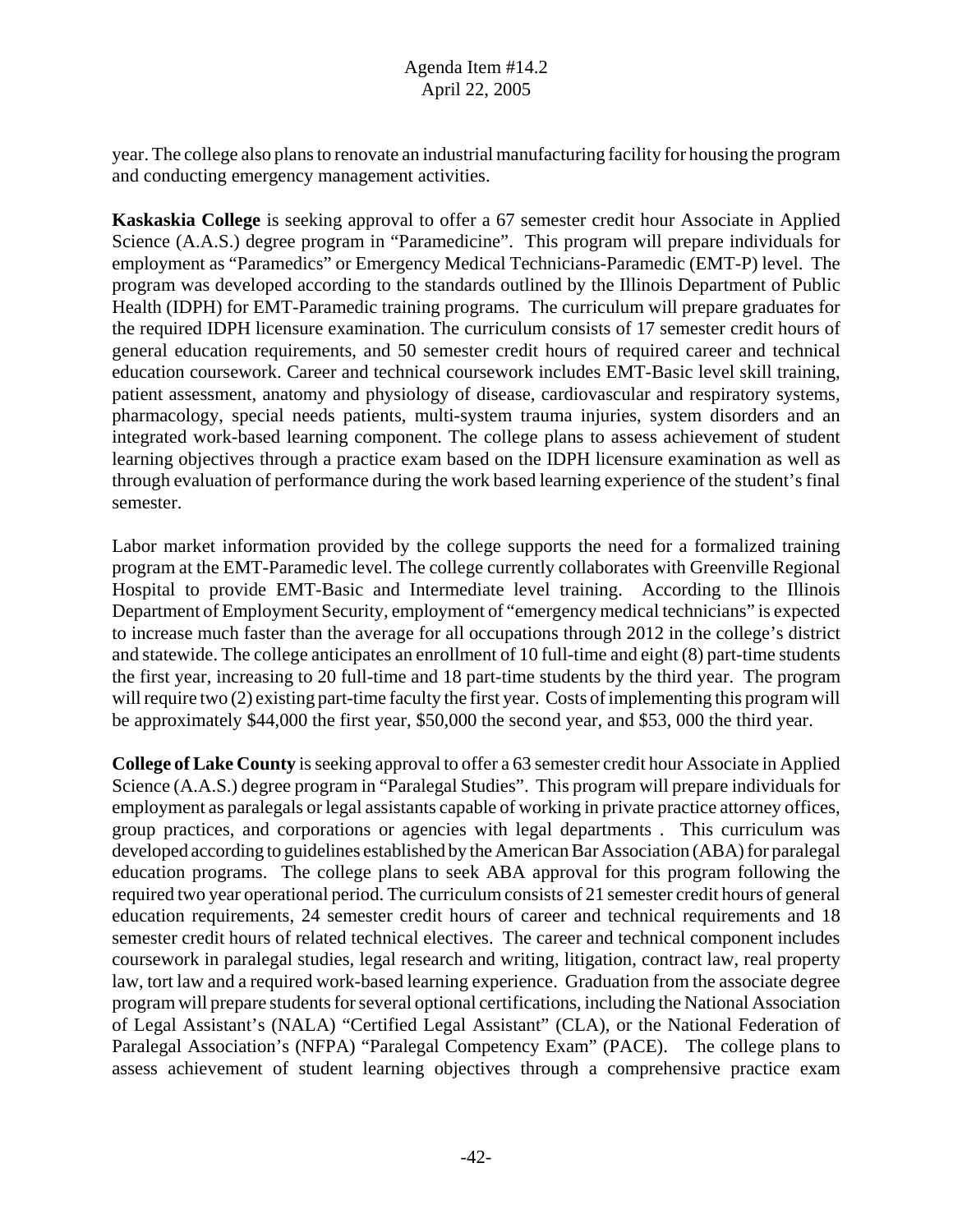established by the American Bar Association for paralegals and through evaluation of the workbased learning experience.

Labor market information provided by the college supports the need for a formalized paralegal associate degree training program within the college's district. Furthermore, according to the Illinois Department of Employment security demand for "paralegals and legal assistants" statewide is expected to increase much faster than the average for all occupations through 2012. The college anticipates an enrollment of 15 part-time students the first year, increasing to 45 part-time students by the third year. The program will require one new full-time faculty member the first year. Costs for implementing the program will be approximately \$70,500 the first year, \$72,700 the second year, and \$74,988 the third year.

**Lewis & Clark Community College** is seeking permanent approval to offer a 65 semester credit hour "Computer Graphics" Associate in Applied Science (A.A.S.) degree program. This program was approved on a temporary basis April 30, 2002 for a period of three years. The college identified enrollments, completions and placements as benchmarks for this program. According to information provided by the college they have surpassed their projected benchmarks in all three areas. The college has revised the original curriculum to maintain currency with the field, including the addition of digital photography, marketing electronic portfolios and computer animation courses as technical electives. The curriculum currently consists of 22 semester credit hours of general education requirements, 37 semester credit hours of career and technical education coursework and six (6) semester credit hours of related career and technical electives. Career and technical coursework includes basic drawing, basic design, history of art, photography/digital photography, introductory and advanced graphic design, desktop publishing, portfolio creation, Adobe applications and a computer graphics cooperative experience. The college will assess achievement of student learning objectives through the evaluation of a portfolio containing artifacts from the student's educational and cooperative experiences.

The college indicates that while the majority of their students are already employed in information technology or a related field, students that enter this program with the intent of gaining employment after completion have been quite successful. The college furthermore made several recommendations for this program such as adding affordable 3D software, developing an introductory video course, developing an advanced Photoshop course, and increasing the flexibility of course offerings to better accommodate part-time students. *Based on a review of the college's request, staff recommend permanent approval of this program.*

**Sauk Valley Community College** is seeking approval to offer a 64 semester credit hour Associate in Applied Science (A.A.S.) degree program titled "Networking Specialist". This program will prepare individuals for entry-level employment in networking, with a specialization in networking applications. The curriculum consists of 19 semester credit hours of general education requirements, 30 semester credit hours of required career and technical education courses, and 15 semester credit hours of related career and technical electives. Career and technical coursework includes computer information systems, introductory networking, internetworking operating systems, local area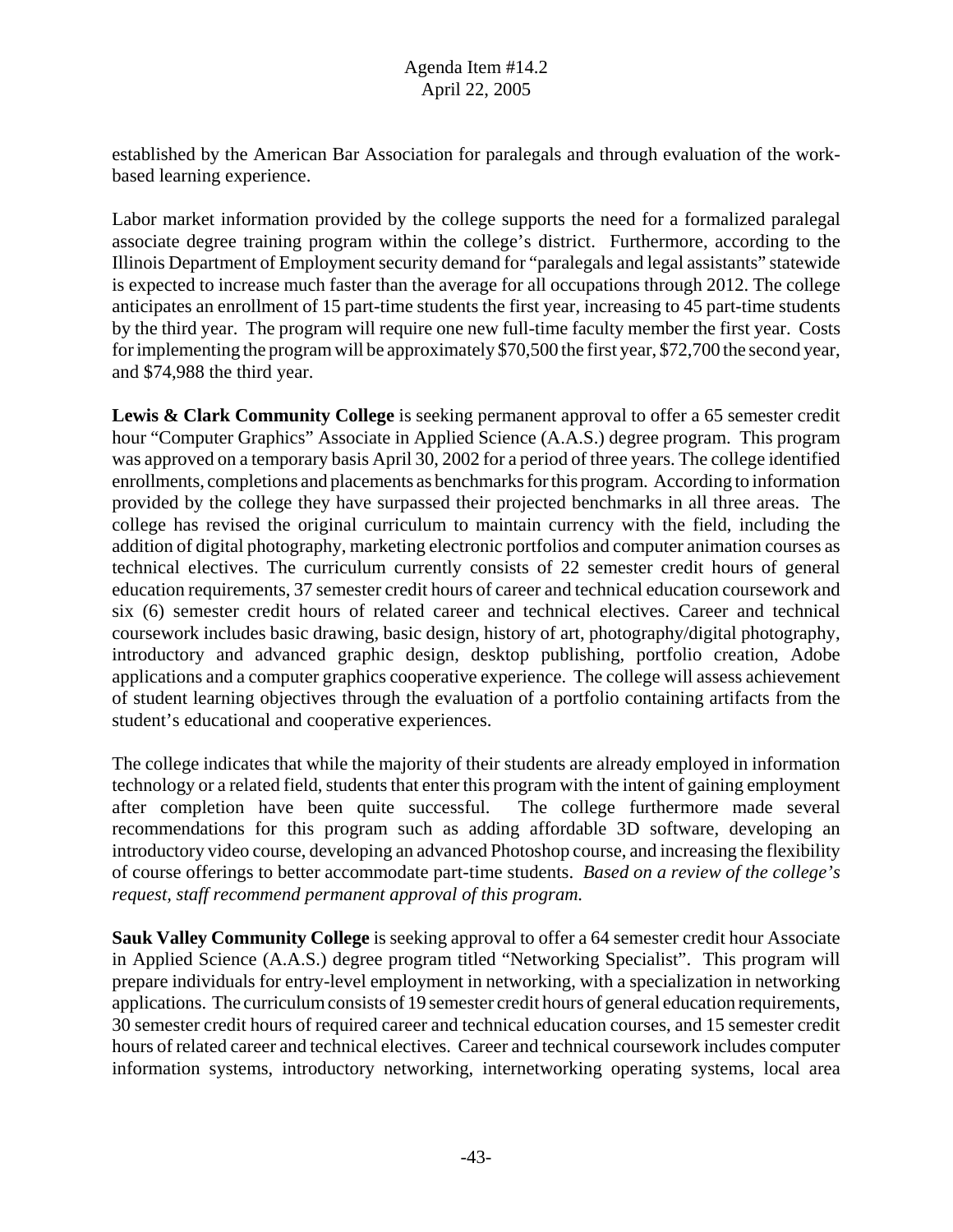networks (LANs), wide area networks (WANs), network administration, and networking design and installation. Graduates of this program will be prepared for the optional CISCO Certified Network Associate (CCNA) exam. The college plans to assess achievement of student learning objectives through a curriculum capstone project and the evaluation of their performance during work-based learning exercises at the end of their course sequence.

Labor market information provided by the college supports the need for training of networking specialists and technicians at the two-year level. Locally, employment of "network technicians" is expected to grow faster than the average employment growth for all occupations through the year 2012, according to the Illinois Department of Employment Security. Furthermore, the college currently offers two related certificate programs for existing IT professionals. The proposed degree program will provide an excellent educational ladder for the graduates of these certificate programs interested in pursuing education and employment in the specialization of networking. The program will require three (3) existing full-time and three (3) existing part-time faculty the first year. No new costs will be required to implement this program during the first three years.

**Southeastern Illinois College** is seeking approval to offer a 34 semester credit hour "Cosmetology Teacher" certificate program. This program will prepare licensed cosmetologists for teaching in cosmetology programs and will provide an educational ladder for graduates of the college's existing "Cosmetology" certificate program. The curriculum consists of 12 semester credit hours of general education requirements, and 22 semester credit hours of cosmetology teacher instruction. Career and technical coursework includes over 500 contact hours of work-based learning instruction. The curriculum was developed according to Illinois Department of Financial and Professional Regulation (IDFPR) guidelines for cosmetology teacher training programs and will prepare graduates for licensure as cosmetology teachers. Southeastern Illinois College is currently approved by IDFPR for providing cosmetology and cosmetology teacher instruction. Labor market information provided by the college supports the interest in and need for an additional cosmetology teacher training program in the Southern Illinois area. Currently, two neighboring community colleges offer this program, however, due to strict student to instructor ratio requirements, enrollments are limited and waiting lists for admission into the program exist at both colleges. The college anticipates an enrollment of one full-time student the first year. One existing full-time faculty member will be required for the program during the first year. No new costs are associated with the implementation of this certificate over the first three years.

**The Southern Illinois Collegiate Common Market (SICCM) Colleges**, including John A. Logan College, Rend Lake College, Shawnee Community College and Southeastern Illinois College, are seeking permanent approval to offer a 67-69 semester credit hour "IBEW Inside Professional Wireman" Associate in Applied Science (A.A.S.) degree program. This program was granted temporary approval in October 2001 for a period of three years. The college has successfully partnered with the International Brotherhood of Electrical Workers (IBEW) Local Union #702 to offer this program to students within the SICCM college districts.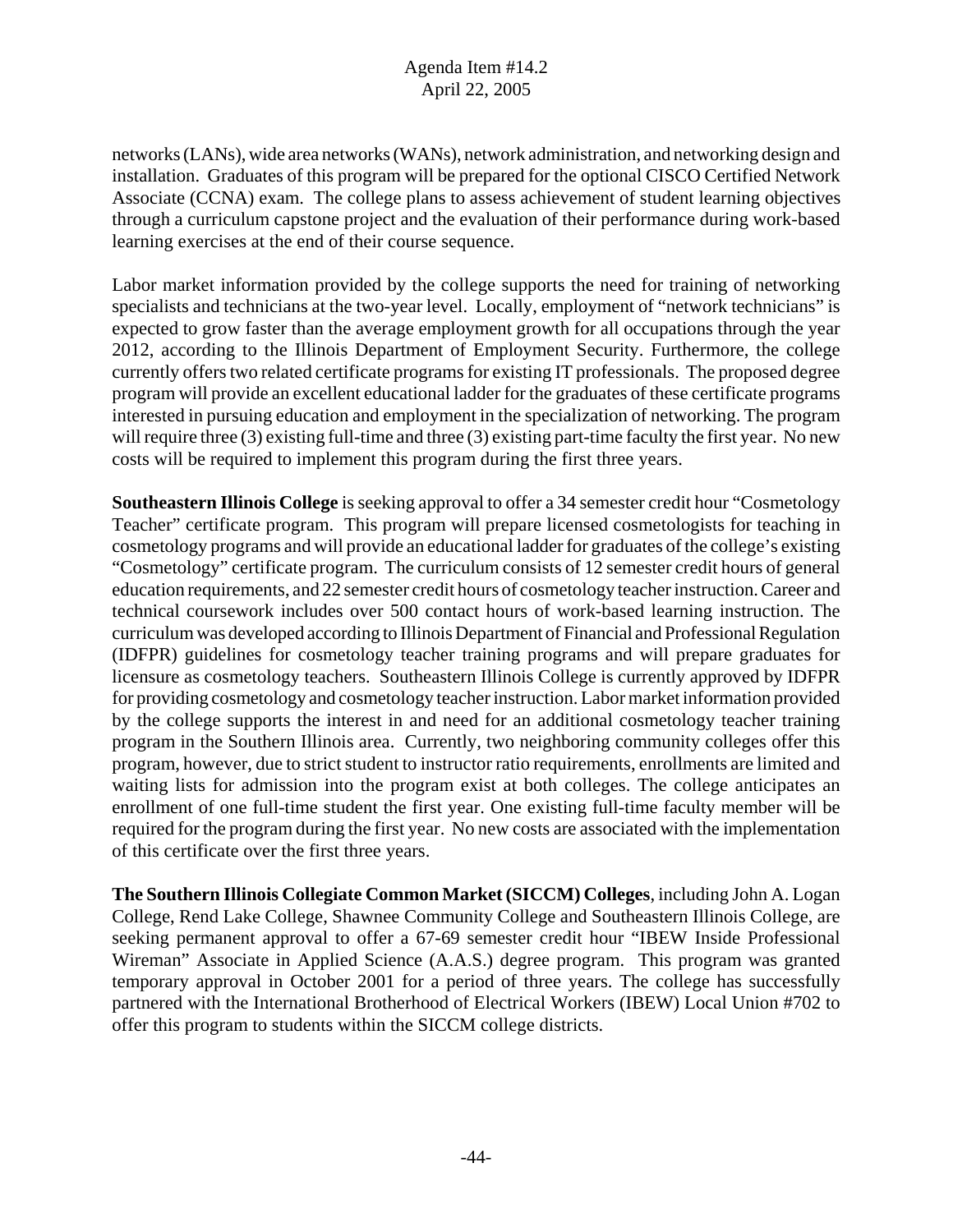The curriculum was designed by the Joint Apprenticeship and Training Committee (JATC) and will prepare individuals for employment as journeymen electricians. The curriculum consists of 15-17 semester credit hours of general education requirements and 52 semester credit hours of required career and technical education coursework in professional electrician theory, practical application, welding and history of labor. The work-based learning component of this curriculum includes approximately 8,000 contact hours of practical instruction. Assessment of student learning objectives is achieved through both written and performance examination of the students covering all apprenticeship years of training. Both college faculty and Local Union journey-level electricians will be involved in the end of program assessment of students.

Over the past three years the colleges have enrolled a total of 42 students, meeting their initial benchmarks of 14 students per cohort class for enrollment in this program. The colleges have also met their benchmarks for retention of students with at least 90% of students enrolling in subsequent years. The demand for journey-level electricians remains constant throughout the IBEW Local Union #702 area, which includes all four of the SICCM college districts. Statewide demand for "electricians" remains high as well. According to the Illinois Department of Employment Security, growth in the employment of "electricians" across the state is expected to increase at over twice the average for all occupations through 2012.

The colleges have maintained the curriculum as it was originally approved and indicate that it serves as an excellent opportunity for students and existing apprentices in all participating districts. *Based on a review of the college's request, staff recommend permanent approval of this program at John A. Logan College, Rend Lake College, Shawnee Community College and Southeastern Illinois College.* 

**Spoon River College** is seeking approval to offer a 65 semester credit hour "Electronic Design" Associate in Applied Science (A.A.S.) degree program. This program will prepare individuals for employment as website designers, desktop publishers and related electronic design and publishing occupations. The curriculum consists of 15 semester credit hours of general education requirements, 38 semester credit hours of required career and technical education coursework including six (6) semester credit hours of related work-based learning, and 12 semester credit hours of related technical electives. The college plans to assessment achievement of student learning objectives through the evaluation of a comprehensive portfolio that will include evidence of the student's skills over the course of their education. Both college faculty and local employers of electronic design personnel will be involved in the end of program evaluation of students.

Labor market information provided by the college supports the need for and interest in hiring individuals with a broad range of electronic design skills. Information provided by local employers indicates the desire for individuals with both website design and print media design backgrounds. According to the Illinois Department of Employment Security, the growth in employment of "multimedia artists and other designers" is expected to increase at least twice as fast as the growth for all occupations both statewide and within the college's district through 2012. In addition, the proposed degree program will provide an educational ladder for students in the college's existing Graphic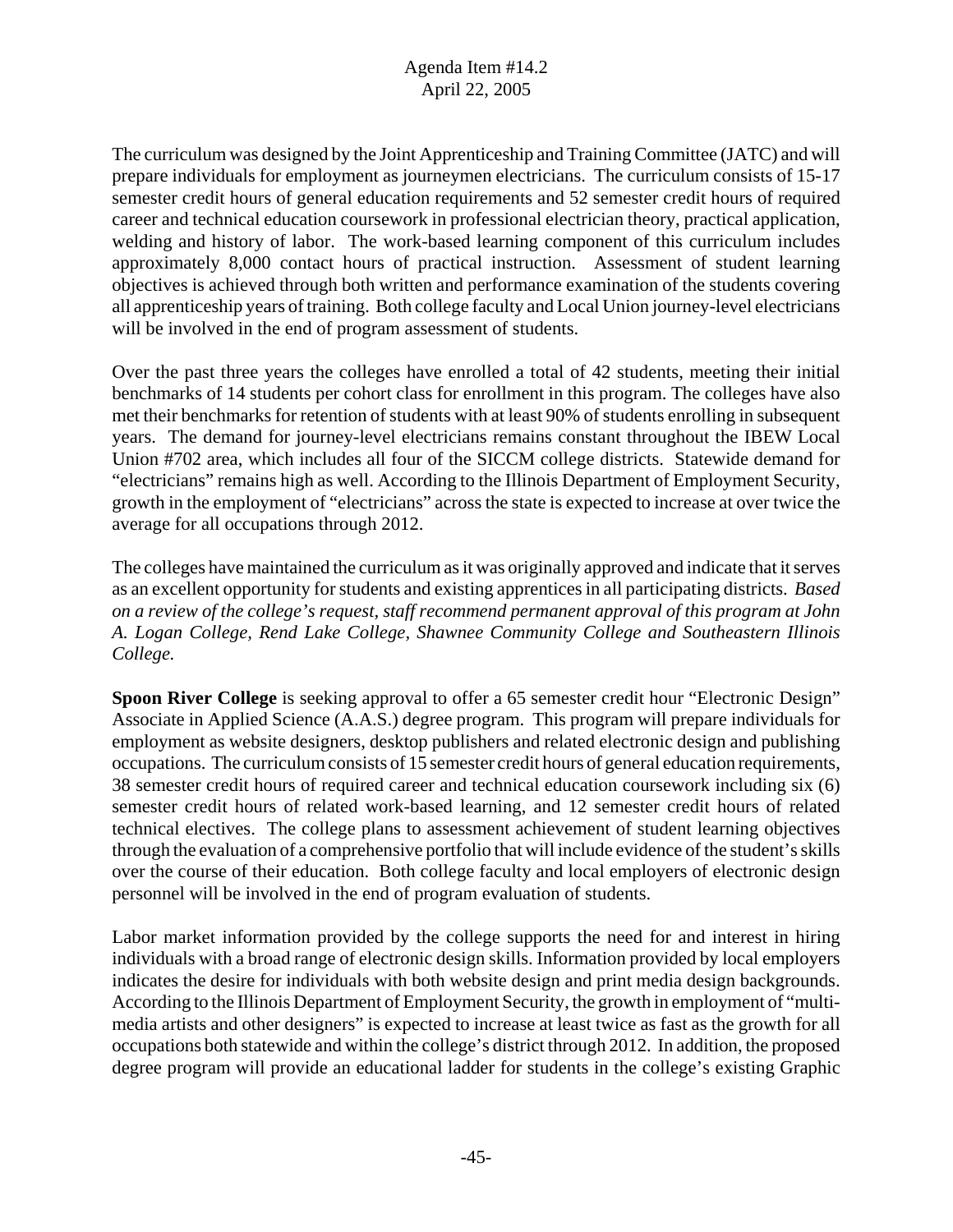Design and Website Design certificate programs. The college anticipates an enrollment of five fulltime and eight part-time students the first year increasing to eight full-time and 11 part-time students by the third year. The program will require one existing full-time and one existing part-time faculty member the first year. Costs of implementing this program will be approximately \$12,000 the first year, and \$7,000 the second and third years. Higher first-year costs reflect the initial purchase of equipment for the program.

# **INFORMATION ITEM - BASIC CERTIFICATE APPROVAL**

Following is a list of basic certificates that have been approved on behalf of the Illinois Community College Board by the President/CEO since the last Board meeting:

#### **Permanent Program Approval**

Elgin Community College

- < Electrical Systems Certificate (11 semester credit hours)
- < Mechanical Systems Certificate (12 semester credit hours)
- < Automated Electronics Systems Certificate (9 semester credit hours)

#### Kankakee Community College

< Tower Construction & Maintenance Certificate (5 semester credit hours)

#### College of Lake County

< Paralegal Studies Certificate (21 semester credit hours)

#### Lincoln Trail College

< Pharmacy Technician Certificate (21 semester credit hours)

#### Sauk Valley Community College

< Networking Specialist Certificate (12 semester credit hours)

#### Shawnee Community College

< Direct Support Provider Certificate (8 semester credit hours)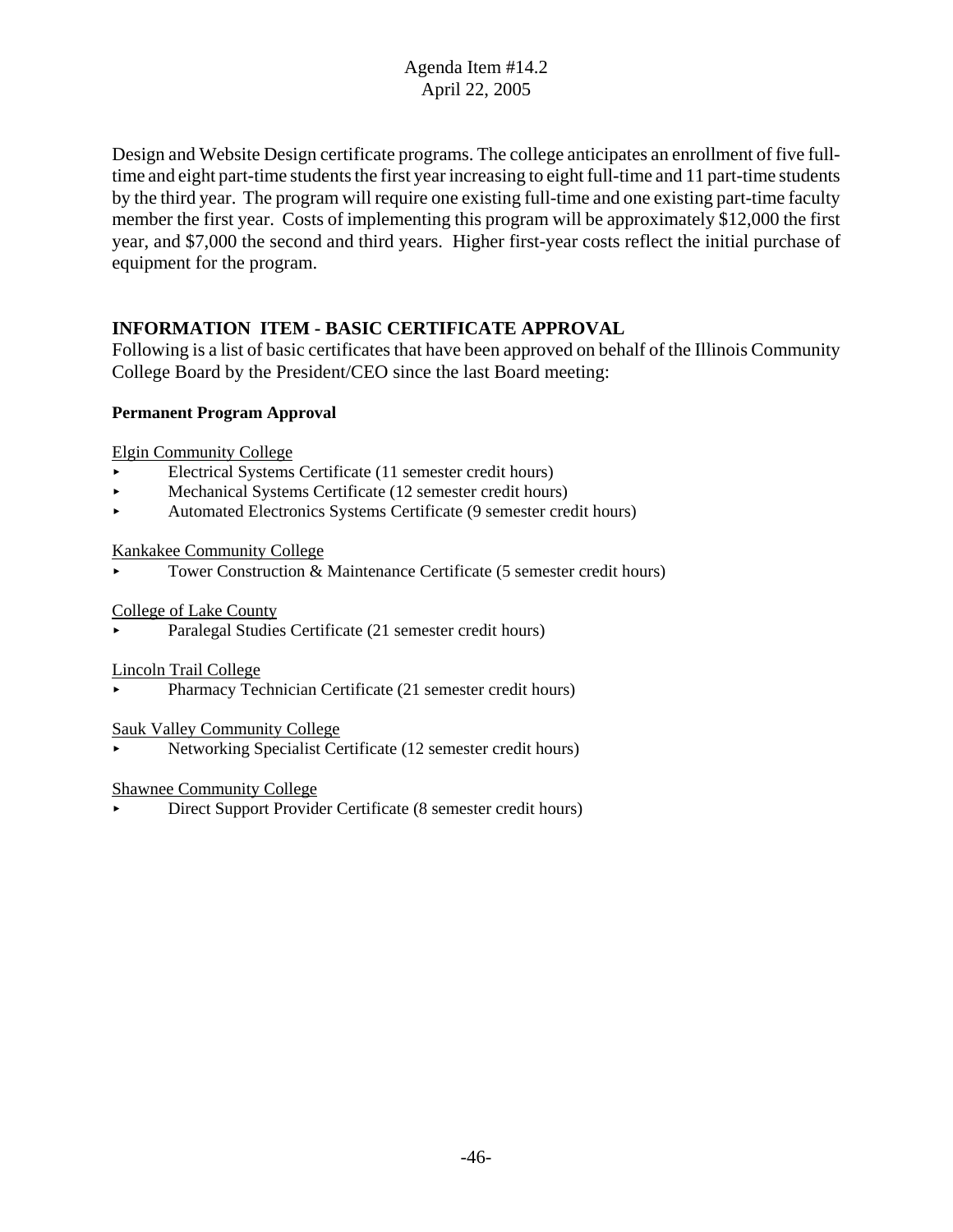#### Illinois Community College Board

# **PROPOSED AMENDMENTS TO ILLINOIS COMMUNITY COLLEGE BOARD RULES CONCERNING ILLINOIS COMMUNITY COLLEGES ONLINE (ILCCO) PROGRAM SHARING**

*(Initial Approval)*

Three years following input from a systemwide task force on online learning, the Illinois Community College Board established Illinois Community Colleges Online (ILCCO), a program designed to encourage the development and use of online delivery of courses and programs in community colleges. A federal grant was obtained to assist in the development costs of the new initiative. Up to this time, much of the activity on ILCCO has been the delivery of shared courses. However, from the beginning, one of the major objectives of the initiative was to expand the delivery of community college degree and certificate programs by allowing students who live in one district that does not have a specific program to access a program from another community college district in the state through computerized delivery. ILCCO, working as a consortium of colleges allows goal is to allow a student to achieve this through a seamless path from his/her own community college. The proposed rule change expands the Illinois Community College Board administrative rules for cooperative agreements to allow one college to award a degree or certificate offered by another community college through cooperative agreement. The degree or certificate could only be offered through the online cooperative agreement. If that agreement was no longer in effect, the college would not be approved to award the degree or certificate on its own.

The proposed amendment was provided to the Board and system in January for input and discussion. No objections to the proposal have been received. Therefore, the proposed amendment is being offered for initial approval.

#### **RECOMMENDED ACTION**

It is recommended that the following motion be adopted:

The Illinois Community College Board hereby adopts and approved the following amendments to the *Administrative Rules of the Illinois Community College Board* and authorizes its President/CEO to process these amendments in accordance with the Illinois Administrative Procedures Act.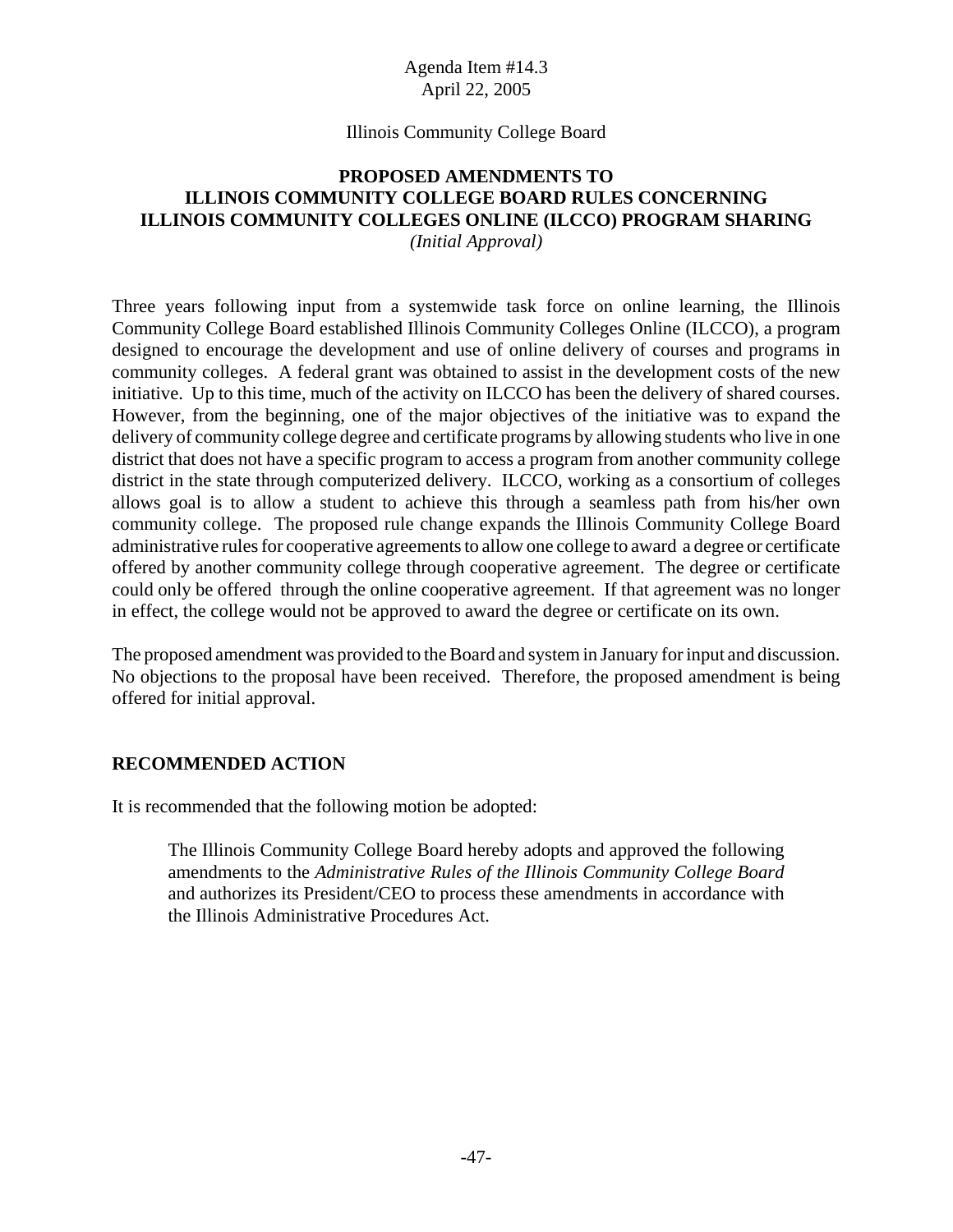# **SUBPART C: PROGRAMS**

#### **Section 1501.307 Cooperative Agreements and Contracts**

- d) Interdistrict Cooperative Agreements for Instruction. A community college district may enter into interdistrict contractual arrangements with another community college district to enable its students at attend the other district's program(s)/course(s) upon approval by the ICCB.
	- 1) Criteria for the approval of interdistrict agreements for instruction shall be:
		- A) accessibility of instruction to students B) labor market need C) comprehensiveness of available programs for students D) cost-effectiveness in providing instructional programs E) impact on regional and statewide programs F) impact on programs at neighboring community college districts
	- 2) The curricula included in the cooperative agreement for instruction shall be listed in the catalog of the college that does not have the program, but is making it available to its students through a contractual arrangement with another college. A copy of the listing shall be kept on file at the district central administrative office.
	- 3) Interdistrict Cooperative Agreements may be entered into for courses and/or curricula offered through Illinois Community Colleges Online. The cooperative agreement may specify that the programs/courses will be approved as programs/courses of the receiving district and will be included in the receiving district's Illinois Community College Board curricula and course master files as such. This agreement would allow the receiving institution to offer the program only through online delivery through the sending college. ICCB approval for such agreements will be based on the following:
		- 1) a request for approval must be filed in a format specified by the ICCB;
		- 2) the request must be accompanied by a draft cooperative agreement and a signed statement of agreement that the program/course will be offered only through online delivery and that both the sending and receiving institutions agree that the sending institution will be the institution of academic control of the course/curriculum.
		- 3) the receiving institution must notify ICCB if and when the cooperative agreement is no longer operational so that the program/ course can be removed from the approved ICCB program/course file.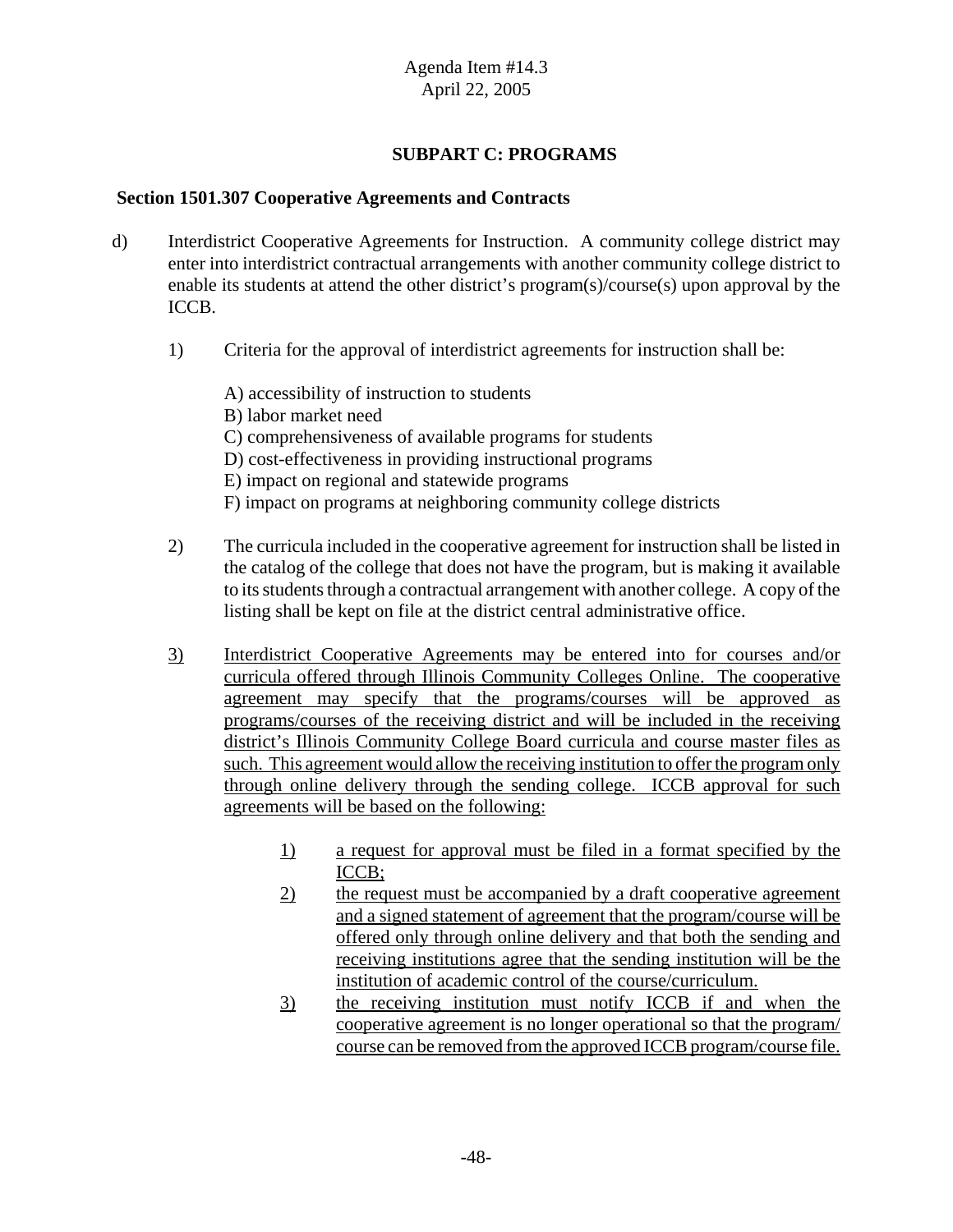#### Illinois Community College Board

## **EXTENSION OF COURSES AND CURRICULA OUT-OF-STATE**

#### **RECOMMENDED ACTION**

It is recommended that the following motion be adopted:

The Illinois Community College Board hereby approves the out-of-state extension of Heartland Community College courses in English as a Second Language and the college's Associate of Arts with a concentration in Business to students in Dalian, Liaoning Province, People's Republic of China in cooperation with Lianoning Normal University.

**BACKGROUND.** Heartland Community College is requesting approval to offer courses in English as a Second Language and its Associate of Arts with a concentration in Business to students in Dalian, Lianoning Province, People's Republic of China. The college will be offering these courses and curricula on the campus of Lianoning Normal University in Dalian. The extension will promote two key goals of the institution in diversity and critical thinking learning outcomes that relate to analysis of problems from multiple perspectives. U.S. faculty will teach in the program, returning to Heartland with a greater understanding of diverse cultures; U.S. students could complete part of their program in China; and Chinese students will learn American Culture and business principles. Courses will be taught by Heartland Community College faculty teaming with Lianoning Normal University faculty.

Eighty-five students are expected to enroll in the ESL courses in fall 2005 and spring 2006. Approximately 70 students are anticipated in the Associate in Arts degree program in fall 2006 and spring 2007. Projected expenses are \$248,270 for fiscal year 2006, \$354,354 for fiscal year 2007, and \$461,833 for fiscal year 2008. Revenues are expected to exceed these expenditure for each of the years. The program will be completely funded through the tuition and fees derived from students who participate in the program, and no state or local tax funds will be used to support the program.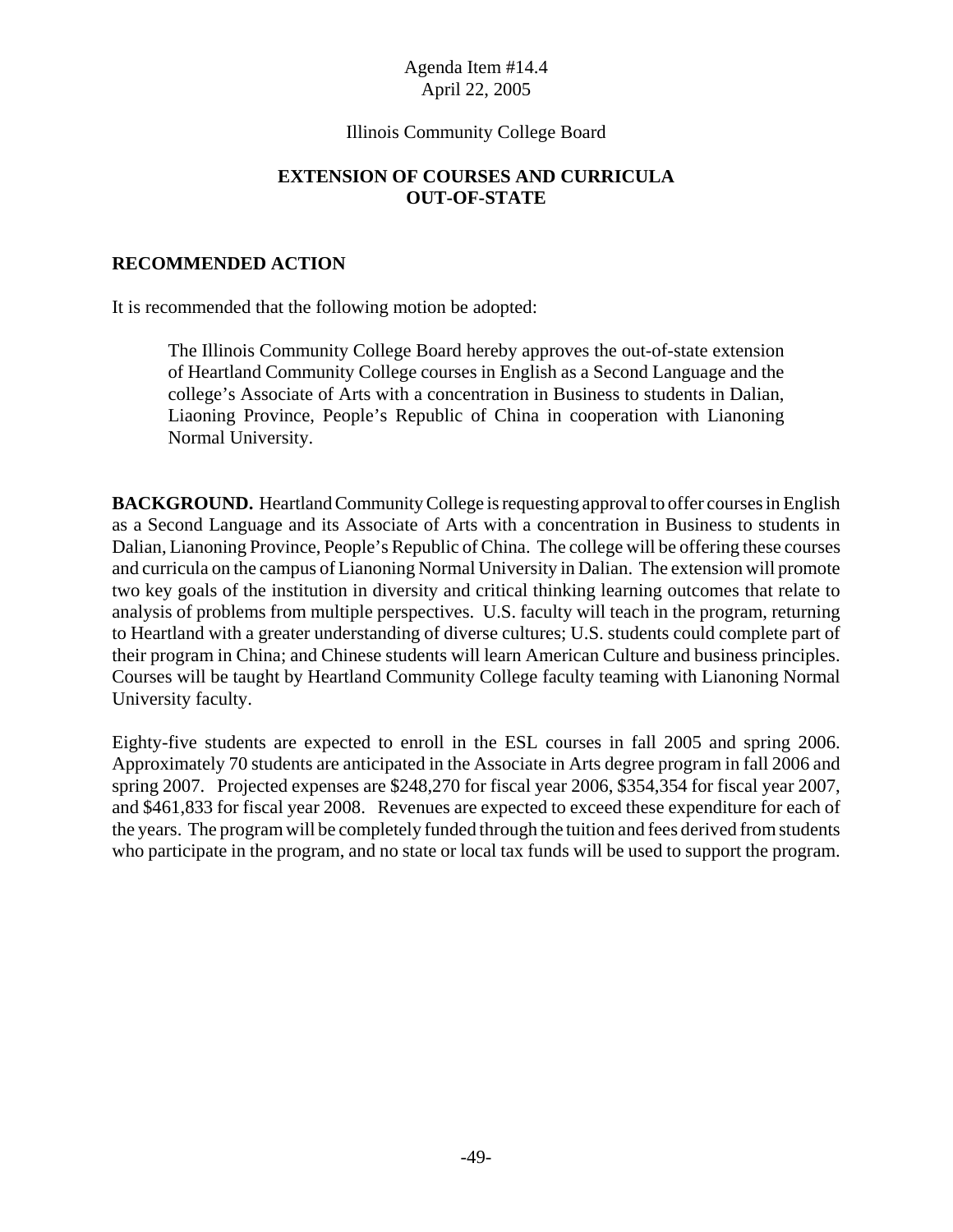#### Illinois Community College Board

# **P-16 INITIATIVE GRANT REPORT FISCAL YEAR 2004**

#### **Purpose of Grant**

P-16 Initiative Grant funding is intended to allow community colleges to address the need to strengthen student preparation within the P-16 education spectrum in two ways:

- 1. **Dual Credit/Dual Enrollment:** Expand their service to high school students desiring to take college-level classes prior to receiving their high school diploma to accelerate their college coursework (formerly known as the Accelerated College Enrollment Grant). Funds are to be used primarily to support in-district high school students. In instances where students from outside the college district are being served, a written agreement must be in place between the community college providing the instruction and the student's home community college;
- 2. **Teacher Preparation and Professional Development:** Implement and/or expand programs and services that relate to teacher preparation (certification) and professional development (recertification). The intent is to allow colleges to enhance or expand current activities.

#### **Dual Credit/Dual Enrollment**

In support of the dual credit/dual enrollment component of the P-16 Initiative Grant, colleges are eligible to receive the expense of course tuition and universal fees associated with the coursework of dual credit/dual enrollment students. College districts will receive credit for eligible midterm student enrollments at their local in-district tuition and universal fee rate, up to the total amount allocated to the district. The college may use these funds for full or partial coverage of the high school student's tuition and universal fees. Funds may not be used for coursework in Adult Basic or Adult Secondary Education (ABE/ASE), English as a Second Language (ESL), General Educational Development (GED), or Remedial/Developmental (i.e., the courses must be approved by the ICCB as funding category: Baccalaureate, Business, Technical, or Health).

**Fiscal Year 2004 Results**. In fiscal year 2004, \$1,279,000 was allocated to the system through the P-16 Initiative Grant. The bulk of the grant was used to support the dual credit/dual enrollment component, serving 17,895 secondary students who enrolled in a total of 10,426 college-level courses. This is a slight reduction in reported enrollments from fiscal year 2003. The grant served approximately 47 percent of the 38,179 total dual credit/dual enrollment students statewide in fiscal year 2004.

Enrollment in dual credit/dual enrollment courses occurred most frequently at secondary school sites, with 29,698 students (81 percent) participating in this manner. On-campus enrollments totaled 6,593 (16 percent), distance learning totaled 2008 (2 percent), and internet course enrollments totaled 1414 (1 percent).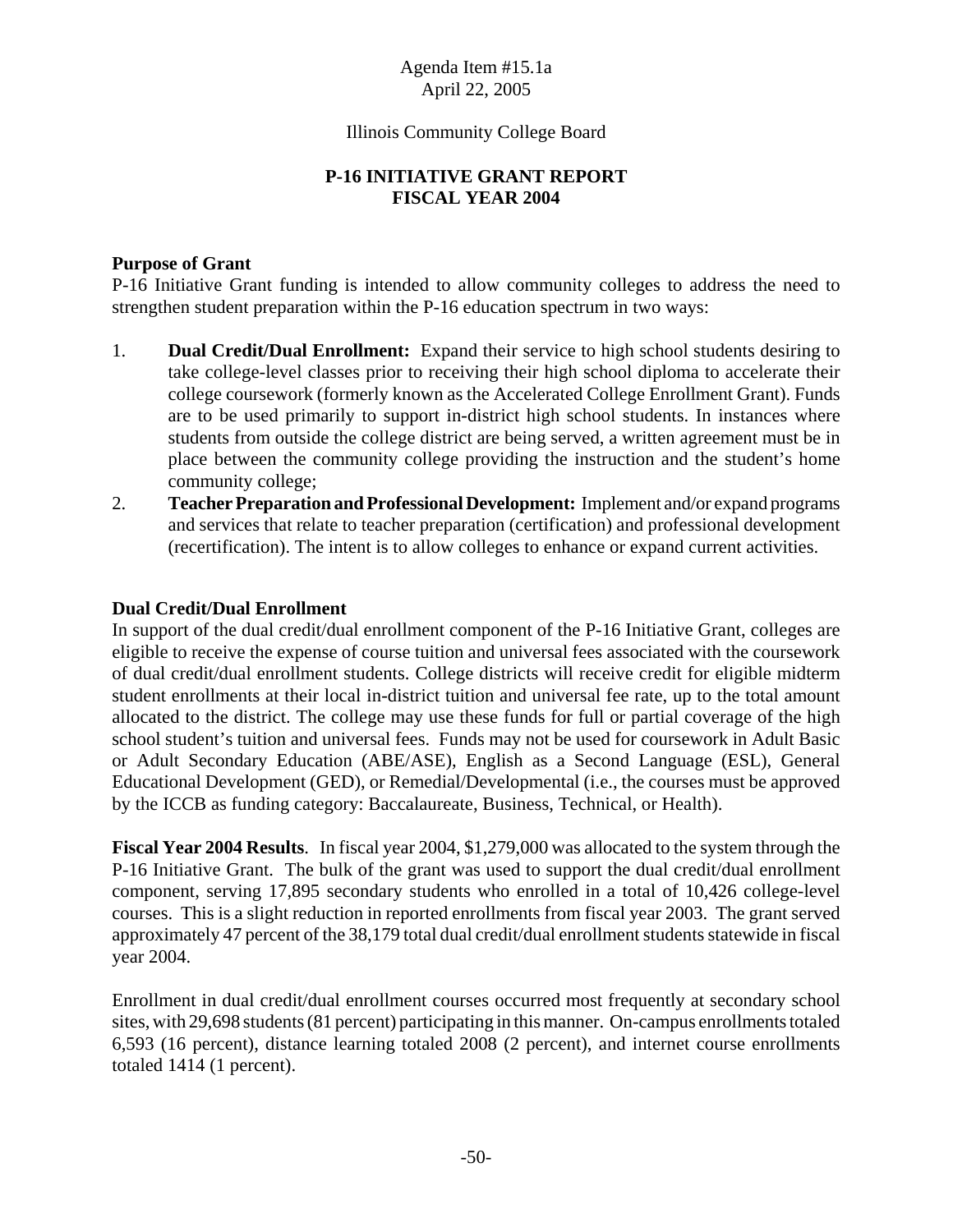Of the 36 community college districts reporting, all indicated that they offered academic/transfer courses for dual credit, and 34 of the 36 reported that they offer career and technical education courses for dual credit/dual enrollment. Students were selected to participate in these programs based on a variety of factors including academic performance, recommendations, and college admissions testing. Course placement was dependent on many factors as well, including subject area testing, prerequisite course success and entry exams.

Reported secondary school participation deceased slightly in these programs in fiscal year 2004. A total of 435 high schools (66 percent of the 661 total public high schools in Illinois) offered dual credit courses, and 408 (62 percent) offered dual enrollment options to their students. Community colleges established 41 new dual credit agreements with area high school, with 73 more expected in fiscal year 2005.

**Comparison of Dual Credit/Dual Enrollment Grant Outcomes for Fiscal Years 2002-2004**

|                                          | <b>FY 2002</b> | <b>FY 2003</b> | <b>FY 2004</b> |  |
|------------------------------------------|----------------|----------------|----------------|--|
| <b>Total Dual Credit/Dual Enrollment</b> |                |                |                |  |
| <b>Students Served by Grant</b>          | 17,006         | 20,057         | 17,895         |  |
| <b>Total Student Enrollments</b>         | 27,124         | 34,835         | 36,663         |  |
| enrolled at secondary site               | 18,945         | 24,820         | 29,698         |  |
| enrolled on-campus                       | 7,123          | 6,593          | 5,891          |  |
| enrolled via distance learning           | 687            | 2,008          | 754            |  |
| enrolled via internet                    | 369            | 1.414          | 320            |  |
| <b>Total Dual Credit/Dual Enrollment</b> |                |                |                |  |
| Courses Offered                          | 6,969          | 6,676          | 10,426         |  |
| High Schools Engaged in Dual Credit      | 483            | 519            | 435            |  |
| High Schools Engaged in Dual Enrollment  | 375            | 478            | 408            |  |



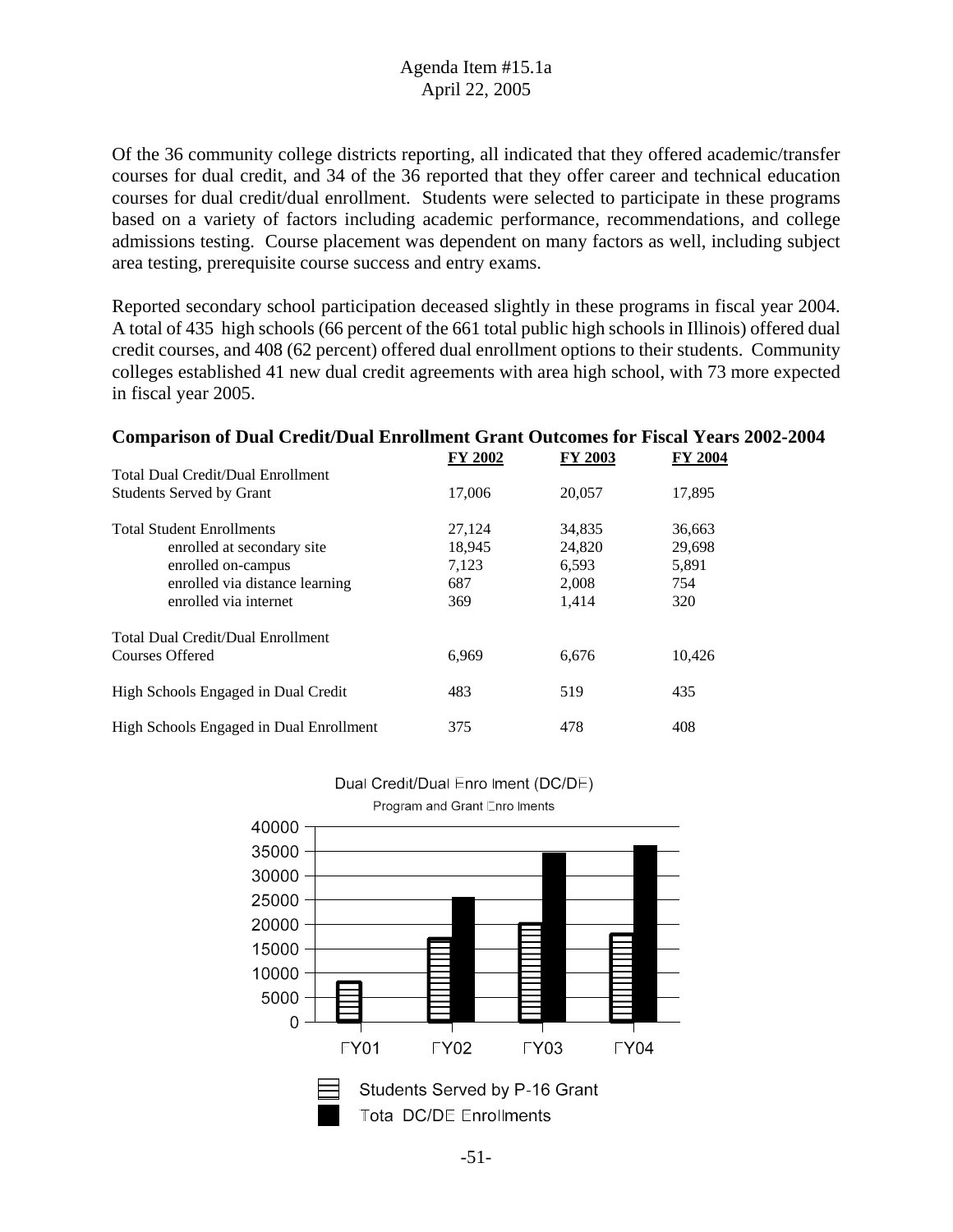**P-16 Grant/Dual Credit/Dual Enrollment Program Issues and Comments.** Colleges were overwhelmingly positive when asked to comment on the P-16 grant and their dual credit/dual enrollment programs. Cited often as a strength was the way dual credit helped introduce students early to the demands of college level courses and more fully utilize their senior year in high school. P-16 grant funds have become an integral part of the success of many students as they transition from high school to college, especially for students that had not previously considered college as a viable option. Colleges also stated that these programs help build strong relationships with area high schools and the public, and provide a good opportunity for college faculty to network with high school teachers.

Concerns mentioned include the difficulty in coordinating conflicting high school and community college schedules, as well as problems arranging student transportation. Other areas of concern include the lack of sufficient grant funds to offer benefits to all interested students, the reluctance of certain universities to accept dual credit for transfer, and issues related to home schooled student access to dual credit programs and grant monies.

# **Teacher Preparation and Professional Development**

In recognition of the vital role that community colleges play in teacher preparation and professional development, this component of the P-16 Initiative allows colleges to use funds to expand or enhance related activities. Fiscal year 2004 was the second year in which grant funds were available for this purpose. As reported above, colleges used the bulk of their P-16 Initiative grant funds to provide continuing support to dual credit/dual enrollment initiatives that were in place as a result of the former Accelerated College Enrollment grant. However, seven colleges indicated they used a total of \$50,582, or 9.5% of the total allocation, for the P-16 Initiative grant to support activities related to teacher preparation and/or professional development, including:

- A Summer Teachers' Institute, offering 49 tuition-free courses to 210 area teachers, to whom more than 1400 CPDUs toward recertification were awarded.
- Upgraded EDU 210 (Instructional Technology) to meet new ISBE & IBHE standards and improve coordination with senior institution.
- Upgrading materials to accommodate the new curriculum requirements of the Associate of Arts Degree for Paraprofessionals in Education.
- Summer Technology Workshops

It is anticipated that more funds will be allocated for the teacher preparation component of the grant during fiscal year 2005 as colleges are developing and implementing new Associate of Arts in Teaching Degrees.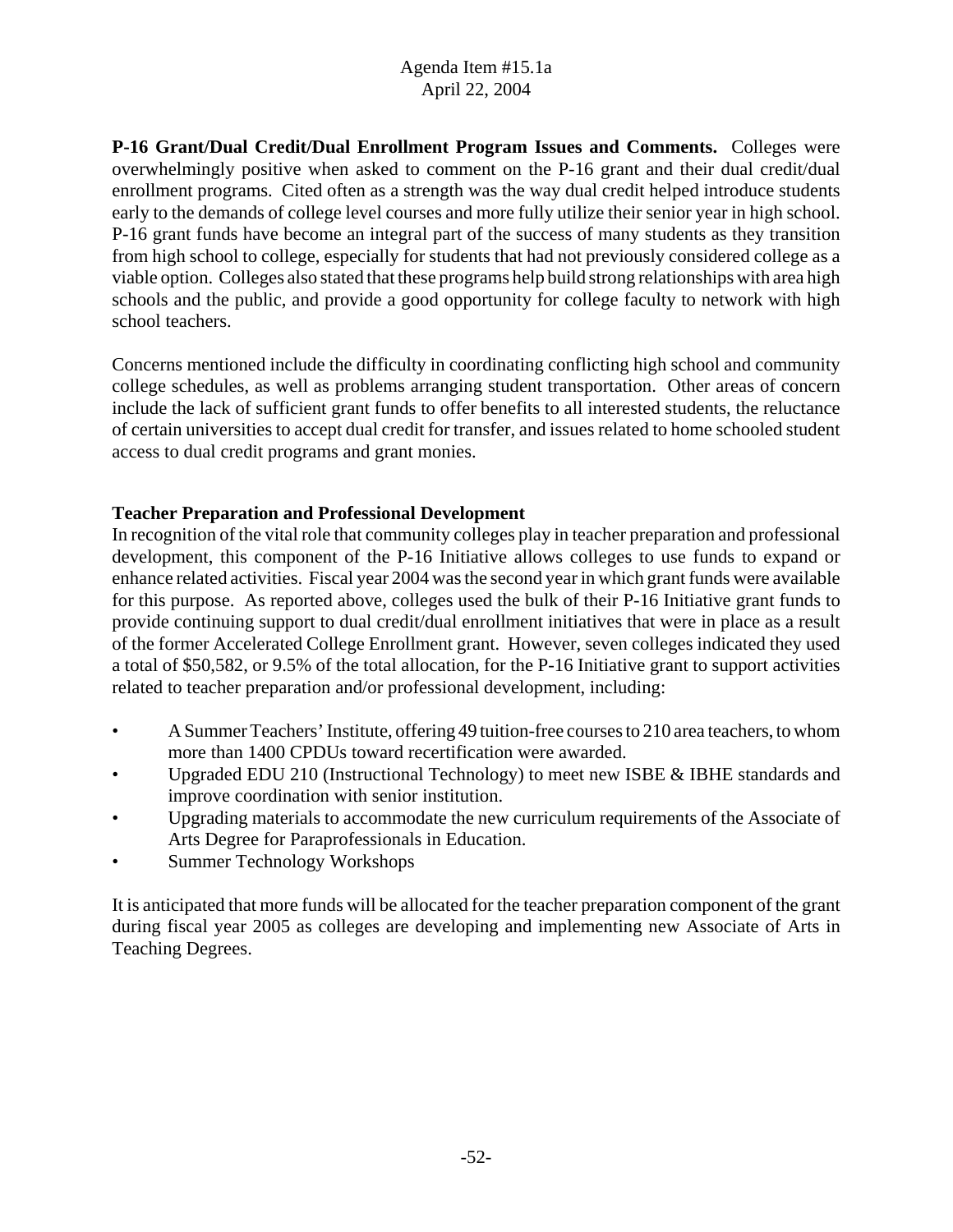Table 1

# **FISCAL YEAR 2004 P-16 INITIATIVE GRANT FUNDING**

| <b>BLACK HAWK</b><br>25,907<br>\$       |   |
|-----------------------------------------|---|
| <b>CHICAGO</b><br>\$102,022             |   |
| <b>DANVILLE</b><br>\$<br>15,000         |   |
| <b>DUPAGE</b><br>\$113,685              |   |
| \$54,675<br>ELGIN                       |   |
| <b>HARPER</b><br>\$<br>75,123           |   |
| <b>HEARTLAND</b><br>17,701<br>\$        |   |
| <b>HIGHLAND</b><br>15,000<br>\$         |   |
| <b>ILLINOIS CENTRAL</b><br>36,765<br>\$ |   |
| <b>ILLINOIS EASTERN</b><br>\$<br>15,000 |   |
| <b>ILLINOIS VALLEY</b><br>\$<br>16,575  |   |
| <b>JOLIET</b><br>\$<br>62,524           |   |
| <b>KANKAKEE</b><br>\$<br>15,459         |   |
| \$<br><b>KASKASKIA</b><br>15,000        |   |
| <b>KISHWAUKEE</b><br>\$<br>15,000       |   |
| <b>LAKE COUNTY</b><br>\$72,862          |   |
| <b>LAKE LAND</b><br>\$21,339            |   |
| LEWIS & CLARK<br>\$23,599               |   |
| \$35,239<br><b>LINCOLN LAND</b>         |   |
| \$15,000<br>LOGAN                       |   |
| <b>MC HENRY</b><br>\$29,007             |   |
| <b>MORAINE VALLEY</b><br>\$58,838       |   |
| \$<br><b>MORTON</b><br>15,000           |   |
| \$46,917<br><b>OAKTON</b>               |   |
| <b>PARKLAND</b><br>\$<br>26,656         |   |
| \$45,944<br>PRAIRIE STATE               |   |
| \$<br><b>REND LAKE</b><br>15,000        |   |
| <b>RICHLAND</b><br>\$<br>15,000         |   |
| \$<br>31,367<br><b>ROCK VALLEY</b>      |   |
| <b>SANDBURG</b><br>\$<br>15,000         |   |
| <b>SAUK VALLEY</b><br>\$<br>15,000      |   |
| <b>SHAWNEE</b><br>\$<br>15,000          |   |
| <b>SOUTH SUBURBAN</b><br>\$<br>34,920   |   |
| SOUTHEASTERN<br>\$<br>15,000            |   |
| <b>SOUTHWESTERN</b><br>\$48,109         |   |
| \$<br><b>SPOON RIVER</b><br>15,000      |   |
| \$24,214<br>TRITON                      |   |
| WAUBONSEE<br>\$.<br>34,552              |   |
| WOOD<br>\$15,000                        |   |
|                                         |   |
| Totals<br>\$1,278,999                   |   |
| \$<br>Rounding                          | 1 |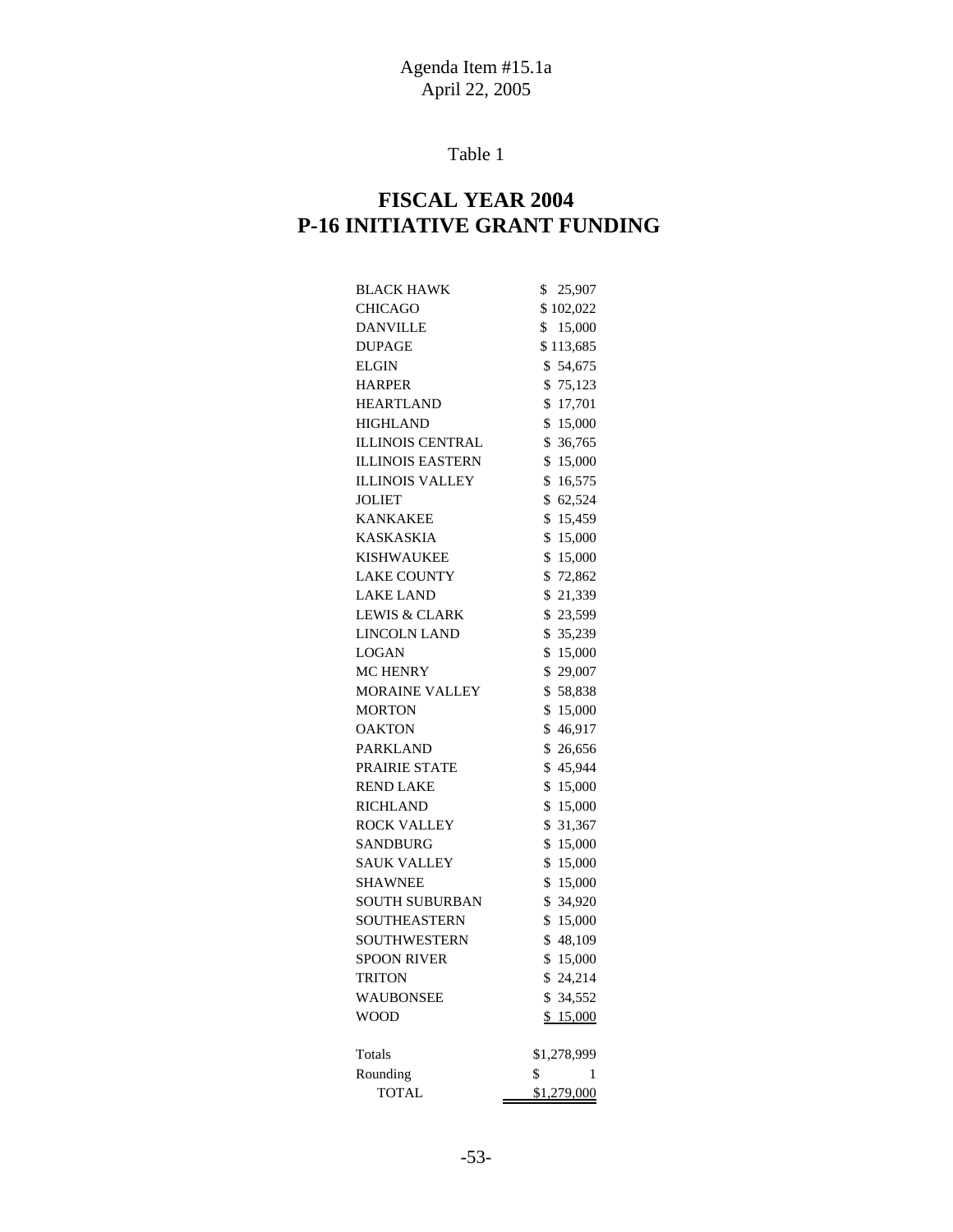#### Illinois Community College Board

# **WORKFORCE DEVELOPMENT GRANT REPORT FISCAL YEAR 2004**

The Illinois Community College Board provided \$7.5 million in Workforce Development Grants to community college districts in fiscal year 2004. The Workforce Development Grant includes three components: Business and Industry Services, Education-to-Careers, and Welfare/Low-Income Support Services. The following report shows that colleges have used these grants to provide a comprehensive array of services to businesses and economic development entities, local Educationto-Careers partnerships, welfare recipients, low-income individuals and the working poor.

The reports for Education-to-Careers and Welfare/Low-Income Support Services are the last grant reports for these two components. These grants were not funded in fiscal year 2005 due to budgetary limitations. While some colleges may have been able to continue part of the activities that were previously supported by these grants without funds from the ICCB, others have not.

Highlights of accomplishments in each area of the Workforce Development Grant in fiscal year 2004 are provided below. The complete report on each grant will be distributed to the Illinois Community College Board at its meeting on April 22, 2005.

**Business and Industry Services Component:** Community colleges served 128,704 people through contract training for businesses, entrepreneurship seminars and workshops, individualized counseling and management assistance, employment workshops/seminars/courses for unemployed or underemployed individuals, public noncredit training courses, and testing and assessment services.

**Education-to-Careers Component:** Community colleges were integral in sustaining local education-to-career partnerships by increasing work-based learning opportunities for students, expanding career exploration programs and resources, offering professional development opportunities for educators, supporting lifelong learning activities, expanding articulation agreements, delivering career awareness programs, and supporting career development through local Illinois Employment Training Centers (IETCs).

**Welfare/Low-Income Support Services Component:** Community colleges provided an infrastructure to support welfare recipients and the working poor in gaining the education and training necessary to become employed or to improve their wage earning ability. In partnership with the Illinois Department of Human Services, 25,063 individuals were served with an array of basic skills and occupational programs.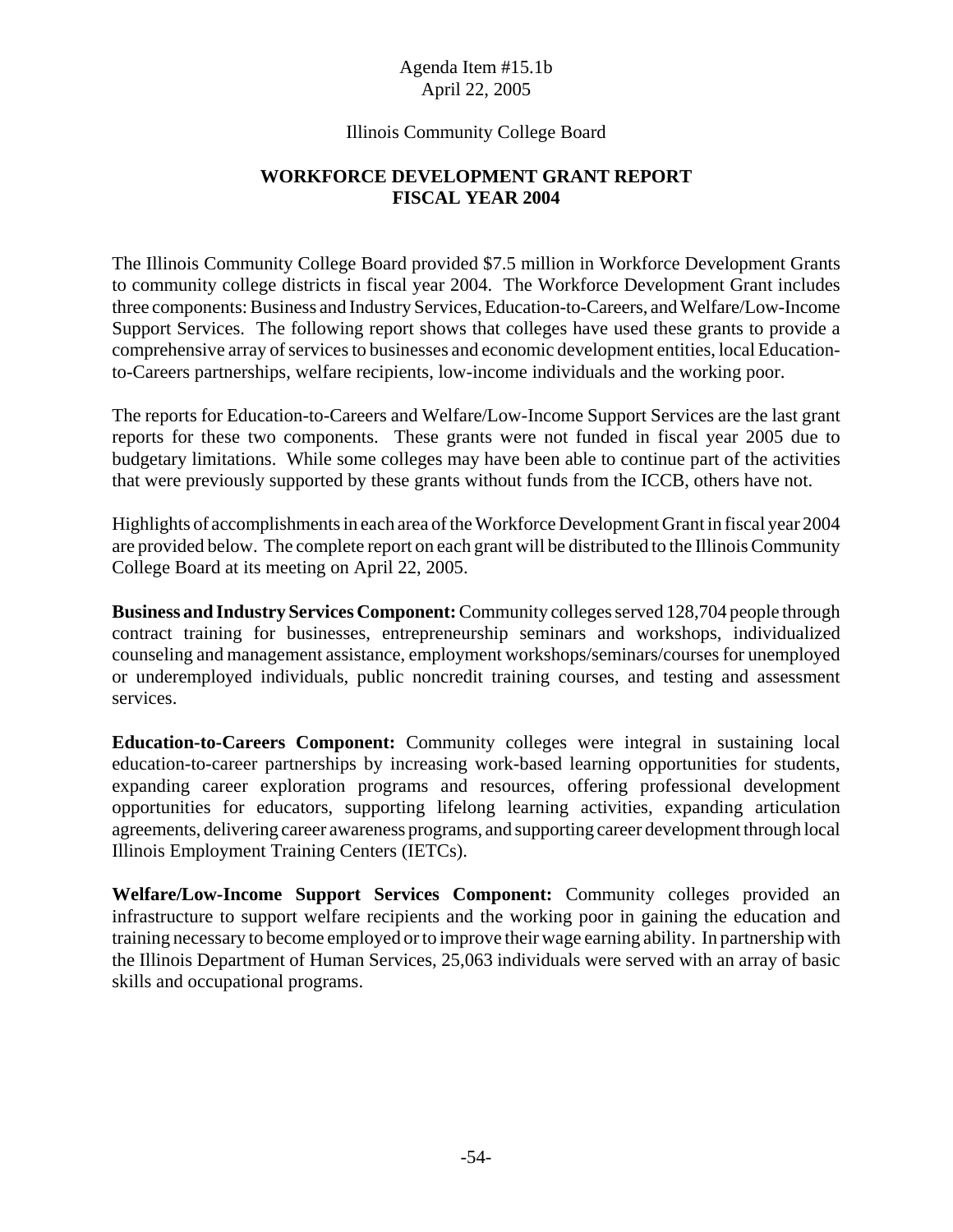#### Illinois Community College Board

# **A SUMMARY OF CAPITAL PROJECTS APPROVED BY THE PRESIDENT/CEO DURING CALENDAR YEAR 2004**

ICCB Rules 1501.602 and 1501.516 grant authority to the President/CEO of the ICCB to approve locally funded and state-funded capital renewal projects and, subsequently, report such actions to the Board. Locally funded projects include: 1) any project financed with either a protection, health, and safety tax levy; or 2) a nonmaintenance project financed with operating tax/bond proceeds or available fund balance with a cost of \$250,000 or more, or 3) any state-funded capital renewal project regardless of the dollar amount. The following report summarizes 104 new projects totaling \$60.5 million that were granted such approval during calendar year 2004. This is less than the 115 totaling \$86.2 million from the previous year due primarily to fewer larger locally funded initiatives.

Of the 104 projects approved by the President/CEO during the year, 12 were locally funded in eight districts with sources other than protection, health, and safety levy proceeds; 12 were capital renewal-funded projects in nine districts; 68 were funded with protection, health, and safety tax levy proceeds in 18 districts; eleven were funded with protection, health, and safety bond issues in four districts; and one was funded with ADA Access for All funds (only appropriated in fiscal year 2000).

No requests for approval of leases were considered during the year.

In addition, nine budget and scope modification requests to existing projects were approved during the year for seven districts (one district had multiple requests). Two requests were for protection, health, and safety projects not requiring additional tax levy authority; one request was for a protection, health, and safety project requiring both additional tax levy authorization, as well as using some remaining funds from a completed project; one request was for a capital renewal (state) funded project; and five requests were for locally funded projects modified using additional local funds. The modifications totaled \$2,306,247 and are not included in the attached report.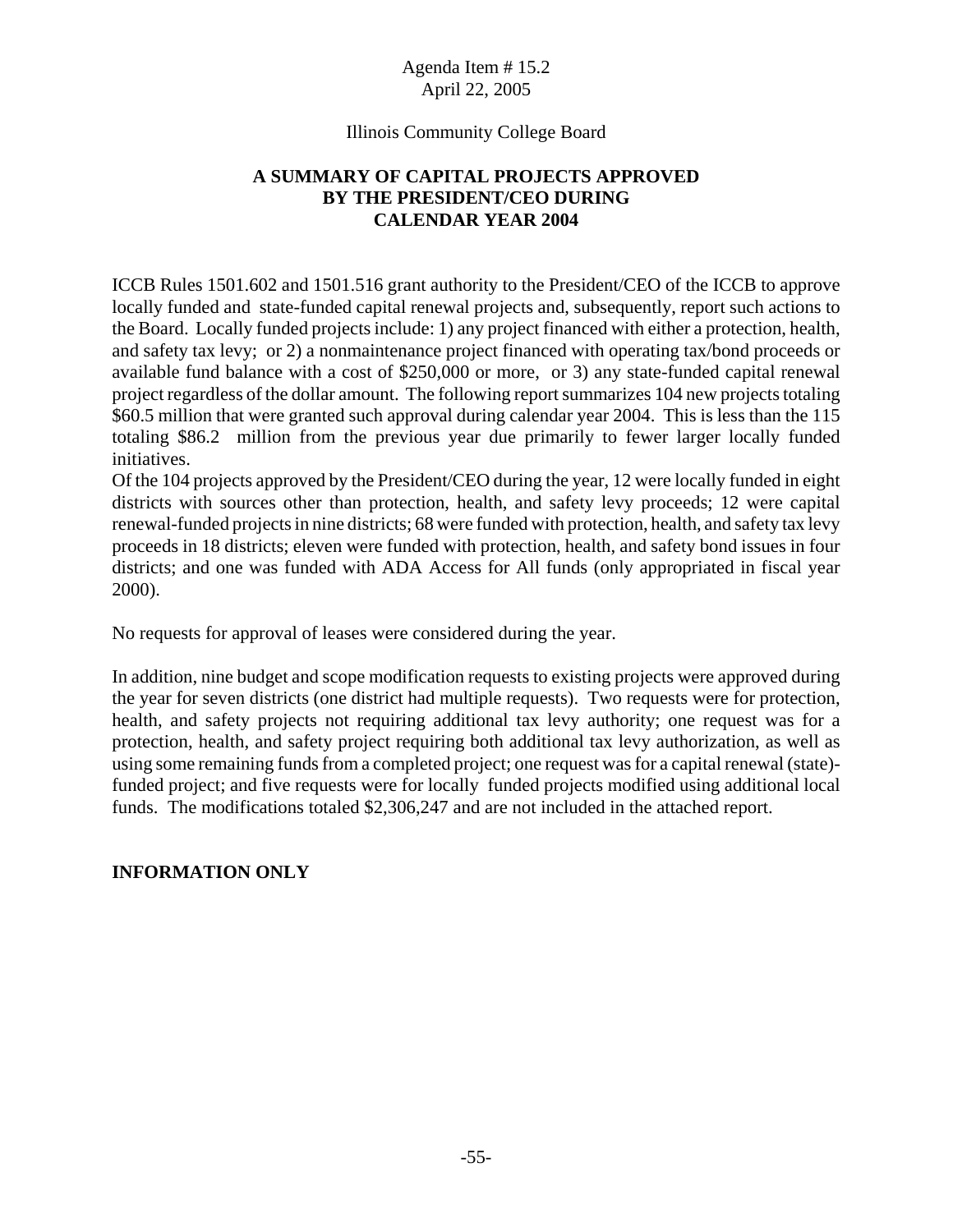# *ADA-Access for All*

| <b>Approval Date</b>    | College                   | <b>Project Title</b>                                           | Project #                       | Appro             |
|-------------------------|---------------------------|----------------------------------------------------------------|---------------------------------|-------------------|
| 10/28/2004              | Spoon River               | ADA Doors and Sidewalk Entrances                               | 0014-1004<br>Category Sub-Total |                   |
| <b>PHS Bond Issue</b>   |                           |                                                                |                                 |                   |
| <b>Approval Date</b>    | College                   | <b>Project Title</b>                                           | Project $#$                     | <u>Appro</u>      |
| 2/10/2004               | Lewis and Clark           | Energy Conservation/Code Compliance/Various                    | 1580-0204<br>Category Sub-Total | \$2               |
| <b>Excess PHS Bonds</b> |                           |                                                                |                                 |                   |
| <b>Approval Date</b>    | College                   | <b>Project Title</b>                                           | Project #                       | Appro             |
| 5/27/2004               | <b>IECC-Frontier</b>      | Roadway/Parking Safety & Access                                | 1594-0504                       | $$^{\dagger}$     |
| 2/24/2004               | <b>IECC-Lincoln Trail</b> | Carpet Replacement                                             | 1582-0204                       | \$2               |
| 2/24/2004               |                           | IECC-Wabash Valley Ceiling Replacement Science/Theater/Library | 1585-0204                       | $\$\mathring{\,}$ |
| 12/8/2004               |                           | IECC-Wabash Valley Roof Replacement Science Building           | 1654-1204                       | \$1               |
| 2/24/2004               | Illinois Eastern          | Sidewalk Replacement/Upgrade                                   | 1583-0204                       | \$                |
| 2/24/2004               | Illinois Eastern          | Fire Alrm/Lighting Upgrades at OCC, WVC, & FCC                 | 1584-0204                       | \$                |
| 2/5/2004                | Southeastern              | Water Tank Refurbishing                                        | 1579-0204                       | \$                |
| 7/20/2004               | Spoon River               | Stairwell Repairs and Upgrades-Engle                           | 1596-0704                       | \$1               |
| 7/20/2004               | Spoon River               | ADA Entry-Canton Campus Centers Bldg                           | 1597-0704                       | \$2               |
| 7/20/2004               | Spoon River               | Stair Replacement-canton Campus Taylor                         | 1598-0704<br>Category Sub-Total | \$2               |
| Local                   |                           |                                                                |                                 |                   |
| Approval Date           | College                   | <b>Project Title</b>                                           | Project #                       | Appro             |
| 4/2/2004                | Elgin                     | <b>Events Center Addition/Renovation</b>                       | 0024-0404                       | \$6               |
| 4/2/2004                | Elgin                     | <b>Student Resource Center Addition &amp; Remodeling</b>       | 0025-0404                       | \$4               |
| 2/13/2004               | <b>Illinois Valley</b>    | Remodeling for Lab and Classroom Space                         | 0014-0204                       | \$3               |
| 2/11/2004               | Lake County               | South Lake Classroom Building Construction                     | 0020-0204                       | \$10              |
| 9/16/2004               | McHenry                   | Shamrock Lane Land & Property Acquisition                      | 0018-0904                       | \$3               |
| 11/9/2004               | Parkland                  | Illinois Equestrian Center Ph I                                | 0019-1004                       | \$3               |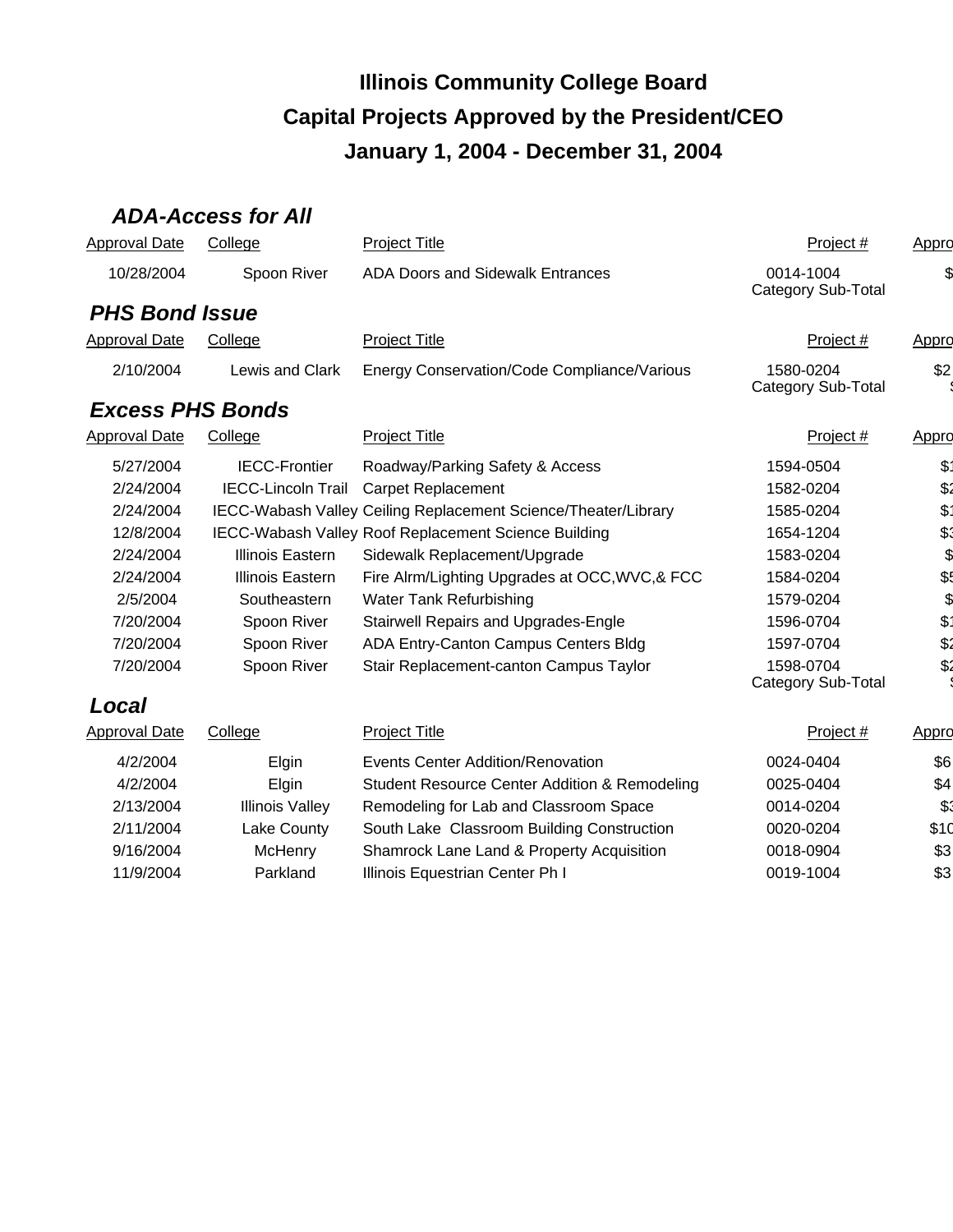| Approval Date          | College                   | <b>Project Title</b>                          | Project #                              | Appro         |
|------------------------|---------------------------|-----------------------------------------------|----------------------------------------|---------------|
| 5/21/2004              | <b>Rock Valley</b>        | <b>Support Services Storage Blding</b>        | 0014-0504                              | \$.           |
| 4/2/2004               | Sandburg                  | Renovate Space for Adult Educ & Family Litera | 0017-0204                              | \$6           |
| 4/2/2004               | Sandburg                  | <b>Allied Health Building Construction</b>    | 0018-0204                              | \$1           |
| 4/2/2004               | Sandburg                  | Renovate Space for Cosmetology Prog-Main Str. | 0019-0204                              | $$^{\dagger}$ |
| 4/2/2004               | Sandburg                  | Renovate Space for CABI Prog on Main Street   | 0020-0204                              | $\frac{6}{5}$ |
| 1/13/2004              | Waubonsee                 | Hoyt Block Acquisitions in Aurora             | 0023-0104<br>Category Sub-Total        | \$1<br>\$1    |
| <b>Capital Renewal</b> |                           |                                               |                                        |               |
| Approval Date          | College                   | <b>Project Title</b>                          | Project #                              | Appro         |
| 11/8/2004              | Danville                  | <b>Entrance Drive Asphalting</b>              | 0030-1104                              | \$            |
| 4/2/2004               | Elgin                     | Roof Replacement on Math & Science Center     | 0026-0404                              | \$.           |
| 7/30/2004              | <b>IECC-Olney Central</b> | Stairwell Improvements & Lighting Replacement | 0030-0704                              | \$1           |
| 3/26/2004              | <b>Illinois Central</b>   | Library/Administration Remodeling             | 0020-0304                              | \$4           |
| 3/23/2004              | <b>Illinois Eastern</b>   | FY 2004 Capital Renewal Improvements          | 0029-0304                              | $$^{\circ}$   |
| 5/14/2004              | John Wood                 | Roof Replacement on Agriculture Center        | 0015-0504                              | \$2           |
| 2/11/2004              | Lake County               | Lakeshore ADA Door Replacements               | 0021-0204                              | \$            |
| 2/11/2004              | Lake County               | Provide Emergency Generator for C Wing        | 0022-0204                              | \$2           |
| 2/11/2004              | Lake County               | Water Main Improvements at Grayslake Campus   | 0023-0204                              | \$1           |
| 2/13/2004              | McHenry                   | Multi Purpose Room Floor Replacement          | 0017-0204                              | \$2           |
| 12/20/2004             | Oakton                    | Lavatory Renovations - Phase IV               | 0017-1204                              | \$1           |
| 12/3/2004              | <b>Prairie State</b>      | Counseling Remodel & Info.Ctr. Relocation     | 0012-1204<br><b>Category Sub-Total</b> | \$6           |
| <b>PHS Tax Levy</b>    |                           |                                               |                                        |               |
| <b>Approval Date</b>   | College                   | <b>Project Title</b>                          | Project #                              | Appro         |
| 10/25/2004             | <b>Black Hawk</b>         | Sidewalk, Drainage, Parking Lot (Phase 2)     | 1607-1004                              | \$,           |
| 10/25/2004             | <b>Black Hawk</b>         | Electrical& Ext. Lighting Upgrades Campuswide | 1608-1004                              | \$1           |
| 10/25/2004             | <b>Black Hawk</b>         | <b>Indoor Air Quality Testing</b>             | 1609-1004                              | \$            |
| 10/25/2004             | <b>Black Hawk</b>         | Tuckpointing & Exterior wall upgrades         | 1610-1004                              | \$4           |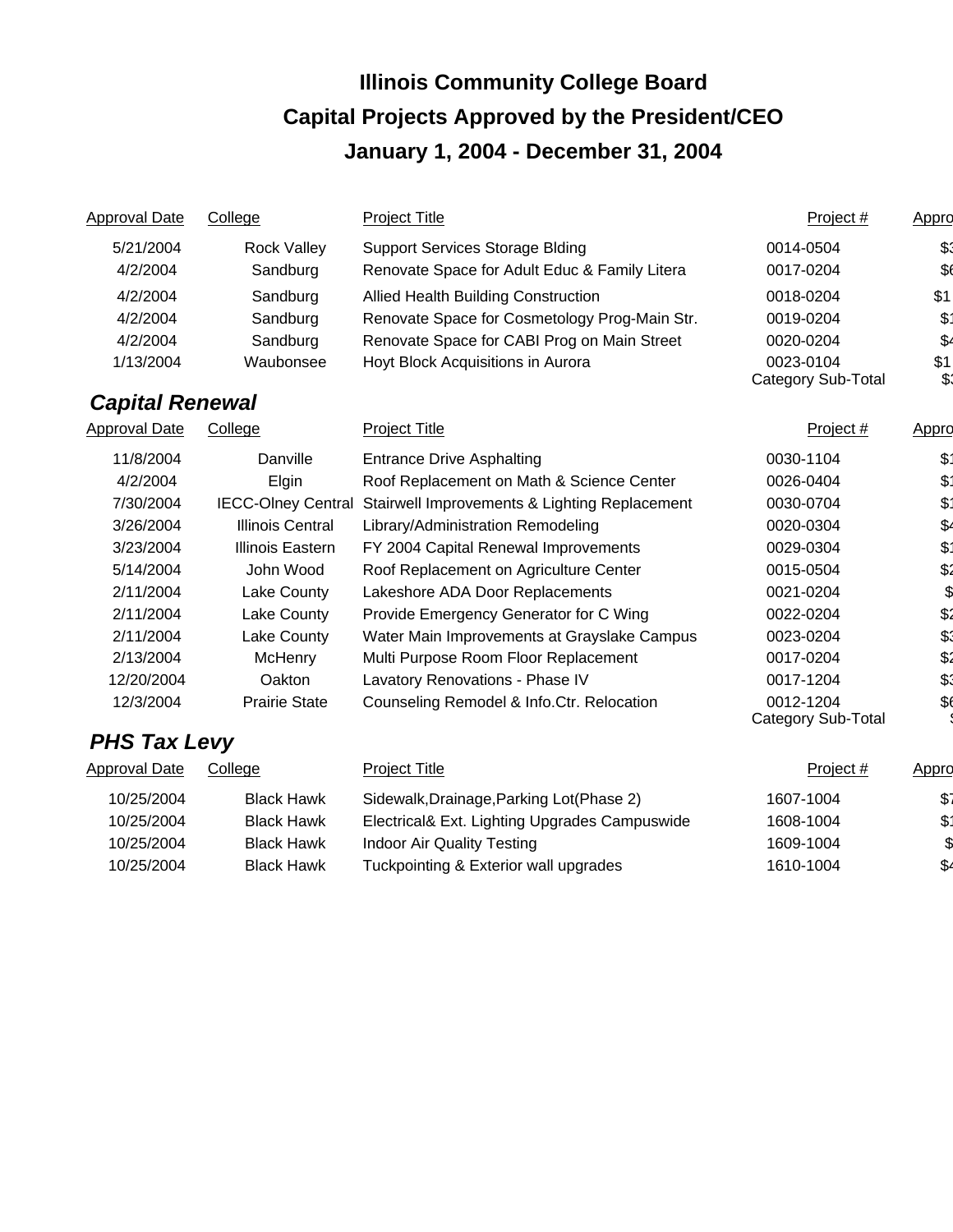| Approval Date | College                 | <b>Project Title</b>                             | Project # | Appro          |
|---------------|-------------------------|--------------------------------------------------|-----------|----------------|
| 11/16/2004    | Harper                  | Campus Wide Asbestos Abatement- Phase II         | 1647-1104 | \$3            |
| 11/16/2004    | Harper                  | Fire Alarm Replacement Ph. II                    | 1648-1104 | \$4            |
| 5/27/2004     | Heartland               | Exterior Lighting & Sidewalk Safety Project      | 1593-0504 | $$^{\circ}$    |
| 9/10/2004     | Highland                | Sidewalk & Replacement Upgrade-Campus wide       | 1600-0904 | \$.            |
| 11/16/2004    | <b>Illinois Central</b> | Parking lots A&B-Phase III East Campus           | 1633-1104 | \$2            |
| 11/16/2004    | <b>Illinois Central</b> | Loading Dock Repair                              | 1634-1104 | \$             |
| 11/16/2004    | <b>Illinois Central</b> | Science Lab Upgrades                             | 1635-1104 | $$^{\circ}$    |
| 11/16/2004    | <b>Illinois Central</b> | <b>Chilled Water System Upgrades</b>             | 1636-1104 | $$^{\circ}$    |
| 11/16/2004    | <b>Illinois Central</b> | Fire Alarm System Upgrades-Exterior Speakers     | 1637-1104 | \$             |
| 11/16/2004    | <b>Illinois Central</b> | Roof Replacement-Arbor and Elm Hall              | 1638-1104 | \$             |
| 11/16/2004    | <b>Illinois Central</b> | Fire Alarm System Upgrades-Arbor Hall            | 1639-1104 | $\mathcal{L}$  |
| 11/16/2004    | Illinois Central        | Exterior Lighting Upgrades-Phase II              | 1640-1104 | $\mathfrak{P}$ |
| 11/16/2004    | <b>Illinois Central</b> | Fire Sprinkler Upgrades-Arbor Hall               | 1641-1104 | \$2            |
| 11/16/2004    | <b>Illinois Central</b> | <b>Elevator Upgrades</b>                         | 1642-1104 | $\mathfrak{P}$ |
| 11/16/2004    | <b>Illinois Central</b> | <b>Storm Sewer Repairs</b>                       | 1643-1104 | \$             |
| 11/16/2004    | <b>Illinois Central</b> | Fire Door Hardware & Security Upgrades-Ph I      | 1644-1104 | \$             |
| 11/16/2004    | <b>Illinois Central</b> | Fire Door Hardware & Security Upgrades-Ph II     | 1645-1104 | \$             |
| 11/16/2004    | <b>Illinois Central</b> | Fire Retardant Curtain Replacement               | 1646-1104 | \$             |
| 9/14/2004     | <b>Illinois Valley</b>  | Roof Replacements Bldings A, B, C, D, E, G       | 1602-0904 | $\frac{2}{3}$  |
| 9/14/2004     | <b>Illinois Valley</b>  | Elevator Installations at Bldings A & E          | 1603-0904 | $\mathcal{L}$  |
| 9/14/2004     | <b>Illinois Valley</b>  | Air/Moisture Infiltration Ph.VI                  | 1604-0904 | \$2            |
| 9/14/2004     | <b>Illinois Valley</b>  | Ceiling & Light Replacement: Bldings D & E       | 1605-0904 | $\mathfrak{P}$ |
| 9/14/2004     | <b>Illinois Valley</b>  | Light & Pole Replacement (street side)           | 1606-0904 | $\mathfrak{P}$ |
| 11/3/2004     | <b>Illinois Valley</b>  | Wiring Modif. & Fire Damper-Bldings D/E- Ph I    | 1623-1104 | $\mathfrak{P}$ |
| 11/4/2004     | Kaskaskia               | East Parking lot Safety Repairs                  | 1626-1104 | $\mathcal{L}$  |
| 11/4/2004     | Kaskaskia               | Lighting & Ceiling Replacement in Gymnasium      | 1627-1104 | $\mathcal{L}$  |
| 11/4/2004     | Kaskaskia               | Unit Ventilator Replacement in Library Blding    | 1628-1104 | $\mathcal{L}$  |
| 11/4/2004     | Kaskaskia               | <b>Heating System Improvements</b>               | 1629-1104 | \$             |
| 11/4/2004     | Kaskaskia               | <b>Emergency Generator in Gymnasium Building</b> | 1630-1104 | \$             |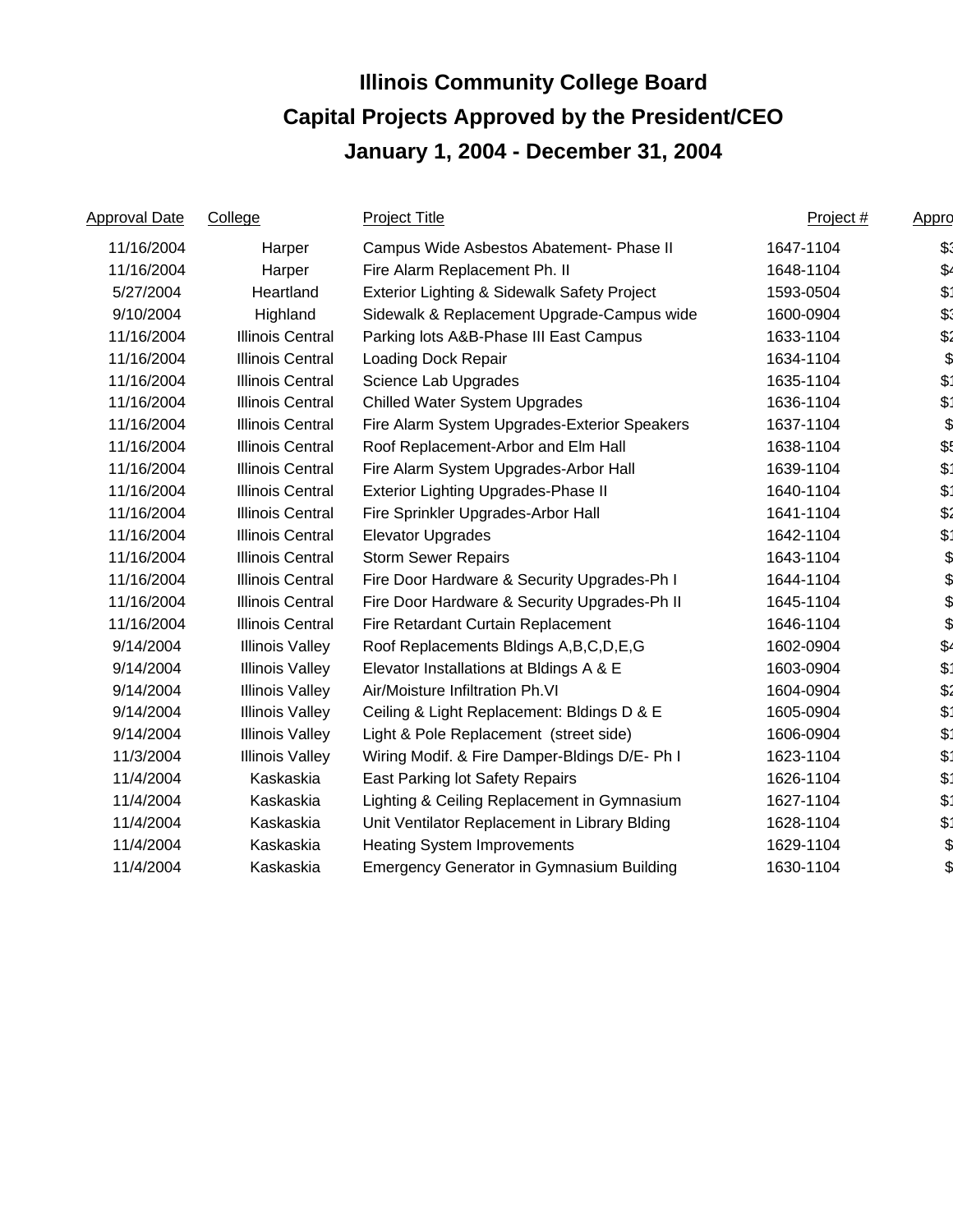| <b>Approval Date</b> | College             | <b>Project Title</b>                                | Project #                       | Appro         |
|----------------------|---------------------|-----------------------------------------------------|---------------------------------|---------------|
| 11/4/2004            | Kaskaskia           | Drainage & Accessibility -North of Gymnasium        | 1631-1104                       | \$            |
| 10/29/2004           | Lake Land           | Roadway & Drainage Improvements                     | 1614-1004                       | $$^{\dagger}$ |
| 10/29/2004           | Lake Land           | Accessibility/Infrastructure to Field House         | 1615-1004                       | \$4           |
| 10/29/2004           | Lake Land           | Electrical Improvements - Classroom Building        | 1616-1004                       | \$2           |
| 10/29/2004           | Lake Land           | Pedestrian Way Improvements - Ball Field            | 1617-1004                       | \$            |
| 11/4/2004            | Lincoln Land        | Elevator Cylinder/ Onboard Comm.Sys. Upgrades       | 1624-1104                       | \$1           |
| 11/4/2004            | <b>Lincoln Land</b> | <b>Exterior Curtain Wall Replacement</b>            | 1624-1104                       | \$1           |
| 11/3/2004            | Logan               | Mechanical & Electrical Upgrades Campus-Wide        | 1622-1104                       | \$4           |
| 11/8/2004            | Moraine Valley      | Air Handler Replacement at Building B               | 1632-1104                       | \$9           |
| 12/16/2004           | Parkland            | Drainage Inprovements - Phase VI                    | 1655-1204                       | \$1           |
| 12/16/2004           | Parkland            | Campus Computer Safety Monitoring Sys- Ph III       | 1656-1204                       |               |
| 12/16/2004           | Parkland            | Chemical Containment & Storage-Grounds              | 1657-1204                       |               |
| 4/28/2004            | <b>Rock Valley</b>  | Asbestos Abatement - Stenstrom Ctr Classrooms       | 1590-0404                       | \$            |
| 4/28/2004            | <b>Rock Valley</b>  | Electrical Syst Campus-Wide Upgrade/Modif           | 1591-0404                       | \$1           |
| 4/28/2004            | <b>Rock Valley</b>  | <b>Bleacher &amp; Grandstand Code Modifications</b> | 1592-0404                       | \$            |
| 7/9/2004             | <b>Rock Valley</b>  | <b>Replacement of Chillers</b>                      | 1595-0704                       | \$1           |
| 11/3/2004            | Sauk Valley         | Roof Replacement T2 & Admissions Ratio Roof         | 1618-1104                       | $\mathcal{L}$ |
| 11/3/2004            | Sauk Valley         | Electrical Upgrades/Basement& Rooftop Equip         | 1619-1104                       | \$            |
| 11/3/2004            | Sauk Valley         | Parking Lot & Sidewalk Improvements                 | 1620-1104                       | \$1           |
| 11/3/2004            | Sauk Valley         | Window Replacement Project                          | 1621-1104                       | \$2           |
| 10/27/2004           | South Suburban      | Courtyard Window Replacement & Related Work         | 1611-1004                       | \$2           |
| 10/27/2004           | South Suburban      | <b>Elevator Upgrades</b>                            | 1612-1004                       | \$            |
| 12/8/2004            | Southwestern        | Site Drainage Renovation-Parking Lot C              | 1649-1204                       | \$4           |
| 12/8/2004            | Southwestern        | Parking Lot Lighting-Lot C                          | 1650-1204                       | \$            |
| 12/8/2004            | Southwestern        | North Detention Basin-Phase I                       | 1651-1204                       | \$4           |
| 12/8/2004            | Southwestern        | Electrical Distribution Upgrade-Phase I             | 1652-1204                       | \$2           |
| 12/8/2004            | Southwestern        | Heating & Cooling Plant Upgrade-Phase I             | 1653-1204                       | \$8           |
| 10/29/2004           | Triton              | Campus Asbestos Abatement - Ph III                  | 1613-1004<br>Category Sub-Total | \$.<br>\$     |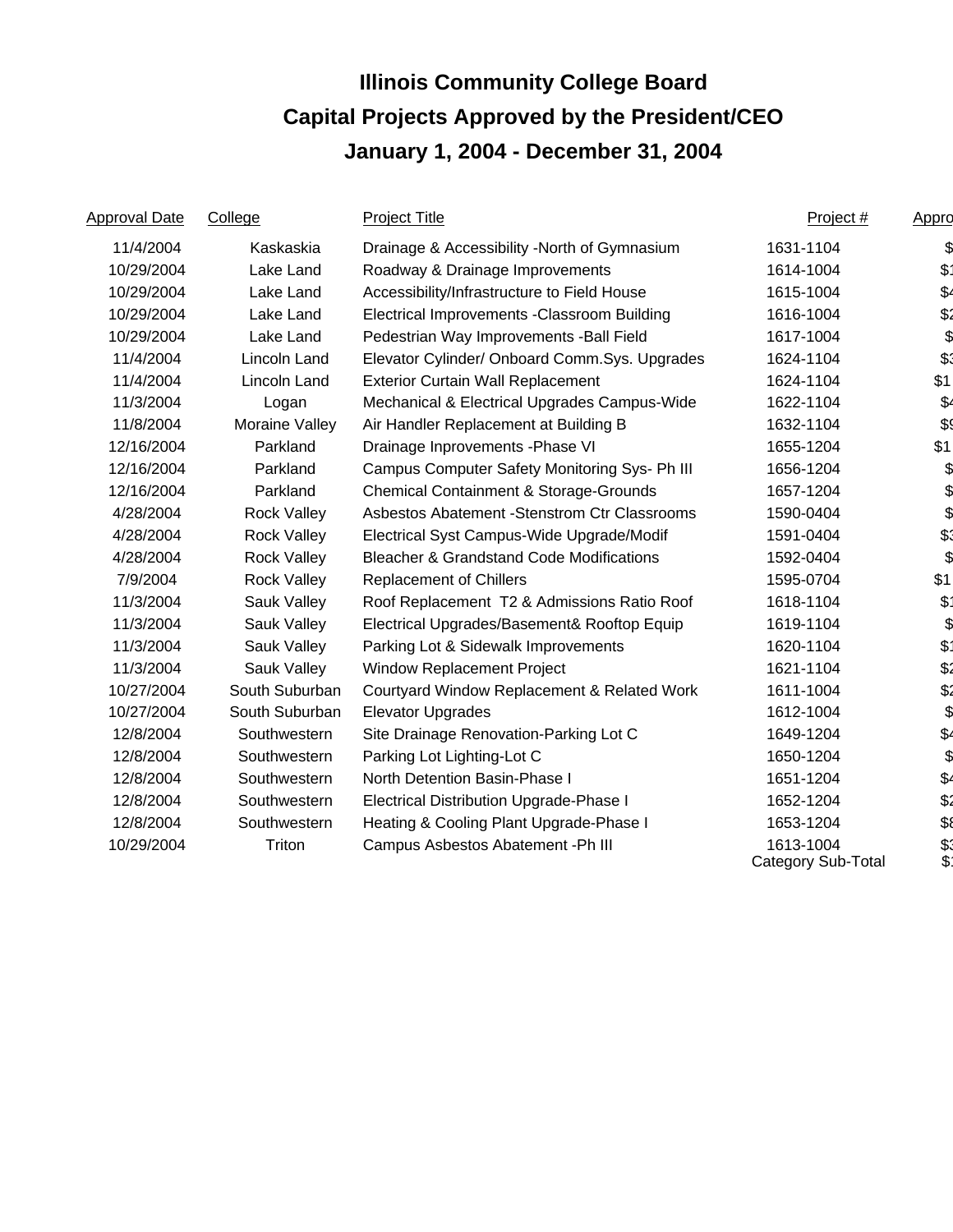# *Excess PHS*

| Approval Date | College                | <b>Project Title</b>                               | Project #                            | Appro |
|---------------|------------------------|----------------------------------------------------|--------------------------------------|-------|
| 2/13/2004     | Illinois Valley        | <b>Exterior ADA Compliance</b>                     | 1581-0204                            | \$:   |
| 4/7/2004      | <b>Illinois Valley</b> | Security Upgrade (Card Readers & Cameras)          | 1587-0404                            | \$2   |
| 4/4/2004      | <b>Illinois Valley</b> | Roof Replacements on Bldings 6 & 12                | 1588-0404                            |       |
| 4/4/2004      | <b>Illinois Valley</b> | Central Exhaust System for Welding Shop            | 1589-0404                            |       |
| 9/8/2004      | Logan                  | Floor Tile & Mastic Replacement                    | 1599-0904                            | \$1   |
| 9/10/2004     | Rend Lake              | <b>Blding Locks &amp; Security Devices-Phase I</b> | 1601-0904                            |       |
| 3/16/2004     | <b>Rock Valley</b>     | Sewer Connection-Falcon Road Center                | 1586-0304<br>Category Sub-Total      |       |
|               |                        |                                                    | <b>Grand Total Approved Projects</b> |       |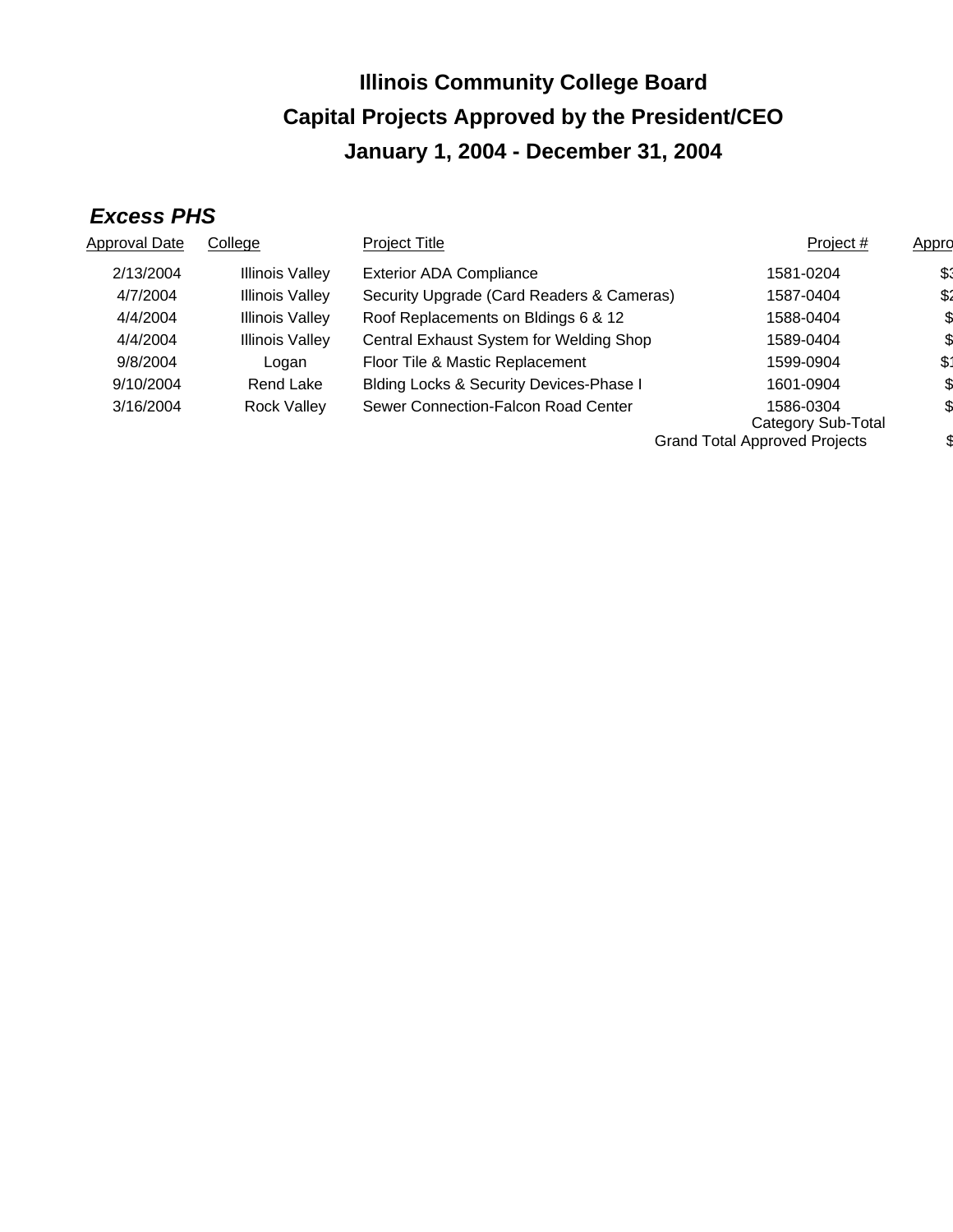## Illinois Community College Board

#### **ICCB RECOGNITION CYCLE FOR FISCAL YEARS 2006-2010**

The new *Recognition Manual for the Illinois Public Community College Districts – Fiscal Years 2006-2010* is externally attached for the Board's information. Recognition is a statutory term describing the status of a district which meets instructional, administrative, financial, facility, and equipment standards as established by the Illinois Community College Board (110 ILCS 805/2-12f and 805/2-15). Community colleges must be recognized to be eligible for state funding. Based on a five-year cycle, ICCB staff conduct recognition evaluations to assure that colleges are in compliance with these standards. All colleges are evaluated on a select number of standards during the same five-year cycle.

ICCB staff makes an assessment on each individual standard and on a global basis. On individual standards, colleges are identified as either in compliance or not in compliance. Recommendations are either mandatory when a college is out of compliance or otherwise advisory. On an overall basis, there are three categories of recognition status:

*Recognition Continued* - The district generally meets ICCB standards.

*Recognition Continued-with Conditions* - The district generally does not meet ICCB standards.

*Recognition Interrupted* - The district fails to take corrective action to resolve the conditions placed upon it under "recognition continued-with conditions" within a prescribed time period.

Fiscal year 2006 begins a new five-year cycle. Each five-year cycle focuses on a set of selected standards. Over the period of five years all 48 community colleges will be judged against this set of standards. Standards identified for focused review during the fiscal years 2006 through 2010 cycle will be selected from the following broad categories:

> **Instruction** Student Services/Academic Support Finance/Facilities Accountability

The following are the objectives of the ICCB recognition evaluation process:

1. Determine district compliance with standards established by the Public Community College Act and ICCB Administrative Rules.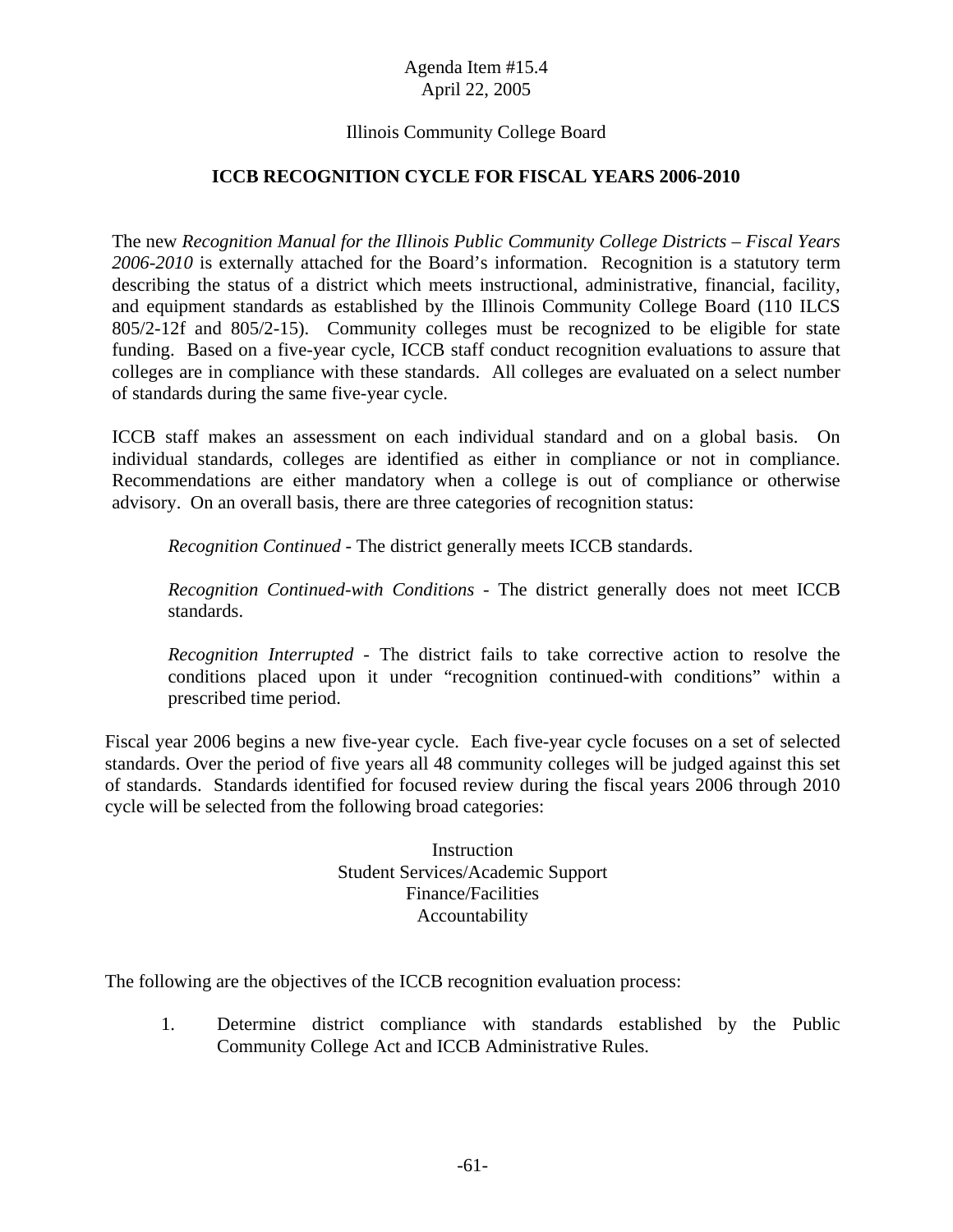- 2. Provide assistance to districts in achieving compliance with the Act and Administrative Rules.
- 3. Identify issues which may be of concern to the community college system and gather basic data about these issues.
- 4. Identify exemplary district practices/programs that can be shared with other districts.

The recognition evaluation process takes advantage of the substantial amounts of information that the colleges provide to the Board on a routine basis. Evaluations include quality indicators in addition to standards that are strictly compliance-oriented. If issues arise during the ICCB staff's office evaluation that cannot be resolved through off-site contact with the college, a visit to the college concurrent with the credit hour claims audit visit will be arranged to view materials available on campus and/or to discuss issues with college personnel.

The district receives a draft report to which it has a specified period of time in which to reply. The ICCB staff then brings to the ICCB a recommended status for the district.

# Appendix A

# **APPLICABLE STATUTES - RECOGNITION**

Sections 2-12 and 2-15 of the Public Community College Act provide the bases for recognition:

2-12. The State Board shall have the power and it shall be its duty:

2-12f. To determine efficient and adequate standards for community colleges for the physical plant, heating, lighting, ventilation, sanitation, safety, equipment and supplies, instruction and teaching, curriculum, library, operation, maintenance, administration and supervision, and to grant recognition certificates to community colleges meeting such standards.

2-12g. To determine the standards for establishment of community colleges and the proper location of the site in relation to existing institutions of higher education offering academic, occupational and technical training curricula, possible enrollment, assessed valuation, industrial, business, agricultural, and other conditions reflecting educational needs in the area to be served; however, no community college may be considered as being recognized nor may the establishment of any community college be authorized in any district which shall be deemed inadequate for the maintenance, in accordance with the desirable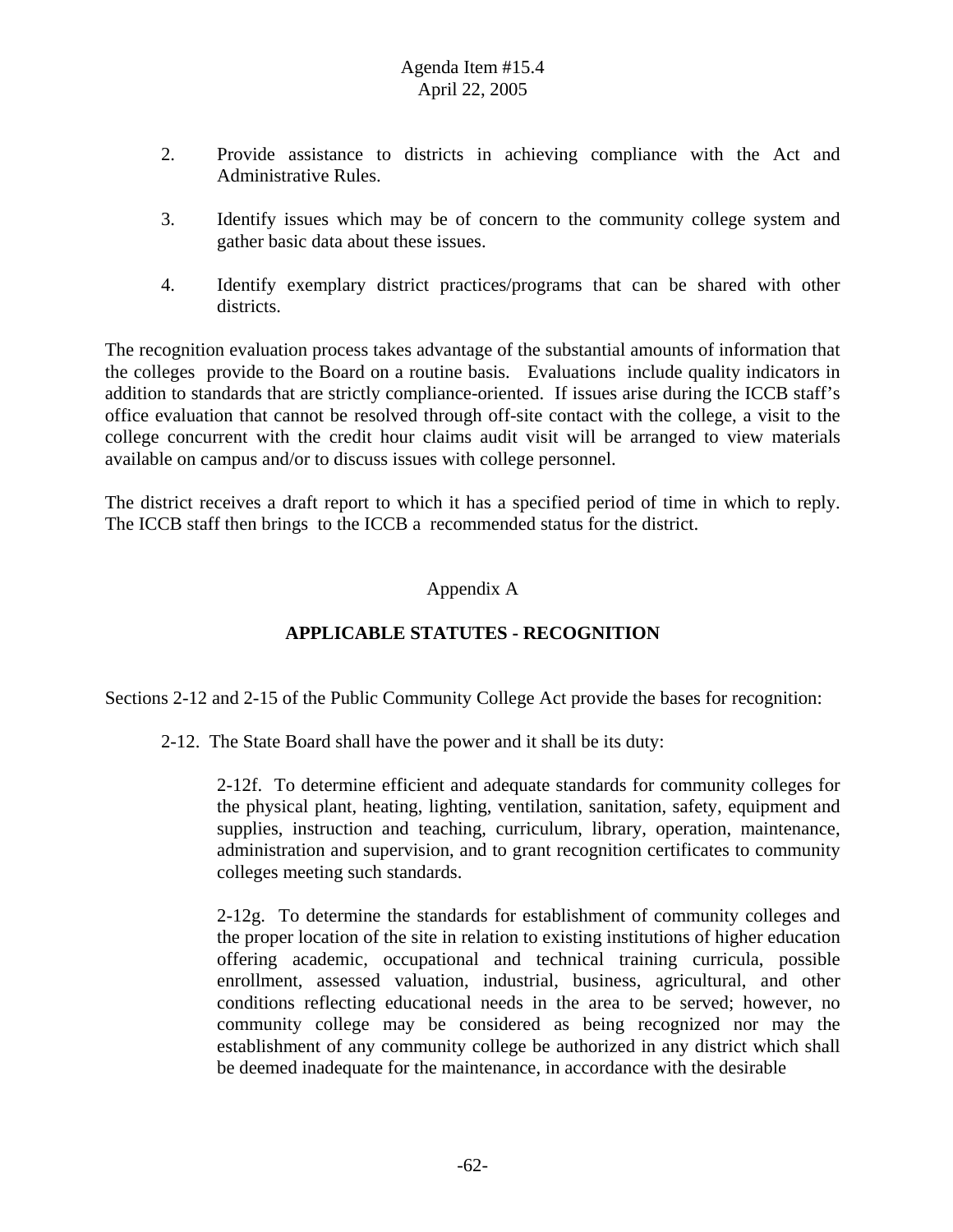standards thus determined, of a community college offering the basic subjects of general education and suitable vocational and semiprofessional and technical curricula.

2-15. The State Board shall grant recognition to community colleges which maintain equipment, courses of study, standards of scholarship, and other requirements set by the State Board. Application for recognition shall be made to the State Board. The State Board shall set the criteria by which the community colleges shall be judged and through the executive officer of the State Board shall arrange for an official evaluation of the community colleges and shall grant recognition of such community colleges as may meet the required standards.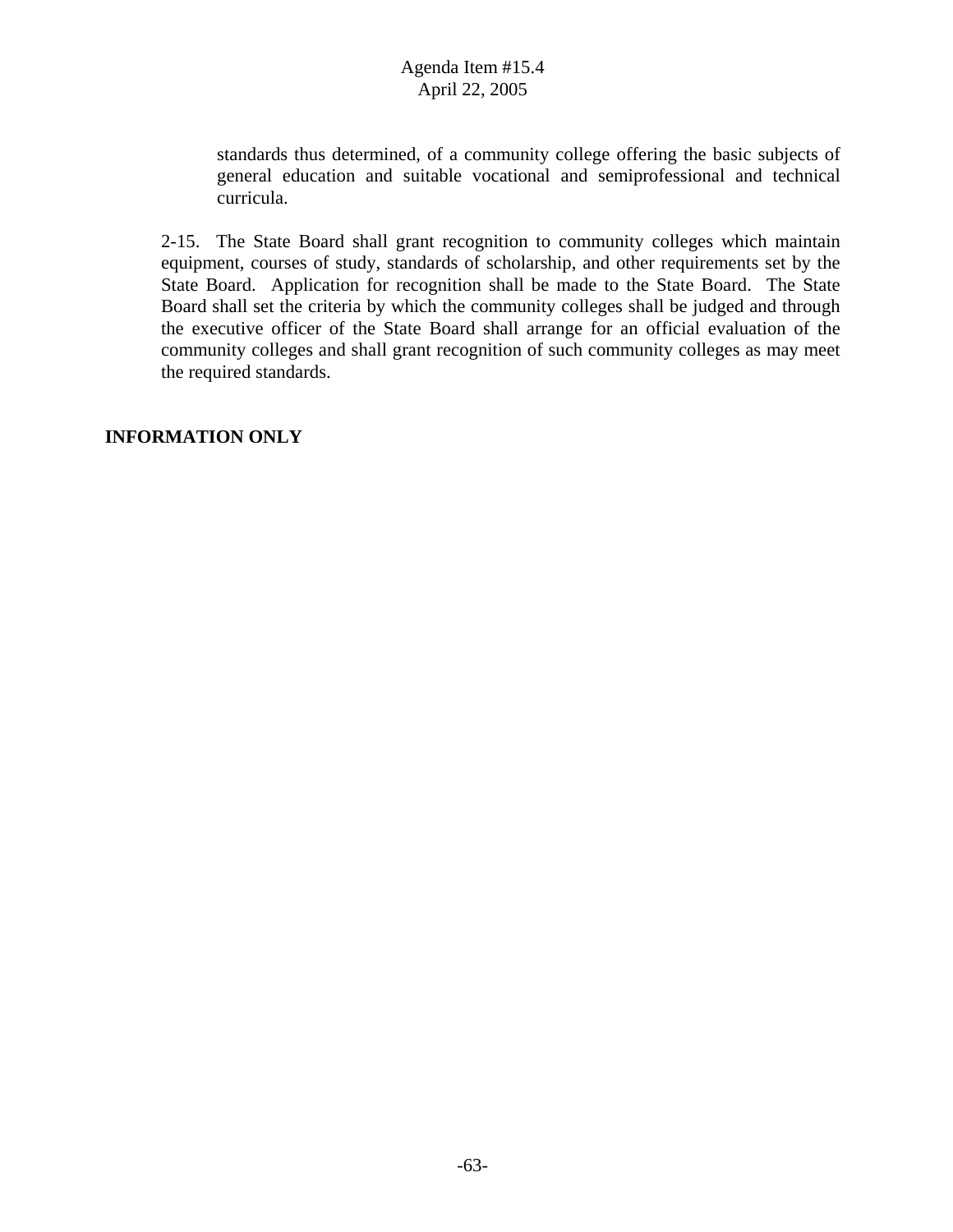#### Illinois Community College Board

#### **FISCAL YEAR 2005 SALARY REPORT**

Data about compensation received by employees in Illinois' 48 public community colleges are gathered annually by the Illinois Community College Board (ICCB). Data in the *Fiscal Year 2005 Salary Report* reflect the census date of October 1, 2004. Full-time college employees are the primary focus of the report which contains data on salaries by employee group as well as information about college policies which can influence salaries. The report includes faculty salary data which are based on actual contracts, salaries from salary schedules, overload faculty salary rates, and part-time faculty salary rates. Also included are administrative salaries, other (non-teaching) professional staff salaries, information on average faculty load, salaries for selected administrators, salaries for positions similar to Universities Civil Service classifications, and fiscal year 2004 salaries actually paid to faculty, administrators, other (nonteaching) professionals and classified staff. Data are presented by peer groups in the report.

In an attempt to minimize the number of separate requests for salary data received by colleges, ICCB staff provide these data on the colleges' behalf in response to requests for salary information from the Illinois Board of Higher Education, National Center for Education Statistics, the state Legislature, and other interested persons. Efforts put forth by college staff to provide these data are greatly appreciated.

#### **Highlights of the Fiscal Year 2005 Salary Report**

1. Fiscal year 2004 Weighted Average Total Salary Actually Paid –These salaries include all overloads and compensation for extra assignments paid to full-time employees between July 1, 2003 and June 30, 2004.

| Other (Nonteaching) Professional |  |
|----------------------------------|--|
|                                  |  |
|                                  |  |

2. Fiscal Year 2004 Average Cost of Fringe Benefits for Full-Time Employees.

| Other (Nonteaching) Professional (9 month)\$ 8,990 |  |
|----------------------------------------------------|--|
|                                                    |  |
|                                                    |  |